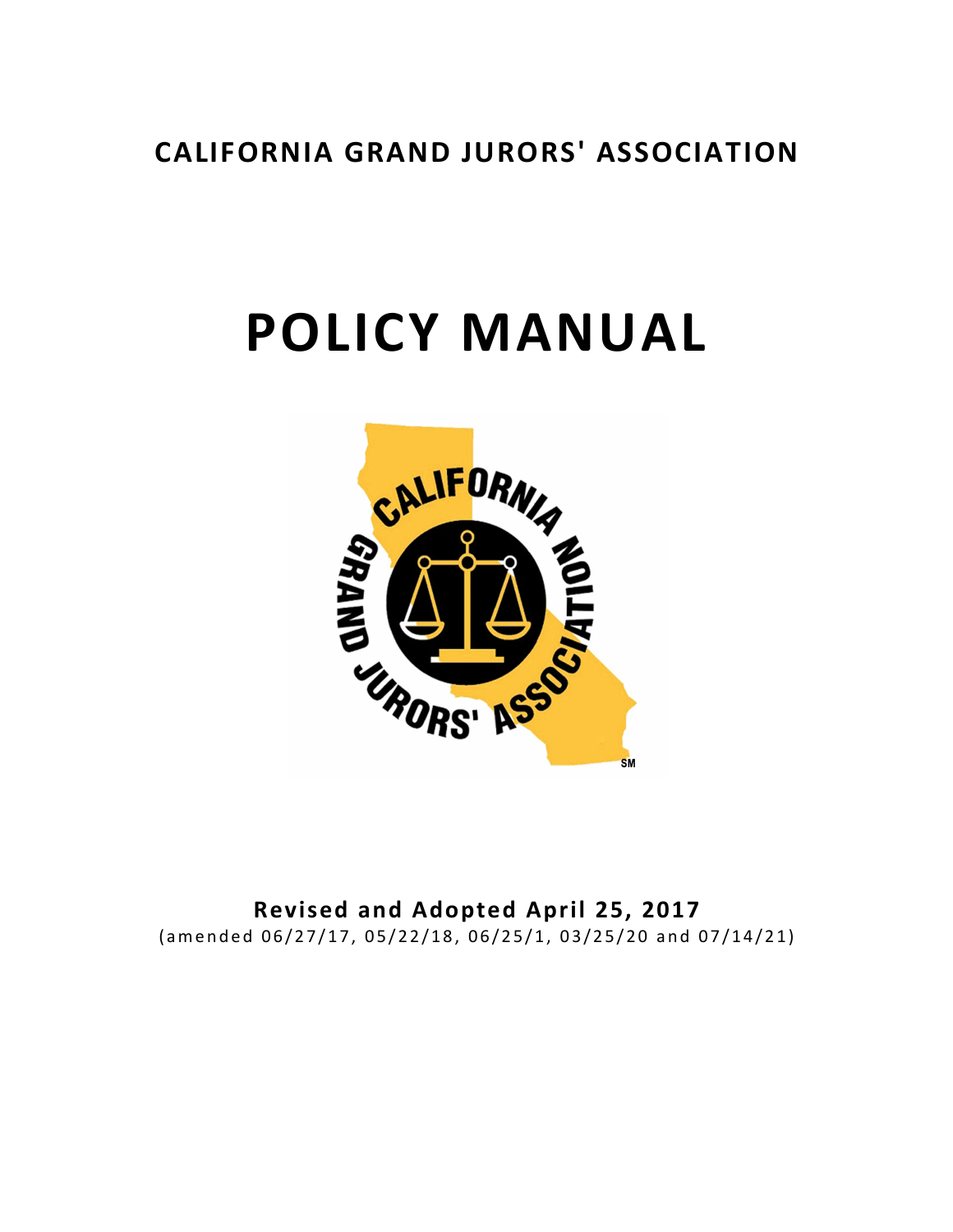| 1.10 |  |  |  |  |  |  |
|------|--|--|--|--|--|--|
| 1.20 |  |  |  |  |  |  |
| 1.30 |  |  |  |  |  |  |
| 1.40 |  |  |  |  |  |  |
| 1.50 |  |  |  |  |  |  |
| 1.60 |  |  |  |  |  |  |
|      |  |  |  |  |  |  |
| 2.10 |  |  |  |  |  |  |
| 2.20 |  |  |  |  |  |  |
| 2.30 |  |  |  |  |  |  |
| 2.40 |  |  |  |  |  |  |
| 2.50 |  |  |  |  |  |  |
|      |  |  |  |  |  |  |
| 3.10 |  |  |  |  |  |  |
| 3.20 |  |  |  |  |  |  |
| 3.30 |  |  |  |  |  |  |
|      |  |  |  |  |  |  |
| 4.10 |  |  |  |  |  |  |
| 4.20 |  |  |  |  |  |  |
|      |  |  |  |  |  |  |
| 4.30 |  |  |  |  |  |  |
| 4.40 |  |  |  |  |  |  |
| 4.50 |  |  |  |  |  |  |
| 4.60 |  |  |  |  |  |  |
| 4.70 |  |  |  |  |  |  |
| 4.80 |  |  |  |  |  |  |
|      |  |  |  |  |  |  |
| 5.10 |  |  |  |  |  |  |
| 5.20 |  |  |  |  |  |  |
|      |  |  |  |  |  |  |
| 6.10 |  |  |  |  |  |  |
| 6.20 |  |  |  |  |  |  |
| 6.30 |  |  |  |  |  |  |
| 6.40 |  |  |  |  |  |  |
| 6.50 |  |  |  |  |  |  |
| 7.00 |  |  |  |  |  |  |
| 7.10 |  |  |  |  |  |  |
| 7.20 |  |  |  |  |  |  |
| 7.30 |  |  |  |  |  |  |
|      |  |  |  |  |  |  |
| 8.10 |  |  |  |  |  |  |
| 8.20 |  |  |  |  |  |  |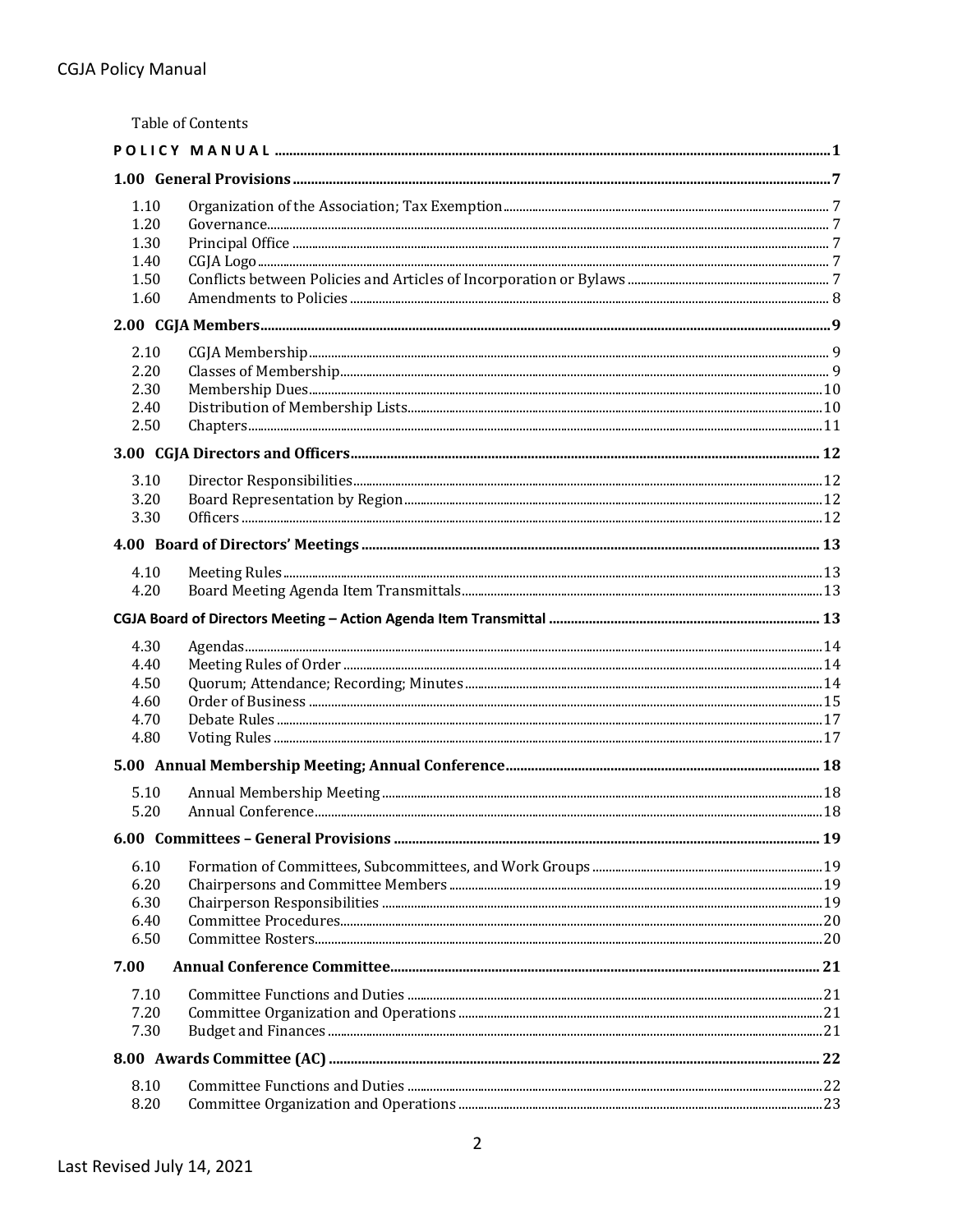| 8.30<br>8.40   |    |
|----------------|----|
|                |    |
| 9.10           |    |
| 9.20           |    |
|                |    |
| 10.10          |    |
| 10.20          |    |
| 10.30          |    |
| 10.40          |    |
|                |    |
| 11.10          |    |
| 11.20          |    |
| 11.30          |    |
| 11.40          |    |
| 11.50          |    |
| 11.60          |    |
|                |    |
| 12.10          |    |
| 12.20          |    |
| 12.30          |    |
| 12.40          |    |
| 12.50          |    |
| 12.60          |    |
| 12.70          |    |
|                |    |
| 13.10          |    |
| 13.20          |    |
| 13.30          |    |
| 13.40          |    |
| 13.50<br>13.60 |    |
|                |    |
|                | 41 |
| 14.10          |    |
| 14.20          |    |
| 14.30          |    |
| 14.40<br>14.50 |    |
|                |    |
|                |    |
| 15.10          |    |
| 15.20          |    |
| 15.30<br>15.40 |    |
|                |    |
|                |    |
| 16.10          |    |
| 16.20          |    |
| 16.30          |    |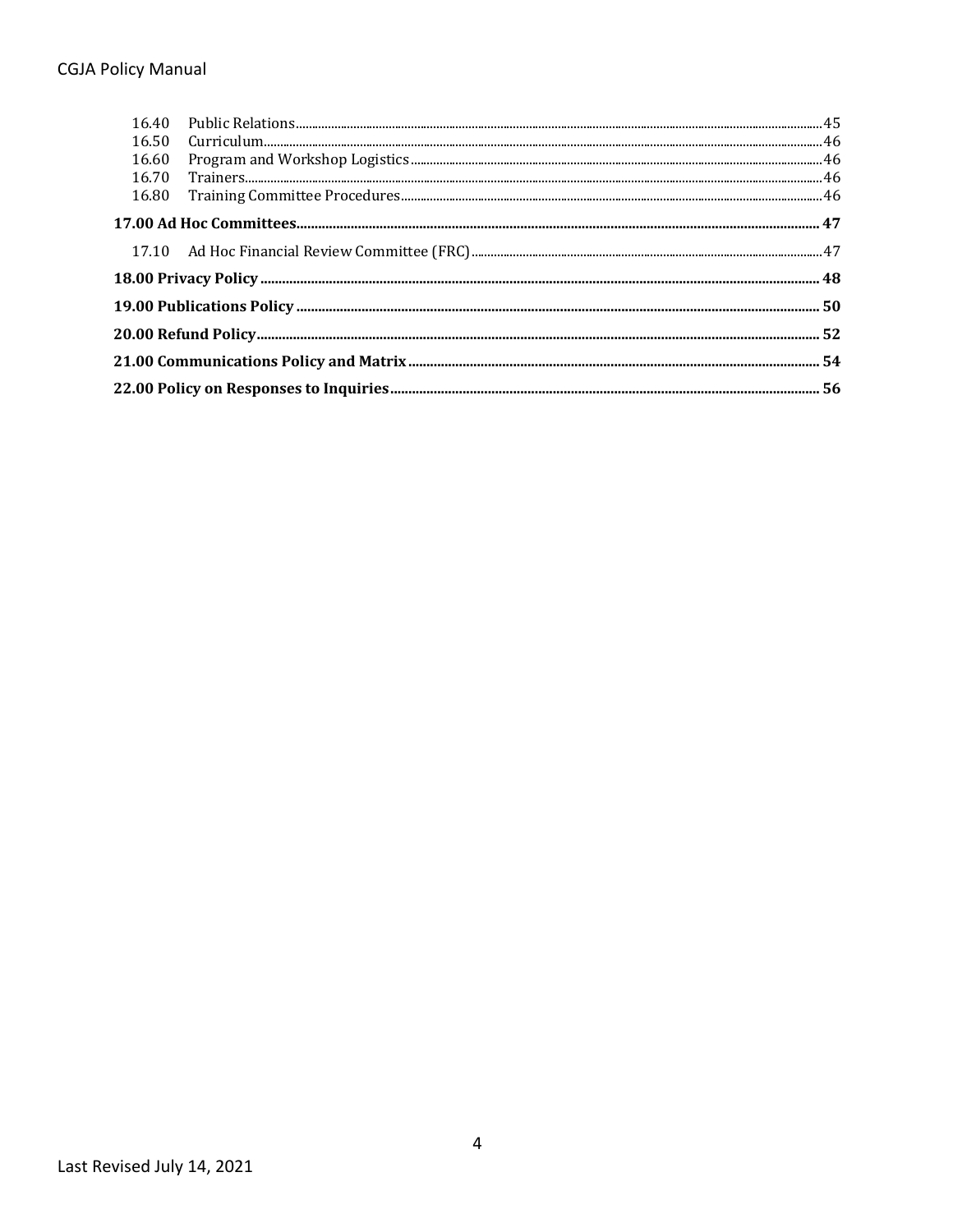## **1.00 General Provisions**

#### **1.10 Organization of the Association; Tax Exemption**

The California Grand Jurors' Association (CGJA) is a nonprofit corporation governed according to its Articles of Incorporation, the CGJA Bylaws, and the *California Nonprofit Public Benefit Corporation Law*. CGJA shall take all steps necessary to retain the association's status as tax-exempt under the provisions of Internal Revenue Code Section 501(c)(3) and to permit donors to deduct their dues and donations to the extent allowed by the provisions of IRC Section 170(c)(2).

#### **1.20 Governance**

The basic rules for governance and operation of the association are found in the Articles of Incorporation and the CGJA Bylaws, including methods for nominating and electing members of the board of directors and officers, the duties of directors and officers, and the means for maintaining the association's tax-exempt status. The Articles of Incorporation also state the primary objectives of the association. Additional rules and guidance are provided in this CGJA Policy Manual ("the policies") and the adopted procedures for the association's committees.

#### **1.30 Principal Office**

The location of the association's principal office is 1071 L Street, #320, Sacramento, California 95814. The board may change the location of the principal office at any time.

#### **1.40 CGJA Logo**

- A. The CGJA logo (below) is a distinguishing mark identifying the association. It shall be used in all major CGJA publications, including the CGJA website. It must be used in exactly this format and may not be modified in any way.
- B. Related organizations such as committees and chapters are encouraged to use this logo to identify their activity with CGJA, but must not modify the logo or add anything to it. An affiliation, such as the name of a chapter, may be identified by a text box below the logo.
- C. A jpg file of the logo may be obtained from the Public Relations Committee.
- D. Any question about use of the logo should be directed to the chair of the Public Relations Committee, who will refer any proposed exception to policy to the board of directors for approval.

#### **1.50 Conflicts between Policies and Articles of Incorporation or Bylaws**

The intent of this policy manual is not to repeat matters covered by the Articles of Incorporation and bylaws, but rather to set forth the association's adopted rules for its operations. Nothing in the policy manual is intended to conflict with the Articles of Incorporation or the bylaws. If such a conflict is found to occur, the provisions of the articles and bylaws shall prevail.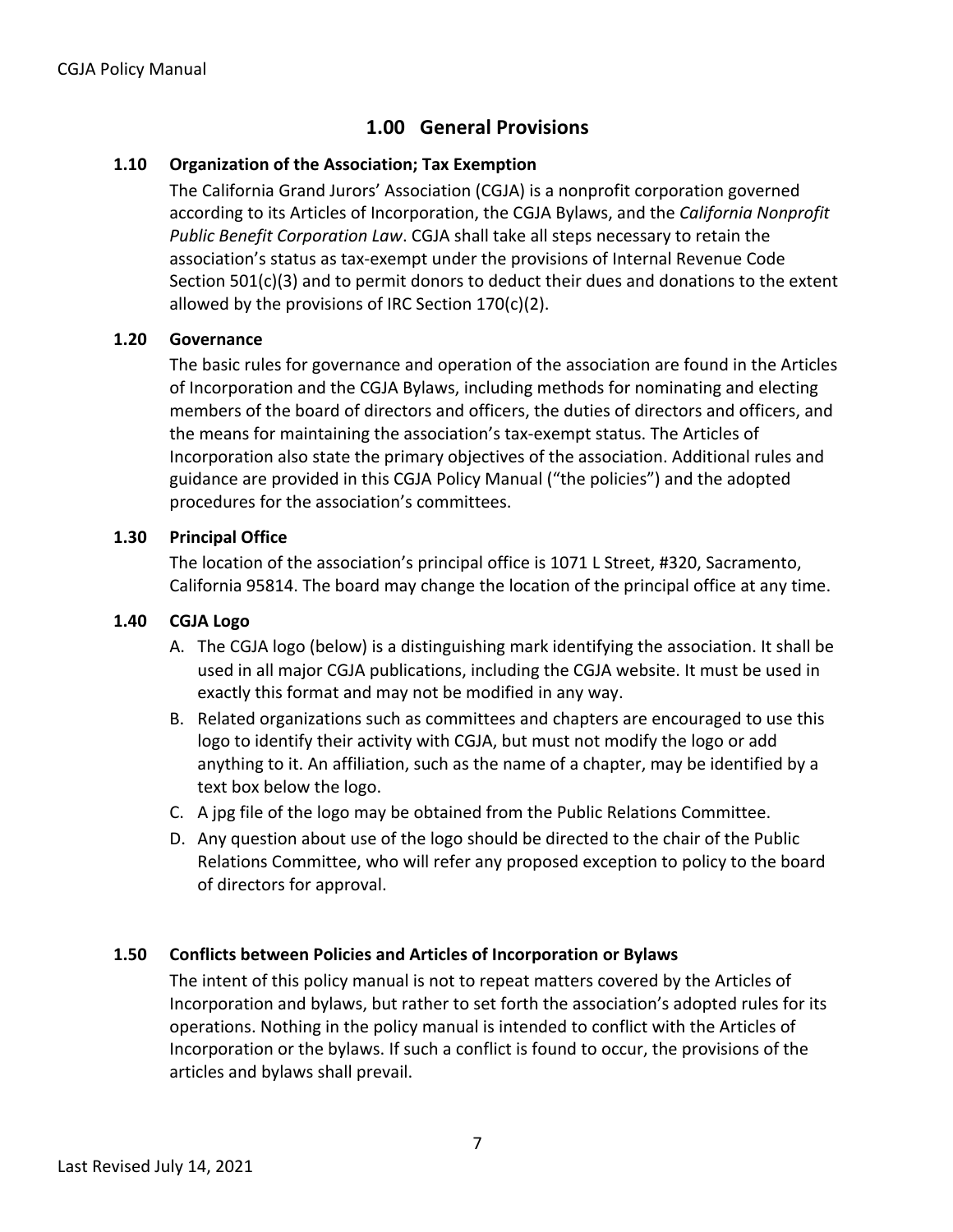#### **1.60 Amendments to Policies**

Additions or revisions to this policy manual may be proposed in writing to the Bylaws and Policy Review Committee (BPRC), which shall review and comment on the proposed changes and may submit them to the board of directors for approval. Alternatively, any director may submit proposed policy additions or revisions to the board as an action item, which shall be included in the agenda packet for the next business meeting of the board. The board may refer the item to BPRC or, if the proposal receives affirmative votes from a majority of the directors present, the addition or revision shall become part of these policies and shall then take effect as provided in the adopting board action*.*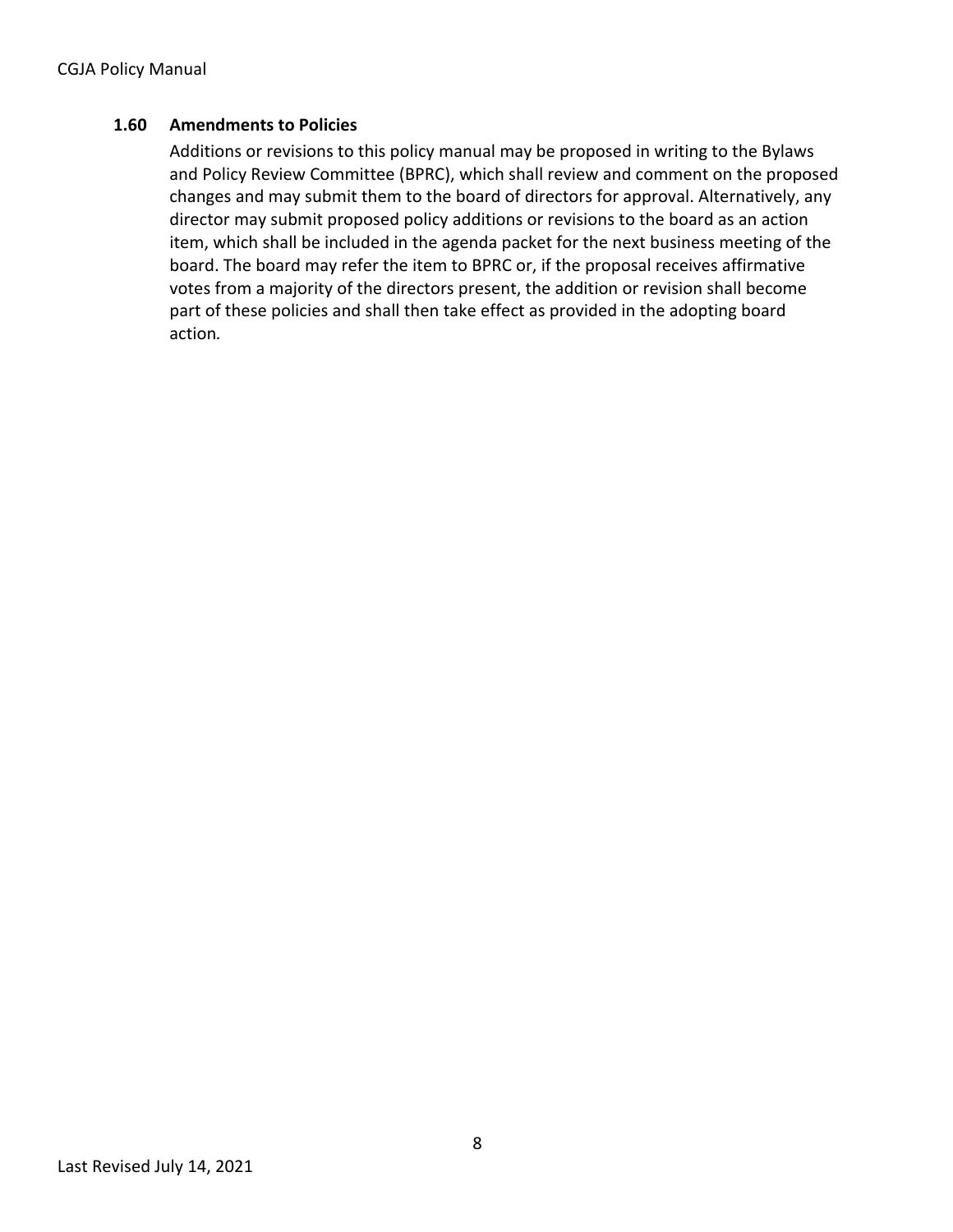## **2.00 CGJA Members**

#### **2.10 CGJA Membership**

- A. Membership shall be encouraged from every county throughout the state. Membership is open to current and former members of regular grand juries in good standing and other interested parties, as described in Section 2.20.
- B. Other than as authorized by a vote of the board, no member shall claim association with the California Grand Jurors' Association for commercial purposes.
- C. Members can be expelled or their membership can be suspended as provided in Article 4, Section 4(b) of the CGJA Bylaws.

#### **2.20 Classes of Membership**

As provided in Article 4 of the CGJA Bylaws, the classes of membership are:

- A. Voting member. A voting member is an individual who is serving or has served on a regular grand jury as defined in Penal Code Sections 888 and 901 or who has served as a district attorney, county counsel, or judge as a legal advisor to a grand jury per California Penal Code Section 934(a); and who has joined the association and maintained his or her membership. Voting members must pay dues. They have all the rights and privileges of the membership including the right to vote on:
	- 1. The election of directors;
	- 2. Amendments to the bylaws that materially and adversely affect the rights of members or member voting rights;
	- 3. Change in the number of directors or the length of directors' terms;
	- 4. Amendments to the Articles of Incorporation;
	- 5. The disposition of all or substantially all of the Association's assets;
	- 6. Any merger and its principal terms; and
	- 7. Such other matters as set forth in the *California Nonprofit Public Benefit Corporation Law.*
- B. Introductory member. An introductory member (IM) is an individual who has been offered and accepted a complimentary membership valid during the individual's term of regular grand jury service, who has complied with the requirements for such complimentary membership as set forth by the board of directors, and who is currently serving on an impaneled regular grand jury in any of the 58 counties or has been selected as an alternate. A current voting member of CGJA is not eligible for IM status. An IM has no voting rights on CGJA matters.
- C. Associate member. Any person interested in the affairs of CGJA or the California grand jury system shall be eligible for associate membership if a voting member in good standing recommends that the person be granted associate membership. Associate members must pay dues. They have no vote in association affairs and may not accredit their relationship with the association.
- D. Honorary member. Persons or business organizations recognized for substantial and continual achievement in support of the California grand jury system may be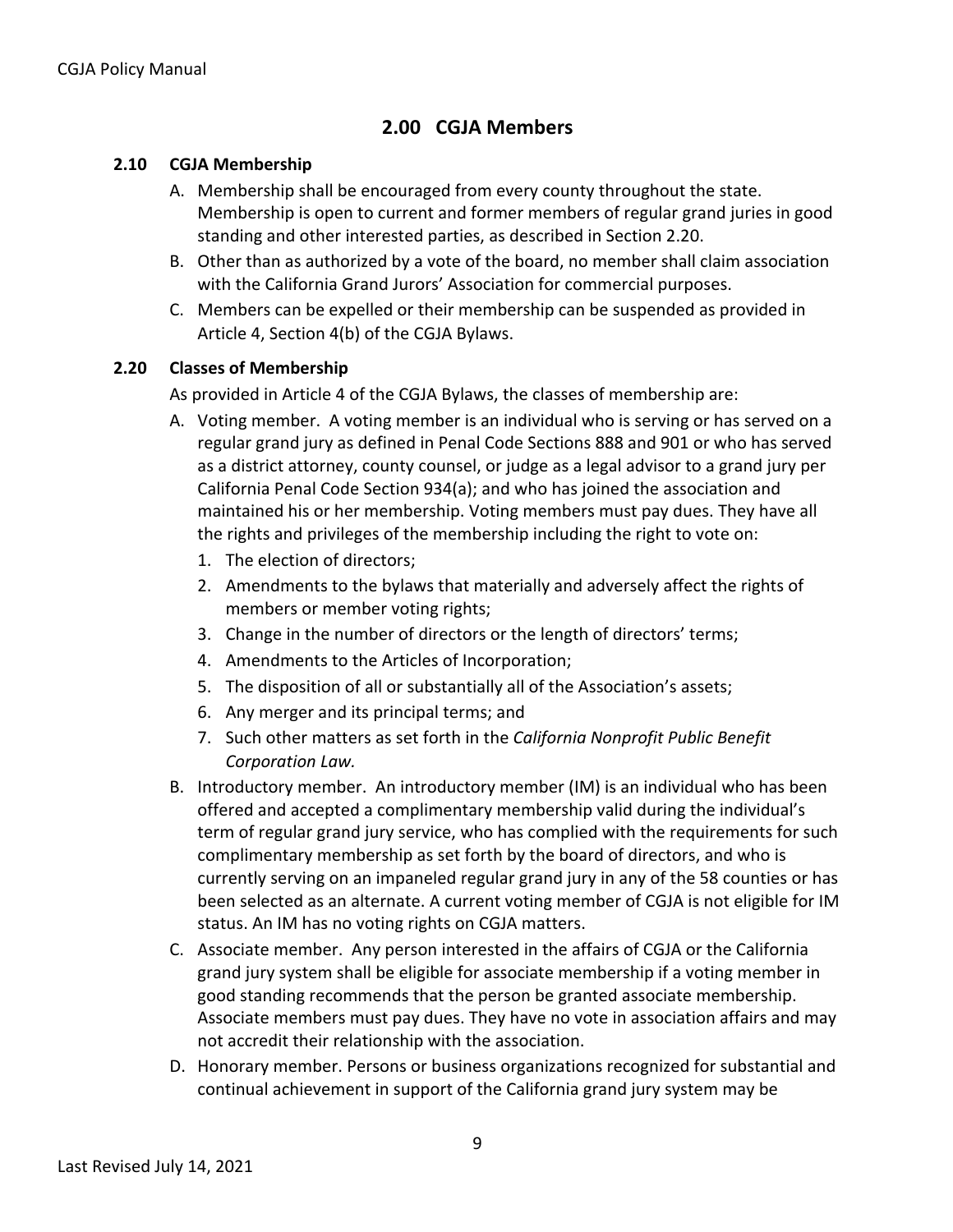approved by the board for honorary membership. An honorary member shall receive all the benefits of membership and pay no dues, but is not eligible to vote on association matters. Such appointments may be, but need not be, for life.

- E. Member in good standing. As provided in the CGJA Bylaws in Article 5, Section 4, a member of any class who has paid any required dues, fees, and assessments and who is not ineligible for membership shall be considered a member in good standing.
- F. Ineligibility. Individuals who have been discharged or dismissed for cause from a regular grand jury or individuals who have been members of a regular grand jury that has been dismissed or dissolved for cause are ineligible for membership in the association or its chapters.
- G. Changes to classes of membership. The board of directors may add or delete classes of membership by amending the bylaws, except that it may not delete voting membership without member approval.

#### **2.30 Membership Dues**

- A. Dues shall be established by the board of directors and are subject to change without notice.
- B. As of 2017, and until modified by the board, dues are:
	- 1. Voting member: \$30 per year or \$25 per year for multiple years
	- 2. Associate member: \$30 per year or \$25 per year for multiple years
	- 3. Life member: \$500
- C. A member is in good standing only when dues are paid (if dues are required by Section 2.20). Dues are considered paid when the treasurer is in receipt of an acceptable financial instrument for payment. Annual dues shall be for twelve months and are due on the anniversary of membership.
- D. Those members whose dues are not paid within 30 days of the due date shall be notified that their dues are in arrears and that their membership will expire.
- E. Unless dues are paid before a date established by the Nominations-Elections Committee in relation to the deadline for sending out ballots, the member will not receive a ballot for the election of directors.

#### **2.40 Distribution of Membership Lists**

- A. CGJA's membership list, as described below in paragraph C, may be provided by the secretary to a CGJA member in good standing upon written request in accordance with the provisions of the *California Nonprofit Public Benefit Corporation Law* and paragraph D below*.*
- B. Whenever a list is provided, it shall be accompanied by the following statement: CGJA's membership list is a proprietary asset and shall not be provided or otherwise distributed to any person or entity other than a member, director, or officer. The list shall not be used for any purposes other than those reasonably related to the interest of a member and which are consistent with CGJA-related business and the best corporate interests of CGJA.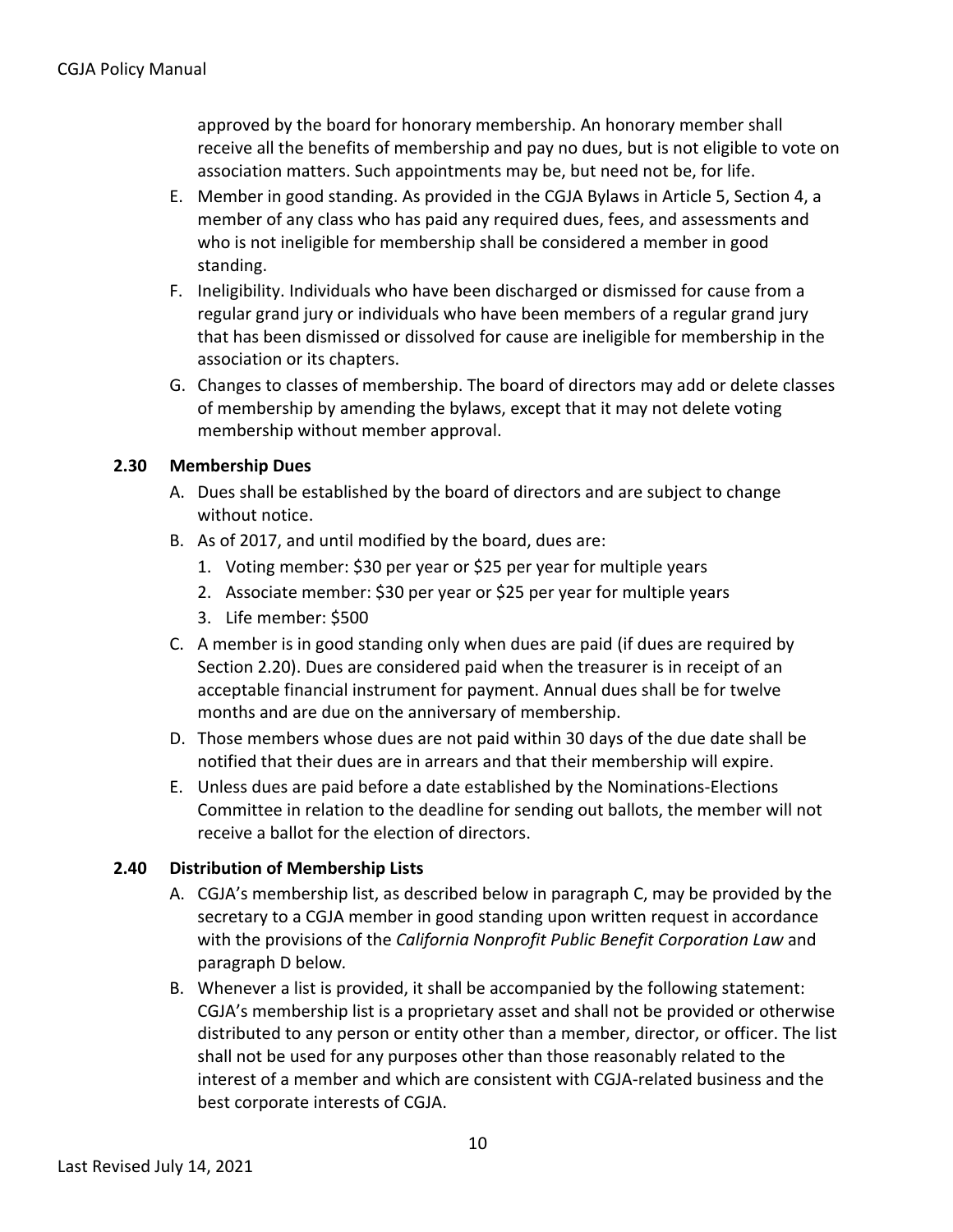- C. Except as provided in paragraphs G and H, below, any release by CGJA of a membership list shall be limited to an alphabetized list of members' names, county, USPS mailing addresses, and whether the member is entitled to vote for the election of directors.
- D. The secretary is charged with compliance with the provisions of California Corporation*s* Code Section 6330 in providing a copy of CGJA's membership list. Except as provided in paragraphs G and H below, the list shall be released only upon a determination by the board or the Executive Committee that it is to be used for a purpose reasonably related to such member's interests as a member or will be used by the chapter to recruit members.
- E. In the circumstance where CGJA, through the board or the Executive Committee, determines that the purpose for which a member requested the membership list is not reasonably related to such member's interests as a member, the secretary shall, on behalf of CGJA, advise such member within ten business days to submit additional justification. The secretary may also, pursuant to California Corporations Code Section 6330 and on behalf of CGJA, and in consultation with the president and/or Executive Committee, thereafter provide a reasonable alternative method for achieving the proper purpose identified in the request. The determination must be in writing with copies to the president and for the corporate records. It is incumbent upon the president to review the action of the secretary and, if corrective action is considered necessary, to do so in a timely manner.
- F. The board at its next regularly scheduled meeting shall be advised of any request for a membership list received from any member and the action(s) taken.
- G. The secretary may at any time provide CGJA's membership list to any board member, officer, or committee chair, upon written or verbal request of such director, officer, or committee chair. That list may include each member's email address and telephone number in addition to the information listed in paragraph C, above.
- H. A membership list limited to the members within specific counties may be provided by the secretary or the chair of the Member and Chapter Relations Committee to a CGJA chapter upon a written or verbal request of any chapter member who is a CGJA member in good standing for the purpose of enabling the chapter to recruit chapter members. Such lists may include address, telephone number, email address, and membership class.
- I. It is the policy of CGJA, in compliance with the California Corporations Code, that a request for a membership list by a member in good standing shall receive consideration and shall be responded to within ten business days of receipt.

#### **2.50 Chapters**

Voting members may organize into chapters representing one or more counties. Rules for the formation and maintenance of chapters are set out in Section 12.50.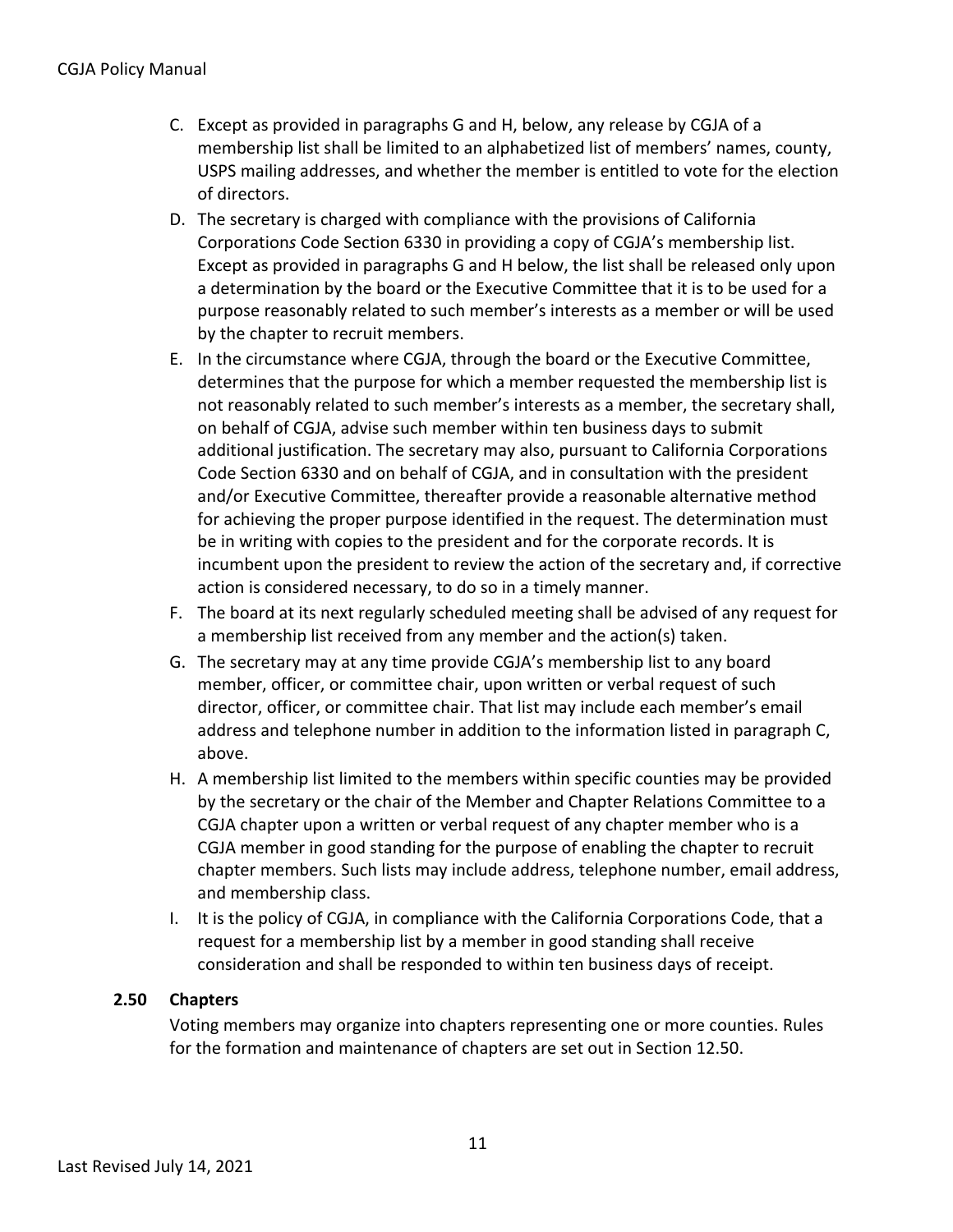## **3.00 CGJA Directors and Officers**

#### **3.10 Director Responsibilities**

The following are in addition to those duties outlined in Article 6 of the CGJA Bylaws:

- A. Directors shall attend all board meetings except when excused by the president. Directors shall participate in teleconference or face-to-face board meetings at their own expense. Directors may be removed from the board if they fail to participate in two consecutive board meetings or a total of four meetings in any twelve-month period, except when excused by the president for good cause.
- B. Directors shall read and review all agenda packet items in preparation for each board meeting.
- C. Directors shall attend the CGJA Annual Conference and Annual Meeting unless excused by the president, and shall attend at their own expense.
- D. Each director shall be active on at least one of CGJA's committees.
- E. Directors shall monitor and, when necessary, promptly respond to email and voicemail communications regarding the business of the board and their committee(s).
- F. Directors shall avoid personal agendas and put personal differences aside in order to properly and fully satisfy their responsibility to serve the best interests of the association. Directors must become familiar with and be faithful to the association's missions and goals. Directors shall comply with the adopted Code of Conduct contained in the Directors' Handbook.
- G. Directors shall assume fiduciary responsibility for the association as required by law.

#### **3.20 Board Representation by Region**

- A. Each of the three regions of the state shall have an equal number of seats on the board of directors, as provided in Article 2, Section 2 of the bylaws.
- B. The counties in each region, as determined by the board of directors, are as follows: **Northern Region**: Butte, Colusa, Del Norte, El Dorado, Glenn, Humboldt, Lake, Lassen, Mendocino, Modoc, Nevada, Placer, Plumas, Shasta, Sierra, Siskiyou, Sutter, Tehama, Trinity, Yuba

**Central Region**: Alameda, Alpine, Amador, Calaveras, Contra Costa, Marin, Mono, Napa, Sacramento, San Francisco, San Joaquin, San Mateo, Santa Clara, Santa Cruz, Solano, Sonoma, Stanislaus, Tuolumne, Yolo

**Southern Region**: Fresno, Imperial, Inyo, Kern, Kings, Los Angeles, Madera, Mariposa, Merced, Monterey, Orange, Riverside, San Benito, San Bernardino, San Diego, San Luis Obispo, Santa Barbara, Tulare, Ventura

C. It is a qualification for office that directors reside in their respective regions.

#### **3.30 Officers**

The officers of the association are the president, vice president, secretary, and treasurer. The officers and their duties are described in Article 7 of the CGJA Bylaws.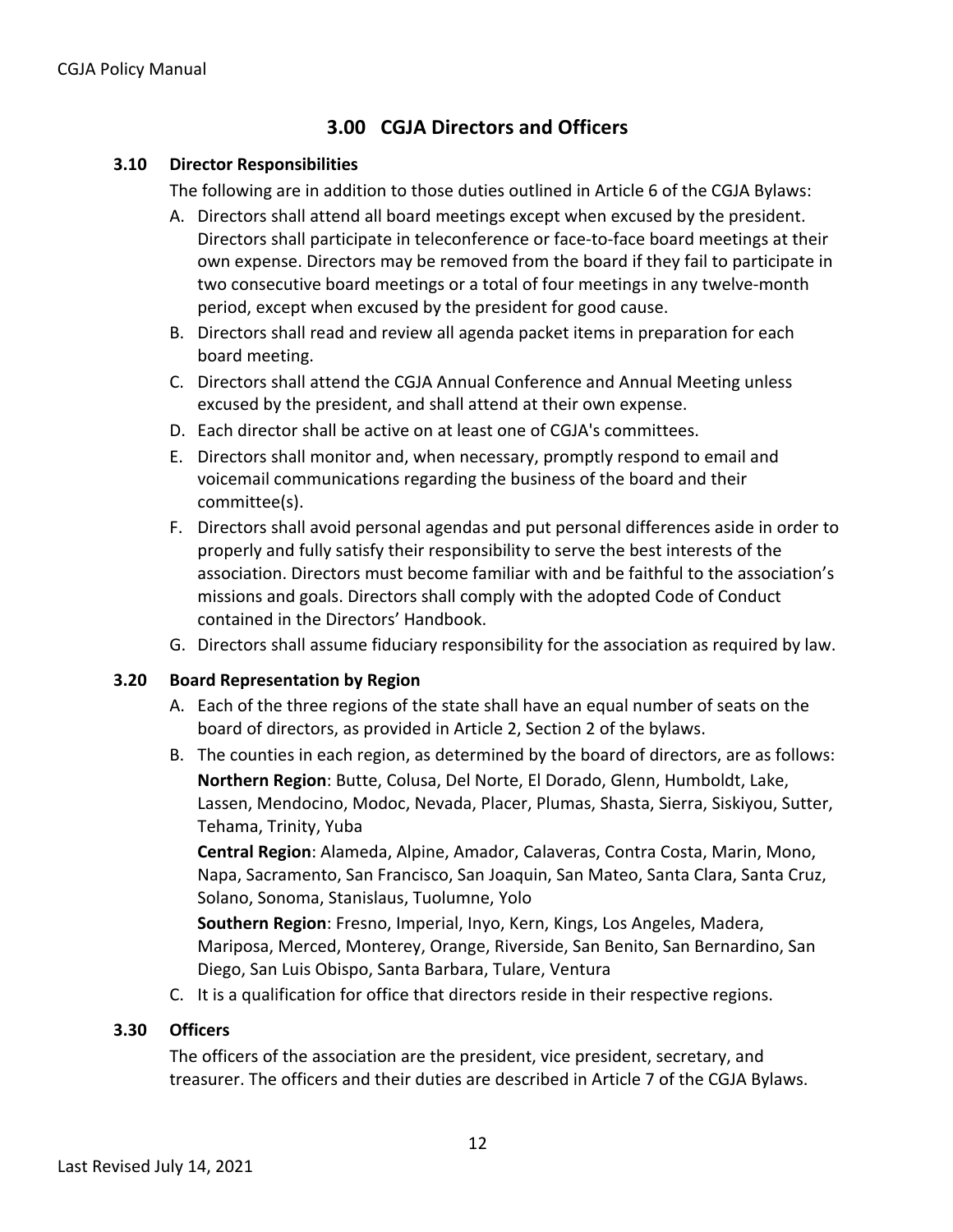## **4.00 Board of Directors' Meetings**

#### **4.10 Meeting Rules**

Article 8 of the CGJA Bylaws sets out the general rules for meetings of the board of directors. This chapter contains the specific rules for the conduct of board meetings.

#### **4.20 Board Meeting Agenda Item Transmittals**

A. The following standard action agenda item transmittal format shall be used in conjunction with the board meeting agendas (a template of the transmittal form can be obtained from the secretary):

| Agenda Item Number:          | E- (president or secretary to assign number)                                                                                                                                                           |
|------------------------------|--------------------------------------------------------------------------------------------------------------------------------------------------------------------------------------------------------|
| Date:                        | Date of board meeting                                                                                                                                                                                  |
| To:                          | <b>CGJA Board of Directors</b>                                                                                                                                                                         |
| From:                        | Individual or committee sponsoring action                                                                                                                                                              |
| <b>Subject Summary:</b>      | Brief statement of issue/problem being addressed                                                                                                                                                       |
| <b>Recommended Action:</b>   | Specific action proponent is requesting; this is to be stated<br>in the same form as one would use in making a motion                                                                                  |
| <b>Support Documentation</b> | Background information necessary for board members to<br>make an informed decision regarding the action the board is<br>being asked to take; detailed analysis to include references<br>or attachments |
| Agenda Item Number:          | E- (president or secretary to assign number)                                                                                                                                                           |

- B. The sponsor must fill out the "Recommended Action" section to say exactly and concisely what is proposed. The recommendation must be stated in the form of a motion.
- C. Each agenda item transmittal must state a "Subject Summary" and a "Recommended Action" (in the form of a motion for approval), and include support documentation to inform the directors in advance of the rationale for approving the proposed action. Action items requesting authorization of funds outside the approved budget or impacting the delegated responsibilities of another committee should be reviewed with the treasurer and/or committee chair(s) prior to submittal to the president and the secretary.
- D. Transmittals must be in writing, should be typed, and shall be sent to the president and the secretary via email as Rich Text Format attachments, via fax, or via U.S. mail. Transmittals must be submitted at least nine days in advance of the meeting where they are to be addressed.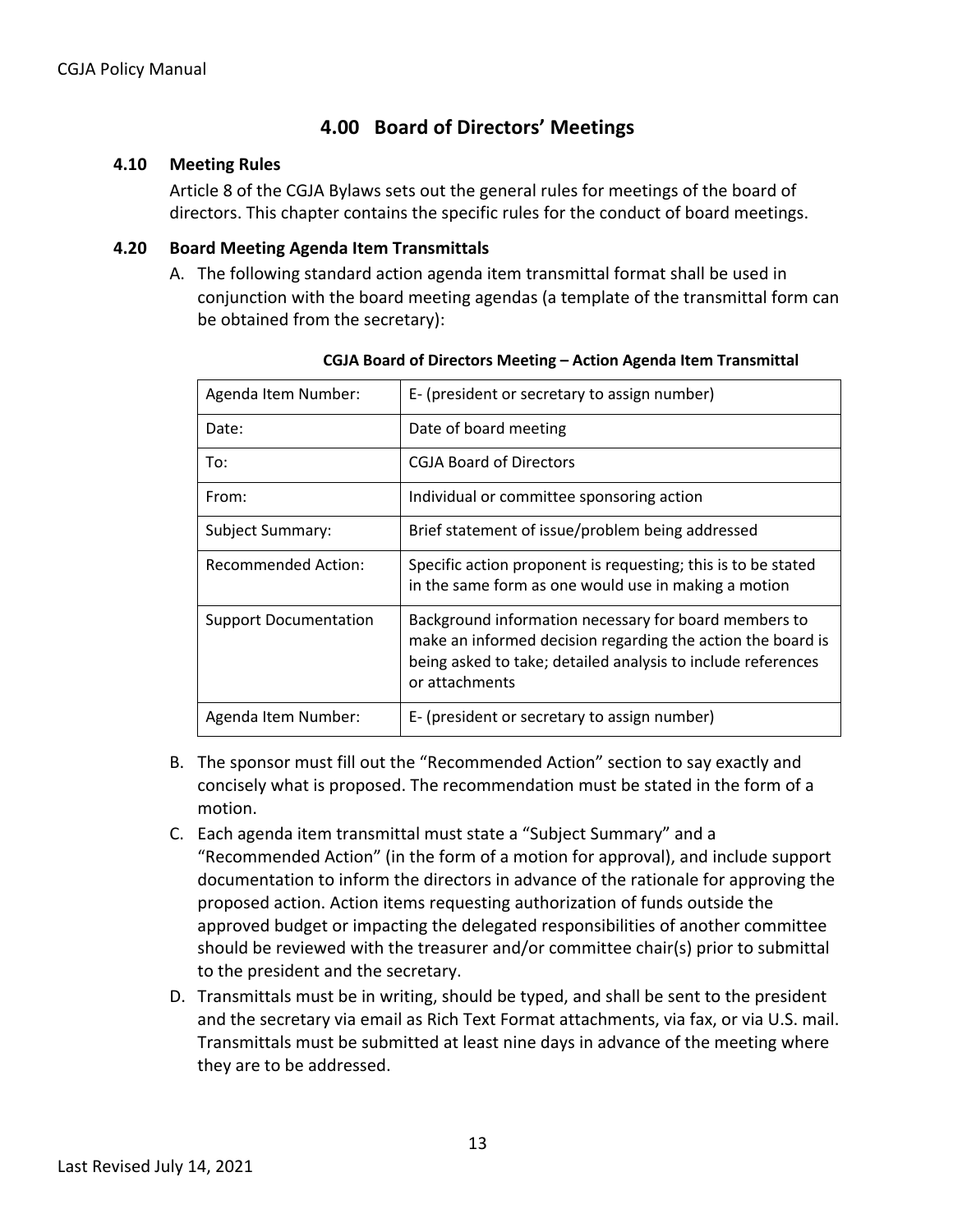E. Members shall contact a director to request sponsorship of an action item for inclusion on the agenda.

#### **4.30 Agendas**

- A. Board meeting agendas shall be prepared in advance by the president with the assistance of the secretary.
- B. Meeting agendas shall be posted on the CGJA website at least seven days prior to the meeting, and at that same time the agendas shall be emailed to all board members together with copies of the agenda item transmittals and attachments.
- C. Non-director standing committee chairs shall be sent the agenda and agenda packet, invited to attend the meeting, and permitted to discuss any item pertaining to their committee.
- D. It is preferable that no board action should be taken on "off agenda items" (items not submitted in time for inclusion in the emailed agenda packet). However, offagenda items may be considered as provided in subparagraph E.2 of Section 4.60.
- E. Any pending board action item shall be continued and listed on the agenda until that item is either tabled or acted upon and duly recorded in the minutes.

#### **4.40 Meeting Rules of Order**

- A. Board of directors' meetings may be conducted at a designated location or via audio or video conferencing as established by the meeting notice.
- B. The president, working with the secretary, is responsible for preparing the meeting notice, agenda, and agenda packet, and shall preside as the chair at each meeting of the board of directors.
- C. The CGJA Bylaws and this chapter will take precedence in all board meetings. Robert's Rules of Order shall be the parliamentary authority in cases not covered by the bylaws and this chapter. The chair's interpretation of the rules of order will apply subject to a majority vote of directors present for a contrary interpretation as introduced by any director's motion with a second and debate.
- D. All directors shall read the agenda packet in advance of the meeting and shall be presumed to understand proposed actions to be considered at the meeting. Directors should seek any necessary clarification of agenda items prior to the meeting, as required by subparagraph E.4 of Section 4.60. Directors with differing views or considerations should advance them by email to all other director*s* prior to the meeting to expedite debate on proposed actions.
- E. Each director should retain agenda packets for reference as future agendas may refer to previous agenda information.

#### **4.50 Quorum; Attendance; Recording; Minutes**

- A. The secretary shall call the roll for the chair's determination that a quorum exists for a meeting to proceed. A quorum is a majority of the directors holding office.
- B. Directors calling in late to a meeting held electronically should announce their presence when the first break in conversation occurs. Upon hearing the entrance of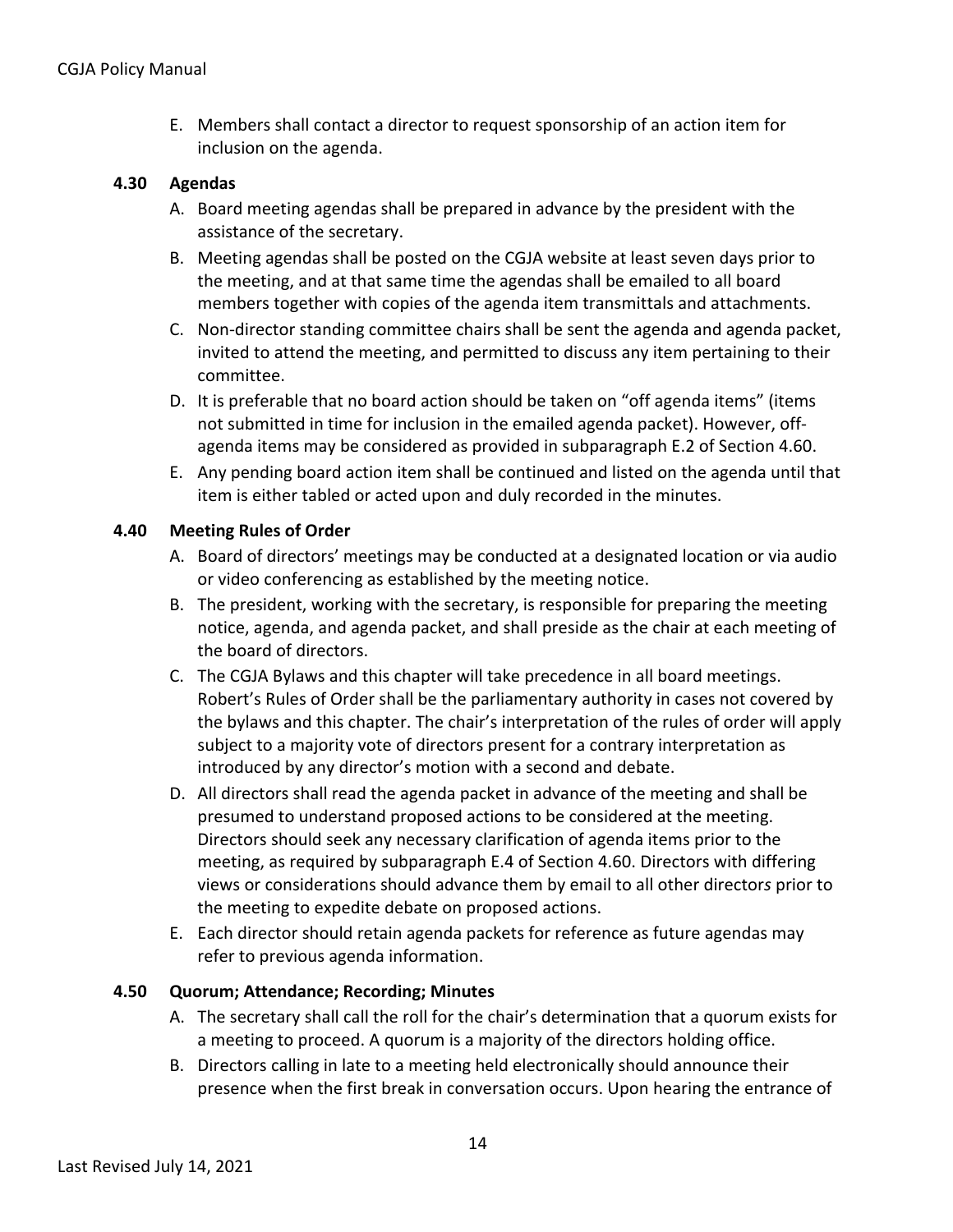the director, the chair or secretary may interrupt the meeting discussion to obtain the name of the director joining the meeting late.

- C. Non-director members are entitled to attend board of directors' meetings to listen to and witness the meeting, and to address the board under "Member Comments," but may not interject or join into board discussion or debate with questions or comments without the board's consent. (See paragraph C of Section 4.30, above, regarding the involvement of standing committee chairs)
- D. The secretary shall record all meetings to assist in providing meeting minutes, and will announce at the beginning of each meeting that it is being recorded. Meeting recordings will be restricted to the sole use of the secretary and shall be destroyed or erased after the minutes have been approved by the board of directors. No other person(s) shall record a board meeting without the consent of all who are present.
- E. Draft minutes shall be emailed to the directors as soon as possible after each meeting. In the absence of the secretary, this rule will apply to the individual assigned to take the minutes. Approved minutes shall be posted on CGJA's website.

#### **4.60 Order of Business**

The order of business for regular board of directors' business meetings shall be as follows (subject to modification by the chair):

- A. CHAIR'S CALL TO ORDER and ROLL CALL OR VERIFICATION OF DIRECTORS PRESENT (Agenda Item A)
- B. APPROVAL OF THE MEETING AGENDA AND MEMBER COMMENTS (Agenda Item B; target time: 5 minutes)
	- 1. A motion and second to approve the meeting agenda will open each meeting. Upon the request of any director, any item on the consent agenda will be moved to the action agenda per paragraph C, below. Requests must be made prior to the vote approving the meeting agenda.
	- 2. Except as the board shall otherwise approve, non-director member comments shall not exceed a total of 10 minutes. Any non-director member who wishes to address the board on any matter or speak to an agenda item, must contact the president or secretary no fewer than three days prior to the meeting to reserve a time slot (two to three-minute limit) and to request and receive the agenda and agenda packet.
- C. CONSENT AGENDA (Agenda Item C). The consent agenda will be approved by a motion and second without debate. Corrections to any consent item will be incorporated into the motion to approve the consent agenda. If any director states an objection, the item will be taken up under the action agenda after the scheduled action agenda items.
- D. OFFICER AND COMMITTEE CHAIR REPORTS (Agenda Item D; target time: 20 minutes)
	- 1. The board's agenda packet will include officer reports and all committee reports and meeting minutes. All officers and committee chairs, or their representative, should attend the meeting to update the board on significant items or matters supplemental to committee reports or minutes.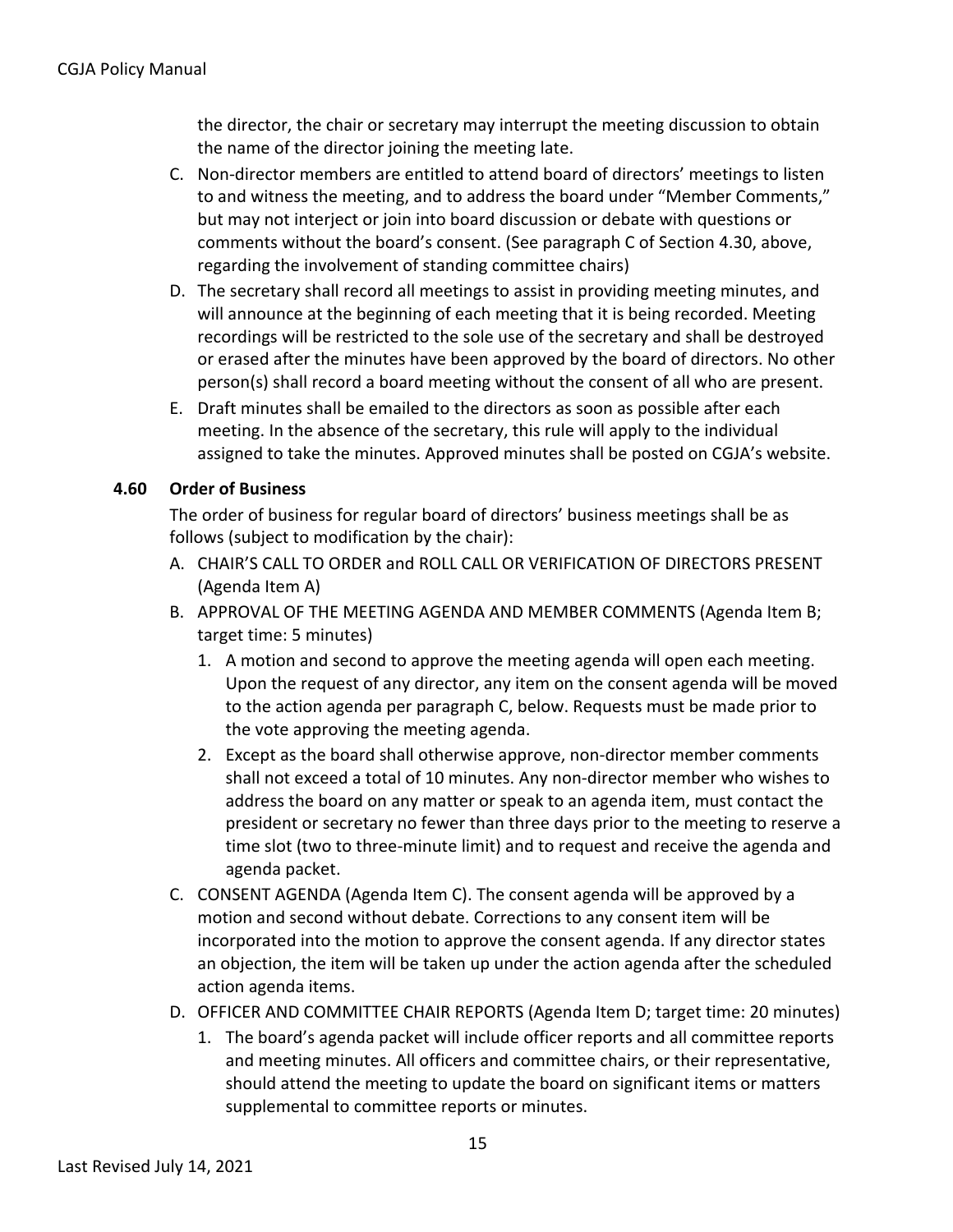- 2. Directors may seek clarification or express their views on any reports or minutes in an agenda packet up to 24 hours prior to the meeting via email or speak to such matters during this section of the agenda.
- E. ACTION AGENDA (Agenda Item E; target time: 40 minutes or less as items warrant)
	- 1. Any director, officer, committee chair, or authorized designee of a committee, may submit an action item for consideration by the board of directors. All action items submitted to the board must be in writing on an approved agenda item transmittal form. Items submitted for board approval require a vote, whereas review and acknowledgment items are for discussion or informational purposes and will not require a vote.
	- 2. Action agenda item transmittals should be delivered to the president and the secretary at least nine calendar days prior to a scheduled meeting to be placed on the meeting agenda, which must be distributed seven days before the meeting. However, the board may approve the addition of an item submitted fewer than seven days prior to the meeting upon a finding that action on that item must be taken before the next regular meeting. Except for emergencies, as determined by a 2/3 vote of the directors present at the meeting, agenda item transmittals may not be submitted during a board meeting but may be approved for placement upon the agenda for the subsequent meeting.
	- 3. All action agenda items will be considered motions and will require a second before debate.
	- 4. Directors seeking advance clarifications, wishing to express their views, or desiring to amend a proposed action item should contact the proponent upon receipt of the agenda packet but no later than 24 hours prior to a scheduled meeting to minimize confusion and time during debate of actions presented for board approval. Directors should exercise discretion in using "reply all" when answering emails to avoid unnecessary transmittals.
- F. PENDING MATTERS (Agenda Item F). Any pending board action, tabled action to be reconsidered, or other pending matter shall be discussed here, including any item previously discussed by the board which the president believes needs further board discussion or a follow-up report.
- G. DIRECTOR COMMENTS (Agenda Item G; target time: 10 minutes but may be preempted by action items). Each director should attempt to limit opening comments to one minute to allow all directors to comment. Subject to agenda time remaining after all directors have presented their opening comments, general discussion of topics of common interest may continue.
- H. INFORMATION ITEMS (Agenda Item H). Attachments to the agenda for director reference and association archives may include:
	- 1. Announcements and general information pertaining to CGJA activities or matters of interest.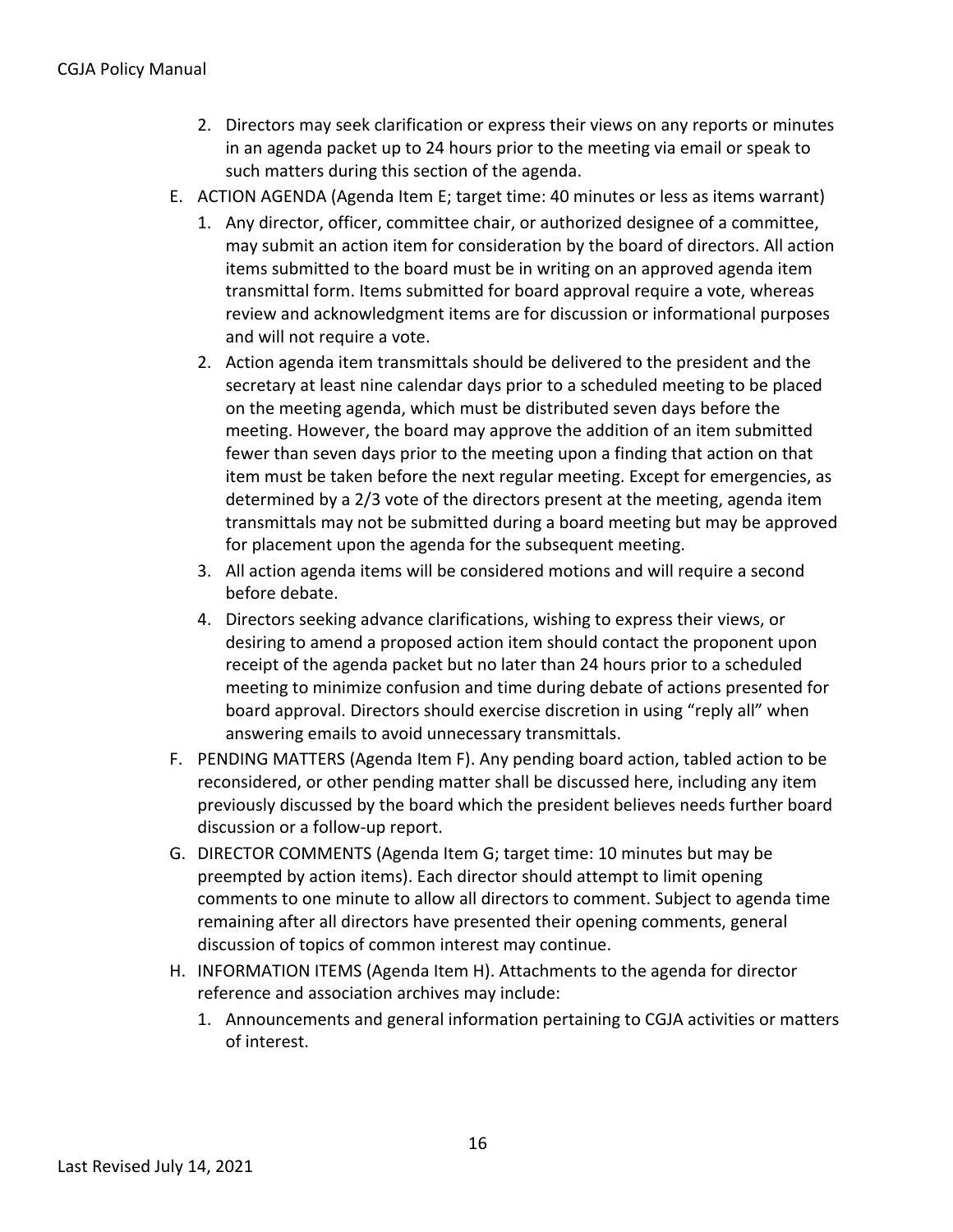- 2. Correspondence incoming and outgoing by officers, chairs, and approved representatives of CGJA. See Communications Policy and Matrix, Chapter 20.00, regarding correspondence that must be included in the agenda packet.
- 3. Future board actions advance review of actions or matters to be submitted to the board.
- 4. Informational Items items such as financial reports, the calendar of critical dates, committee and board rosters, and similar documents.
- I. MEETING ADJOURNMENT (Agenda Item I)

#### **4.70 Debate Rules**

- A. Except for clarifications by the maker of a motion, directors should allow all remaining directors to speak first before speaking a second time on a motion. Directors should attempt to limit their first and second comments on a motion to one minute to allow time for other directors to speak. Any director's motion, with a second, to limit or extend debate will be taken up without discussion but requires a 2/3 vote of the directors present to pass.
- B. Any director may "Call for the Question."
- C. Any director may make a "Motion to Table the Question" with a second and no debate. Such action will prevail with a majority vote.
- D. Any director may make a motion to refer an action to a committee with a second and debate.
- E. In the interest of addressing all items on the meeting agenda, the chair may rule to postpone a question involving extended debate until the end of the Action Agenda. The chair may also invite a "Motion to Table the Question" or to "Refer the Question to Committee."
- F. Tabled motions from the prior meeting will be taken up at Agenda Item F by any director's motion with a second, debate, and a majority vote. Tabled motions not taken up from the prior meeting will not be considered further without a new motion.

#### **4.80 Voting Rules**

- A. Except as provided in Article 14, Section 2, of the CGJA Bylaws or in this policy manual at subparagraph E.2 of Section 4.60, paragraph A of Section 4.70, or paragraph C of Section 11.50, a simple majority of directors present at the time a quorum is established shall be sufficient to take action. Voice votes will typically determine a vote. Proxy votes shall not be allowed.
- B. The chair or any director may call for a roll call vote on an action. The secretary will call the last name of each director in rotating alphabetical order with the chair's name last. Directors present may vote yes, no, or abstain. A director may pass until the first roll call is complete, and then be called upon again. The vice president shall also record roll call votes to verify the count of the secretary.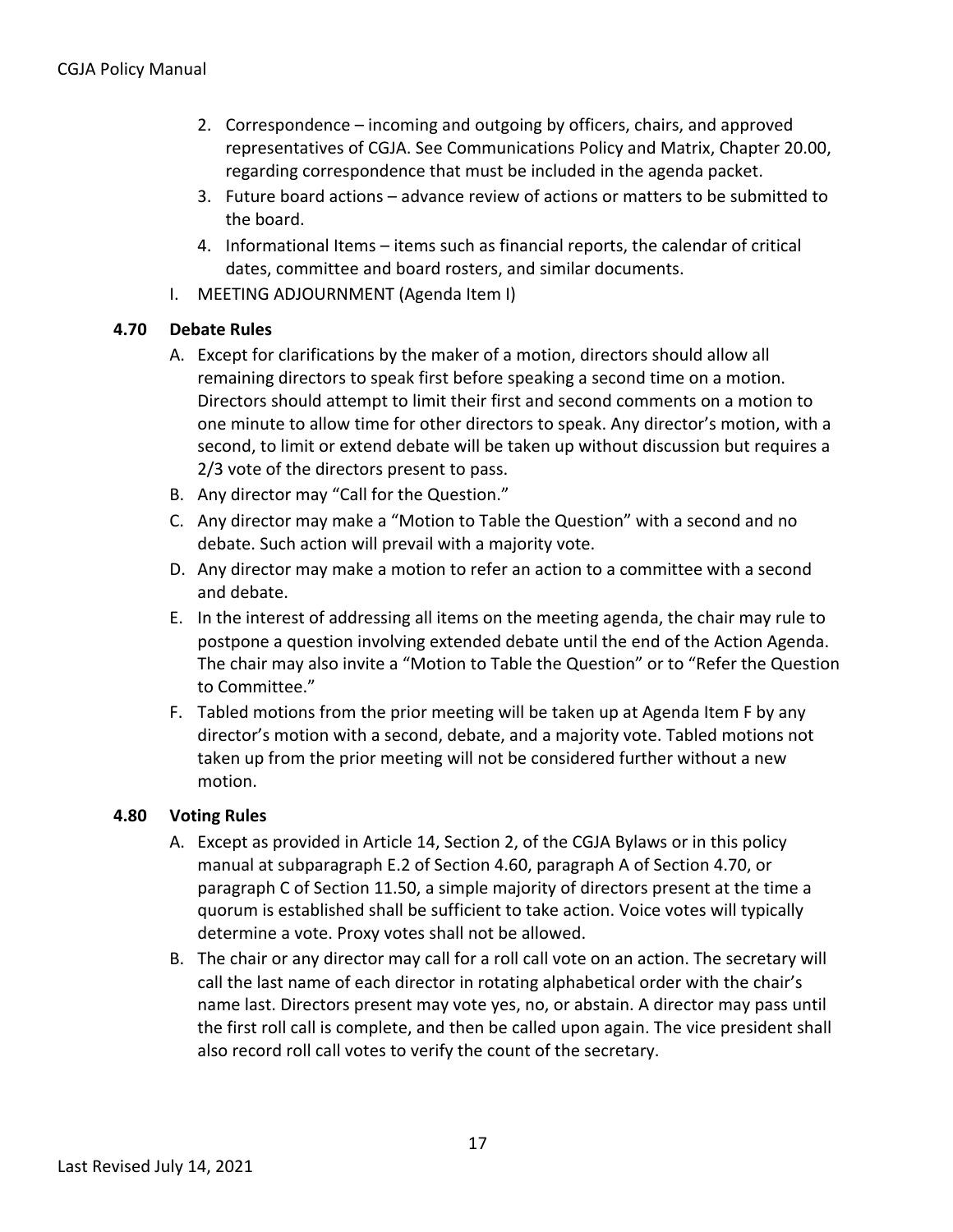## **5.00 Annual Membership Meeting; Annual Conference**

#### **5.10 Annual Membership Meeting**

- A. The board of directors shall arrange for an annual meeting of the association membership as required by Article 8, Section 3 of the CGJA Bylaws. This meeting may be held in connection with a CGJA Annual Conference. The annual conference and/or the annual membership meeting will be held in the fall**.** To the extent possible, the dates of the conference and the annual membership meeting shall be established at least one year prior to the event.
- B. Presentations that must be included on the agenda for the annual membership meeting are:
	- 1. President's report from the board: The "State of the Association"
	- 2. Report on the results of the election of directors (and the election of officers in even-numbered years)
	- 3. Member comments

In addition, the following presentations may be included:

- 4. Administration of the oath of office to entire Board of Directors
- 5. Financial reports
- 6. Award presentations
- 7. Legislative year in review
- 8. Committee reports
- 9. Chapter reports

#### **5.20 Annual Conference**

- A. The association may arrange for an annual conference to be held in conjunction with the annual meeting of the association membership. The board of directors will, through its Annual Conference Committee (ACC), and in consultation with any chapter or independent association that will host the conference, plan, manage, and conduct the conference as described in this section and in Chapter 7.00, Annual Conference Committee.
- B. The board shall approve the city and hotel in which the annual conference will be held, the conference dates, and the conference budget, upon the ACC's recommendation. The board shall also approve, and the president shall sign, the hotel contract negotiated by the ACC. The contract will provide for any guest room rates, minimum room nights, the rental of conference rooms, catering services, menu selection, and other services and facilities as may be necessary.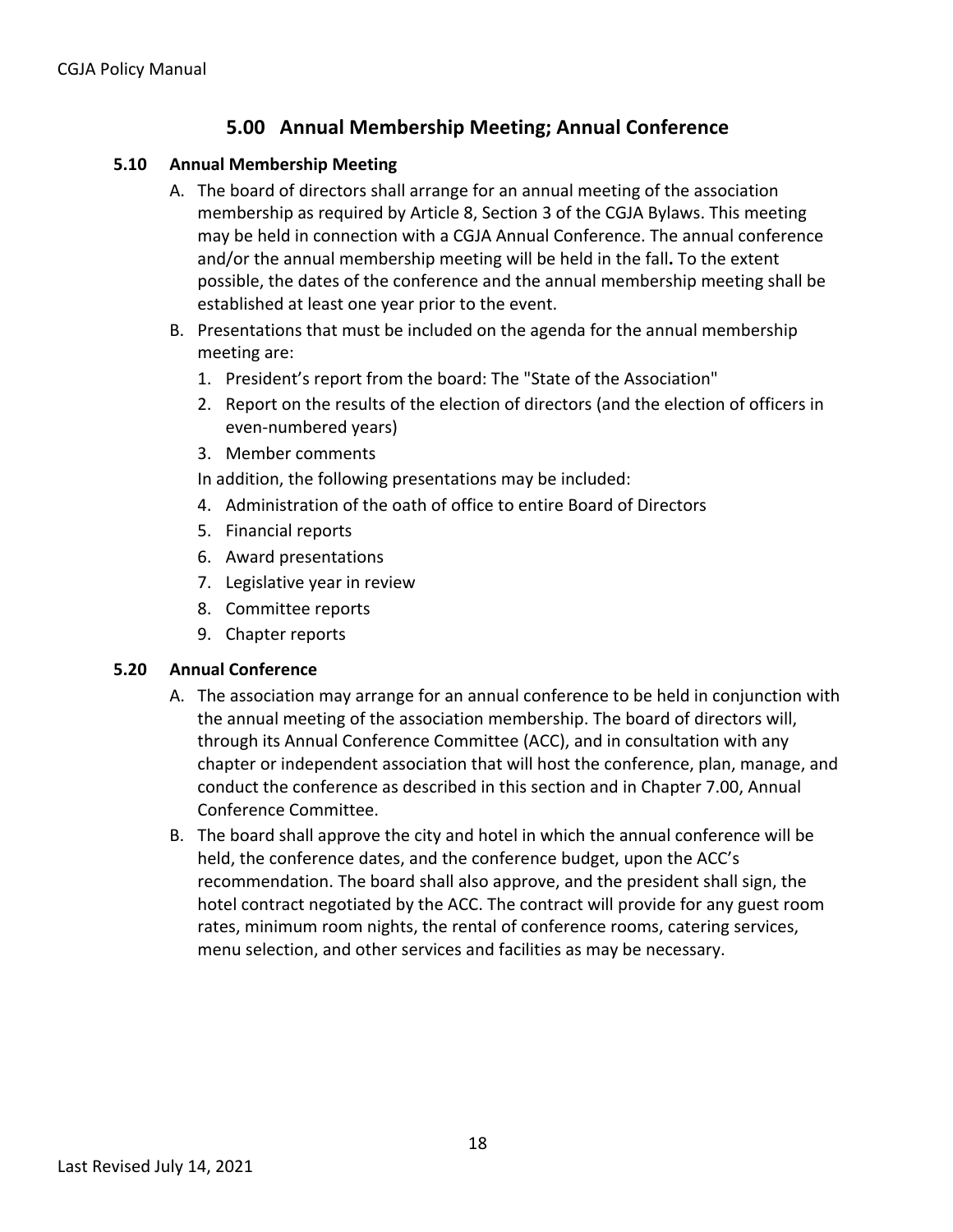## **6.00 Committees – General Provisions**

#### **6.10 Formation of Committees, Subcommittees, and Work Groups**

- A. Only the board of directors may authorize the formation or termination of a standing committee.
- B. Articles 5 and 9 of the CGJA Bylaws provide for two standing committees: a Nominations-Elections Committee and an Executive Committee. The bylaws also assign the board the responsibility of establishing such additional standing committees as may be required. The intention is to do most of the administrative work of the association in the standing committees. The current standing committees are described in Chapters 7 through 17.
- C. The members of a standing committee may form subcommittees. A subcommittee may include members who are not members of the parent committee.
- D. The president, after consultation with the chairs of the standing committees affected, may form work groups whose responsibilities are derived from the assigned functions of two or more standing committees or subcommittees of standing committees.
- E. All actions affecting the formation, functions, or termination of standing committees, subcommittees, or work groups shall be reported to the board of directors.
- F. The president may establish and dissolve ad hoc committees as determined necessary, subject to ratification by the board, as provided in Article 9 of the CGJA Bylaws.

#### **6.20 Chairpersons and Committee Members**

- A. As provided in Article 9, Section 2 of the CGJA Bylaws, the president shall appoint the chairpersons ("chairs") of all standing and ad hoc committees, subject to ratification by the board. The chairs of committees other than the Executive Committee and the Nominations-Elections Committee need not be members of the CGJA Board of Directors.
- B. Chairs shall appoint the members of their committees, except the president shall appoint the members of the Finance Review Committee, and the Nominations-Elections Committee, after consulting with the committee's chair and upon ratification of the board.
- C. Members of all committees, subcommittees, and work groups shall be CGJA members in good standing. Qualified persons who are not eligible to become CGJA members may be invited to be advisory members of committees, but will not have a vote on policy matters or on questions involving finance.

#### **6.30 Chairperson Responsibilities**

A. Each chair is responsible for the smooth running of his or her committee including the preparation of agendas, maintenance of proper minutes, coordination with other committees and related association activities, and the reporting of significant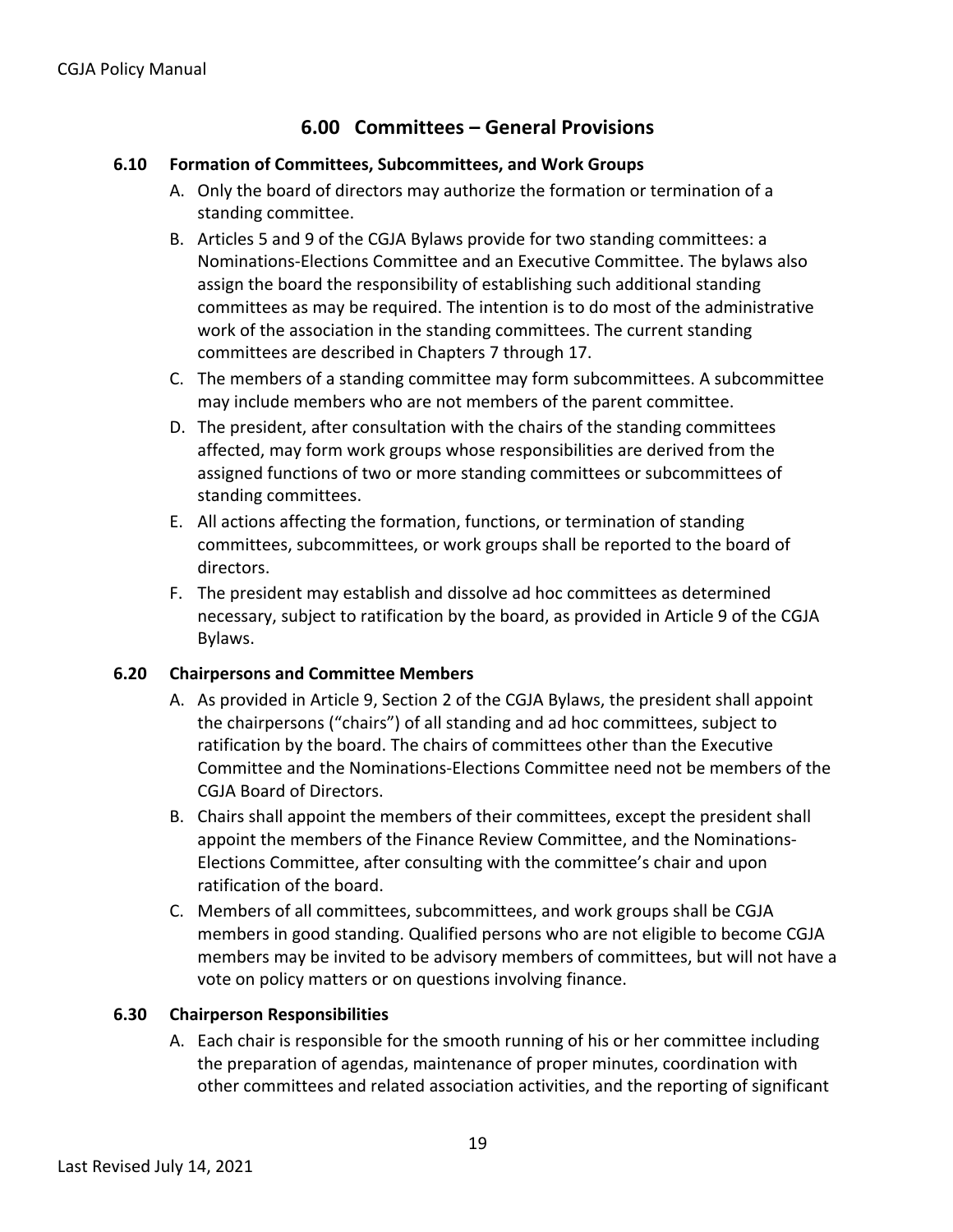activities and accomplishments to the association membership, both in the Grand Jurors' Journal and in person at the annual meeting.

- B. Each chair shall appoint a vice chair and report such to the president and secretary.
- C. The chair shall arrange for the minutes of each meeting to be prepared and transmitted in time to be included in the agenda package for the next board of directors' meeting.
- D. The chair shall participate in the budget preparation process, furnishing a committee approved proposal for the committee's portion of the CGJA budget, including estimates of revenue and costs for implementing the committee's program for the upcoming fiscal year. Once the budget has been established and approved, the chair is responsible for staying within the budgeted funding available to the committee.
- E. The chair shall ensure that the committee operates within the CGJA policies and its own written procedures, as provided in Section 6.40 below.
- F. The chair shall provide new committee members with a copy of the committee's procedures.

#### **6.40 Committee Procedures**

- A. Each committee shall adopt its own set of written internal procedures for committee operations, which shall periodically be reviewed and revised as needed, but no less frequently than every four years. Newly adopted or revised procedures shall be submitted to the Bylaws and Policies Review Committee for its determination that the procedures conform to state law, the CGJA Bylaws, and the provisions of this policy manual. BPRC shall advise the committee of any concerns about the procedures. No committee procedure shall conflict with the CGJA Bylaws or policy manual or be in excess of the authority delegated to the committee by the board.
- B. Newly adopted or revised procedures, and BPRC's comments on them, if any, will be provided to the board.
- C. A copy of each set of procedures shall be maintained by the secretary and stored in a manner that allows them to be available to directors and committee chairs.
- D. Each committee and committee member shall comply with Chapter 20.00, Communications Policy and Matrix.

#### **6.50 Committee Rosters**

The chair of each committee shall maintain a current roster of the members of that committee. Promptly after a change occurs the chair shall submit an up-to-date roster to the secretary. The secretary shall obtain a current membership list and confirm that all members of committees, subcommittees, and work groups are CGJA members in good standing. Periodically the secretary will prepare a reviewed and updated combined roster for all CGJA committees. The revised roster shall be submitted to the president for inclusion in the next board agenda package.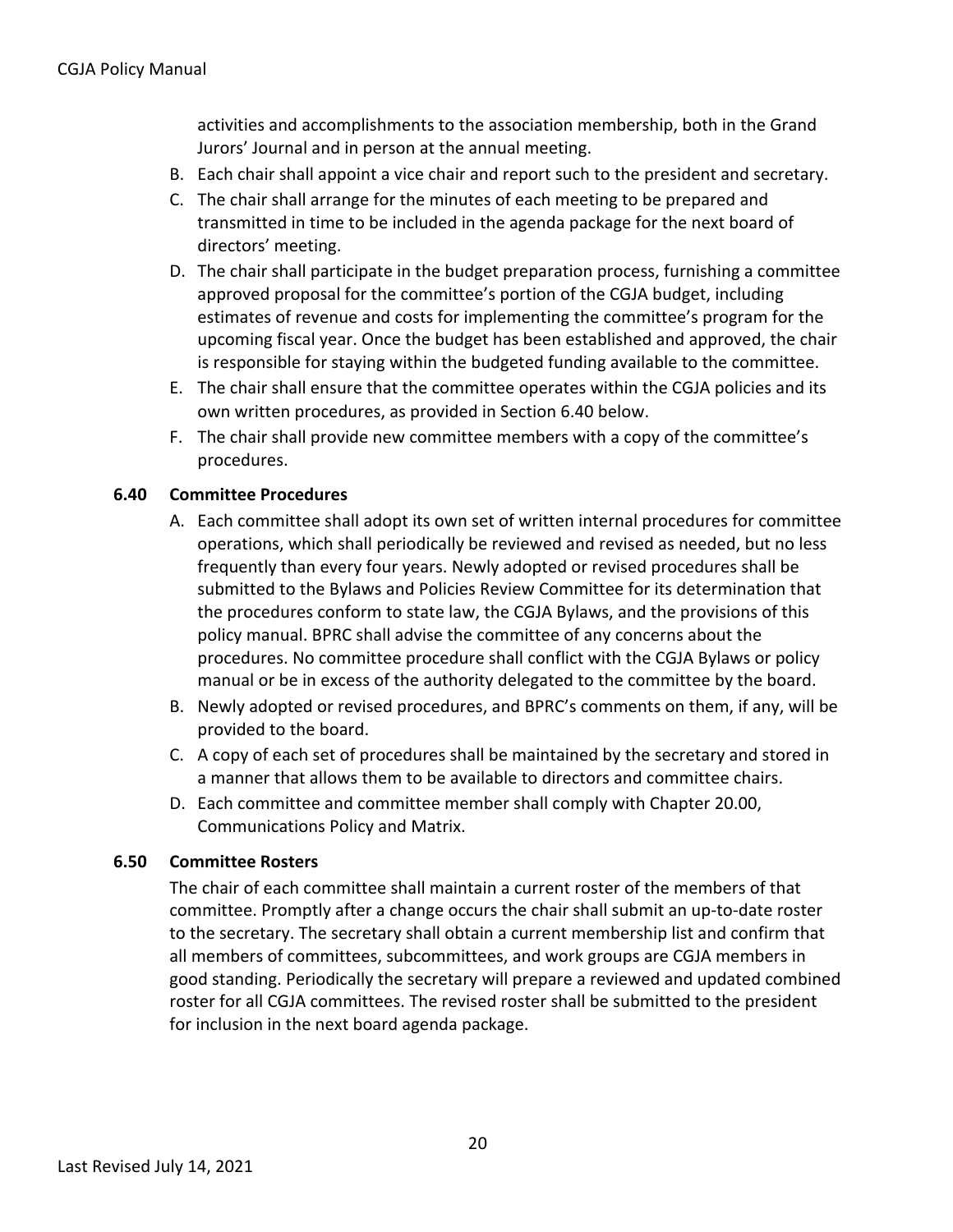## **7.00 Annual Conference Committee**

#### **7.10 Committee Functions and Duties**

- A. The Annual Conference Committee (ACC), a standing committee of CGJA, oversees the planning and management of the association's Annual Conference as authorized by Section 5.20 of this policy manual. The role of the ACC includes oversight of the activities of any hosting chapter or independent association ("the host") regarding program development, enlistment of volunteer support, financial management, publicizing of the event, registration, and associated tasks. All such activities shall be conducted in accordance with this section and Section 5.20. The ACC shall keep the board of directors informed of its progress in the planning and management of the conference.
- B. The ACC shall provide guidelines to the host detailing its involvement and responsibilities. At a minimum, the host shall be required to keep track of all encumbrances, expenditures and receipts; promptly forward all registration fees to the treasurer for deposit; solicit conference evaluations; and provide monthly progress reports to the ACC and the board of directors.
- C. The programming for the annual conference shall, to the extent possible, advance the association's charitable and educational purposes and mission statement.

#### **7.20 Committee Organization and Operations**

- A. Members. The president shall appoint the chair of the ACC subject to ratification by the CGJA Board of Directors. The ACC Chair shall appoint other members of the committee, including an ACC Chair and a vice chair. At least one member of the ACC shall be a CGJA director.
- B. Minutes and reports. The ACC shall maintain minutes or records of meetings and activities and shall report its actions to the board. It shall also submit an Annual Conference Financial Review Report to the Finance Committee pursuant to paragraph E of Section 7.30. The ACC, in conjunction with the host, will submit a full report of the annual conference to the board of directors.
- C. The ACC Chair shall be responsible for complying with all responsibilities described in Chapter 6.00 of this policy manual.

#### **7.30 Budget and Finances**

- A. Budget. A separate budget for each annual conference shall be prepared by the ACC and shall be submitted to the board of directors for approval. The budget for the conference shall be within the ACC budget and CGJA's budget, both of which will be approved by the board. The conference budget shall include line item details for all anticipated expenses and should be developed as early as possible so that the board can supervise expenses. Any proposed revisions to an approved budget shall be submitted to the board as needed once the planning stages of the conference commence. The proposed budget shall be revenue-neutral.
- B. Expenditures. The CGJA Treasurer shall pay expense claims only when reimbursement has been planned and budgeted and the claim is supported by a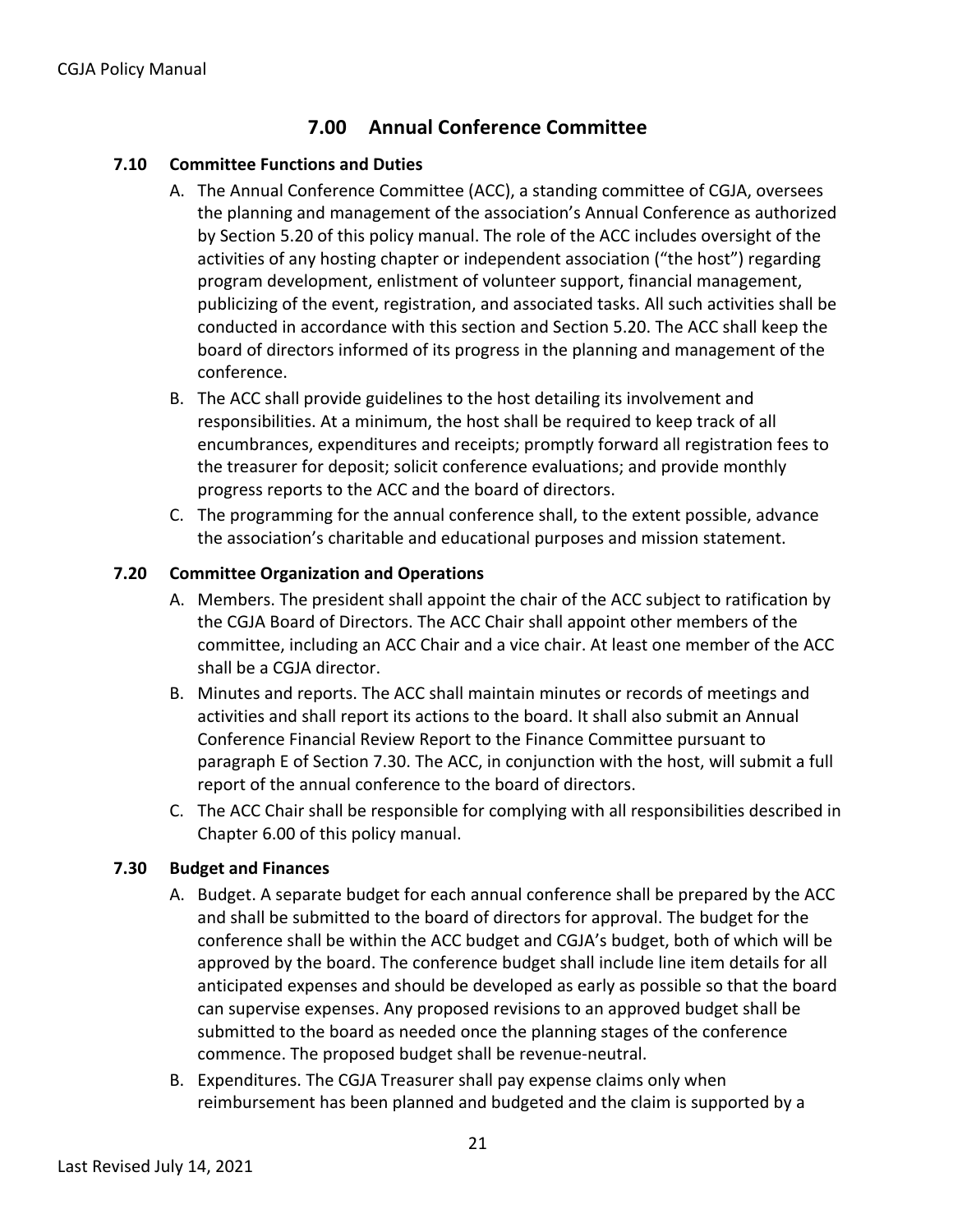proper invoice, receipt, or other acceptable documentation. Any proposed expense that would exceed the total approved conference budget must be considered and approved by the board before the expense is incurred.

- C. Host responsibilities. The hosting chapter/association ("the host"), if there is one, shall support CGJA's position that the conference is to be self-supporting. The host shall maintain records of receipts and expenditures related to the conference, and shall keep the ACC Chair informed of such matters. The host will make monthly written reports to the ACC and to the CGJA Board of Directors, detailing its progress and providing all financial information. The host shall undertake other duties upon request of the ACC.
- D. Accounting. The ACC Chair shall maintain proper accounting records of conference finances, as directed by the CGJA Treasurer.
- E. Financial Review Report. The ACC will submit an Annual Conference Financial Review Report to the Finance Committee within 60 days of completion of the annual conference.
- F. Advances. The ACC is authorized to receive an advance of up to \$1,000 from the CGJA treasury to meet up-front expenses. The ACC may ask the CGJA Board of Directors for additional funds, if necessary. The hotel meeting room(s) reservations may be paid for using a CGJA credit card or CGJA check.
- G. Refunds. Refunds of conference registration fees shall be issued in accordance with Chapter 19.00.
- H. Fundraising. The ACC or the host may conduct fundraising activities during the conference with the advance approval of the board. Proceeds from fundraising activities, should there be any, shall be used to offset expenses associated with holding the annual conference; provided, however, that any restrictions by a donor on the use of donated funds shall be honored. Any profit from host fundraising in excess of total conference expenses will be distributed as the host and CGJA agree in writing. Absent such written agreement, all such funds (other than donor-restricted funds) will be deposited in CGJA's general fund. The ACC shall clearly indicate to conference attendees the disposition of moneys received from fundraising efforts.
- I. Surplus conference revenue. Except as provided in paragraph H, above, any revenue in excess of expenditures shall be deposited in CGJA's general fund.

#### **8.00 Awards Committee (AC)**

#### **8.10 Committee Functions and Duties**

- A. Except as this policy manual and the board of directors shall otherwise provide, the Awards Committee (AC), a standing committee, shall be solely responsible for establishing and administering all CGJA awards and other forms of recognition ("awards").
- B. The AC shall establish eligibility criteria for each award.
- C. The AC shall select or otherwise design any tangible evidence of an award such as a plaque, framed certificate, or other memento.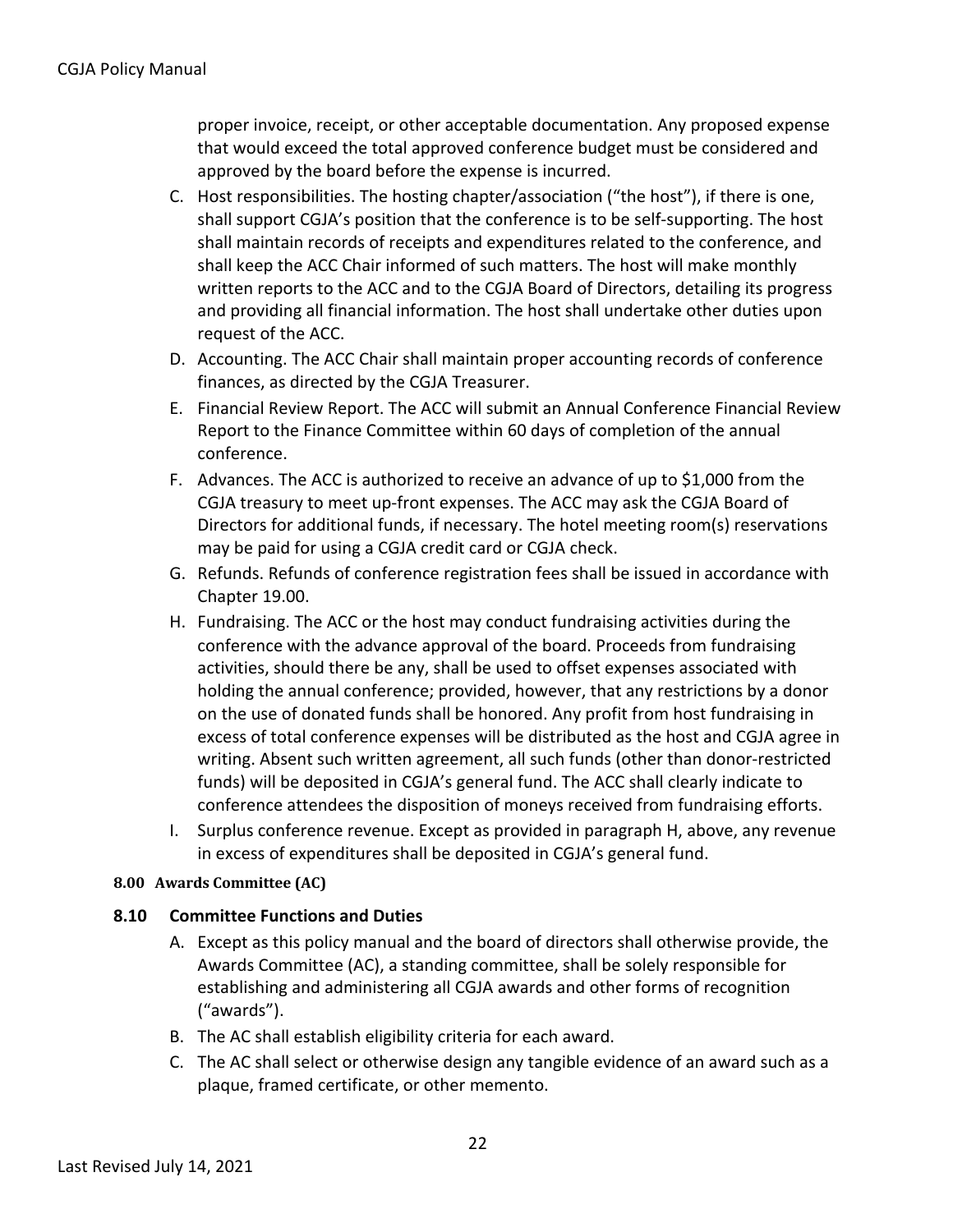- D. Establishing awards to be identified by the name of an individual or entity shall require the prior approval of the board of directors. This practice is discouraged.
- E. The AC chair shall serve as liaison to the Public Relations Committee (PRC) to ensure that there is adequate publicity involving award nominations and to promote public awareness and recognition of award recipients.
- F. The appropriate AC subcommittee shall secure suitable information concerning each award recipient appropriate for a press release, and shall provide that information to PRC.
- G. Where an award nomination is made by an individual, before the nomination is released to the AC or a subcommittee for consideration, the AC chair or subcommittee chair shall redact the name of the nominator to avoid any undue influence that might arise because of the nominator's identity.
- H. The AC chair shall be responsible for complying with all responsibilities described in Chapter 6 of this policy manual.

#### **8.20 Committee Organization and Operations**

- A. Composition. The committee shall have a chair and vice-chair, and such number of members as the AC chair deems necessary to carry out the committee's responsibilities. The AC chair shall be appointed by the president, subject to ratification by the board of directors. Members shall be appointed by the AC chair. As required by paragraph B of Section 6.20, all members of the committee and its subcommittees shall be CGJA members in good standing.
- B. Subcommittees. A subcommittee shall be established to oversee the processing of each award. The AC chair shall appoint the chair of each subcommittee.
- C. Rules and procedures. The committee shall establish written rules and procedures for the administration of each award. The rules and procedures shall periodically be submitted to the board for its review.
- D. Meetings. The committee shall meet as needed. A majority of the members (constituting a quorum) must be present to take action.
- E Committee minutes. Minutes of committee meetings shall be kept and provided to the board before the next board meeting. Such minutes need not reflect the deliberative process in evaluation of nominees for an award.
- F. Award presentations. Committee decisions regarding awards shall be forwarded to the president for presentation. The president may designate a representative to present an award where necessary.

#### **8.30 Awards**

The following awards are administered by the Awards Committee:

- A. Certificates of Special Recognition
	- 1. Certificates of Special Recognition were established July 16, 1998. Certificates may be issued at any time to grand juries, CGJA chapters or independent associations, individuals (whether CGJA members or not), or organizations for exemplary services or innovations benefiting the California grand jury system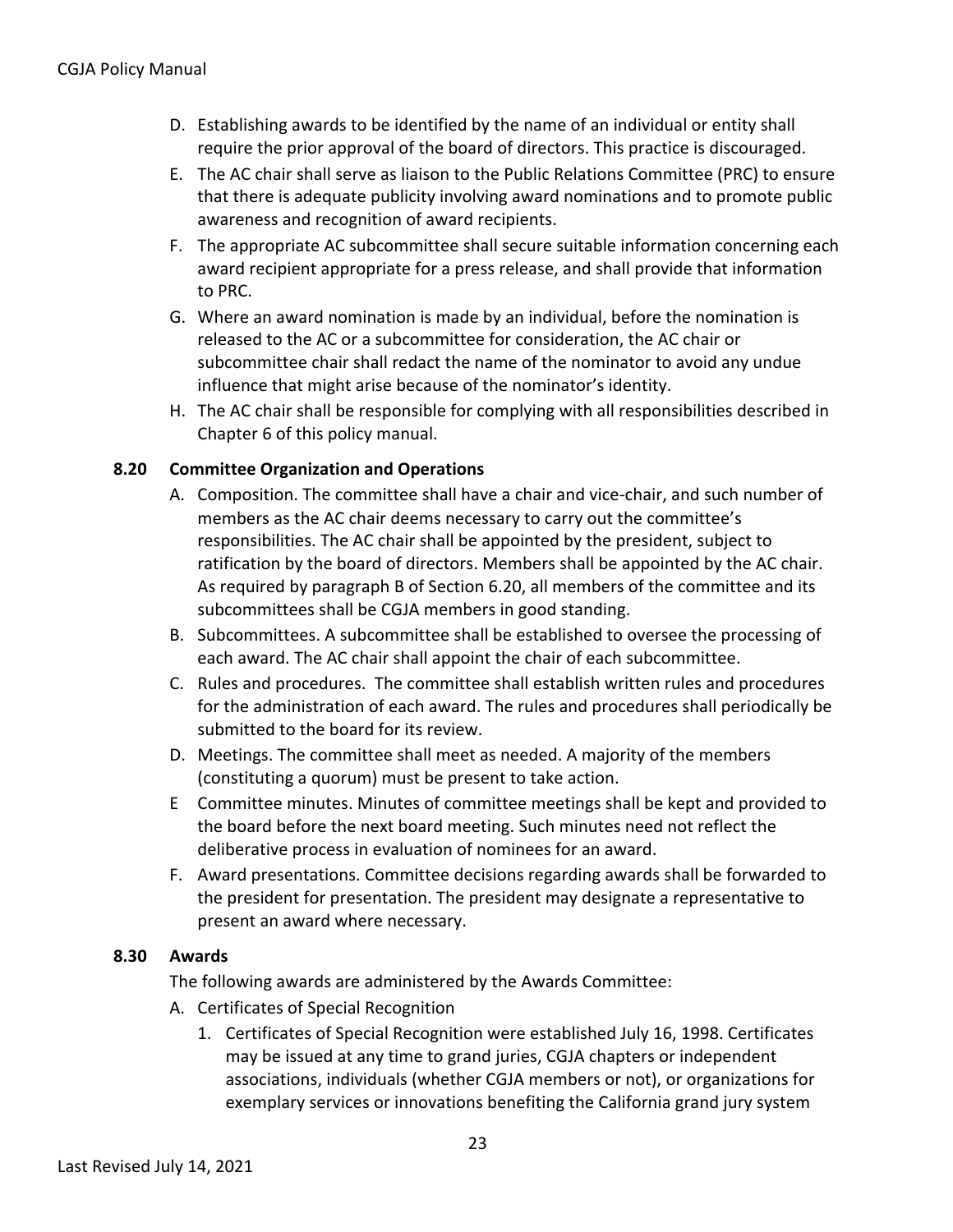and/or promoting the CGJA mission statement and to individuals or organizations that are making or have made significant contribution to the achievement of effective service by the civil grand jury within their county.

- 2. Written nominations describing the services or innovations may be made by anyone and directed to the subcommittee chair.
- 3. The subcommittee shall approve or reject any nomination and, upon approval of the Awards Committee, shall cause an appropriate certificate of recognition to be prepared and forwarded to the president for signature and presentation. Upon rejection of a nomination, the subcommittee shall send an appropriate explanation to the award nominator.
- B. Excellence in Reporting Awards (EIR)
	- 1. The Excellence in Reporting Awards were initiated in 1995 and are given annually at the CGJA Annual Conference or Annual Membership Meeting in recognition of (1) the Best Grand Jury Report and (2) the Best Grand Jury Media Coverage of the community impact of grand jury reporting.
	- 2. Nominations may be made only by a CGJA chapter or independent association for its county, except that where there is no such chapter or association nominations may be made by a CGJA member resident in that county. Each county may nominate only one grand jury report and one news media report for its county each year.
	- 3. Nominations shall be sent to the subcommittee chair electronically. In the case of news media nominations, viable links to the media coverage should be included.
	- 4. The subcommittee shall report its recommendations for the awards to the full committee, which upon approval shall cause the awards to be prepared and forwarded to the president for signature. The awards can be presented by the president or a designated representative.
	- 5. The subcommittee shall prepare and cause to be published in the Journal, the criteria for eligible grand jury reports and news media reports.
	- 6. The subcommittee will announce all nominees for EIR awards in the Journal and at the annual conference or annual membership meeting and will provide links to all of the grand jury reports that were nominated for the award.
- C. Angelo Rolando Service Award
	- 1. The Angelo Rolando Service Award has been given annually since 1992 in recognition of outstanding and exceptional service to CGJA by a CGJA member in good standing.
	- 2. Written nominations for the award may be made by any CGJA member in good standing. The CGJA President is not eligible for this award while holding office.
	- 3. Nominations shall be submitted to the subcommittee chair. The subcommittee shall include at least one member from each CGJA Director Region and one prior award recipient.
	- 4. The subcommittee shall report its recommendation for the award to the full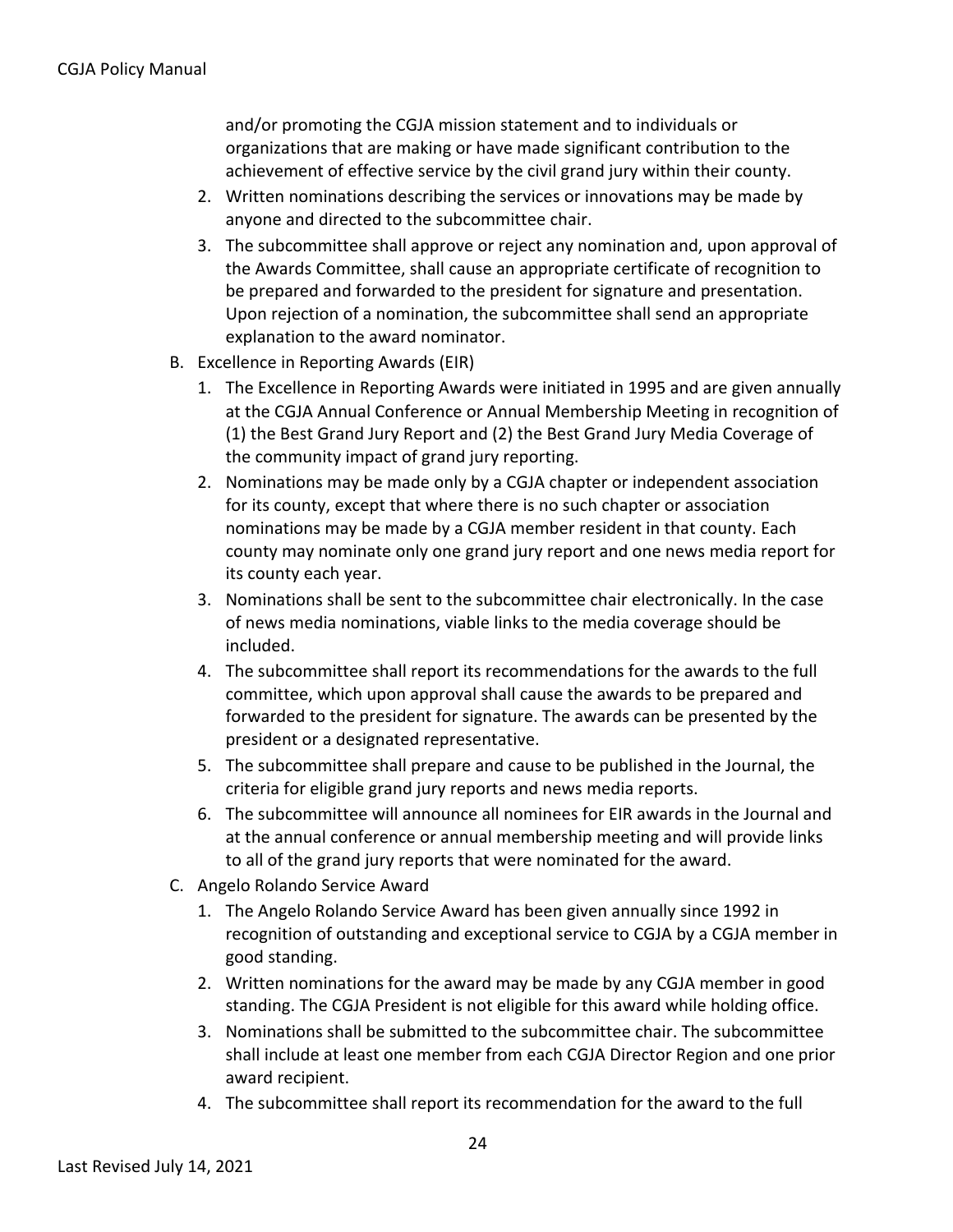committee, which upon approval shall cause a plaque and related certificate to be prepared and forwarded to the president for signature. The award may be presented by the president or a designated representative.

- D. Lifetime Achievement Award
	- 1. Established on April 6, 1995, this award is given on that occasion when the board of directors wishes to recognize exceptional and important work performed by a current CGJA member over an extended period of time to further the goals and purposes of CGJA.
	- 2. Except as the board of directors may otherwise direct, the board alone shall determine when, and to whom, this award is made. The board may request that the Awards Committee review and make recommendations concerning a board nominee for this award.
	- 3. Where the board approves the award, the committee shall cause appropriate documentation and a plaque or other memento to be prepared for presentation as the board shall determine.
	- 4. Recipients of this award shall thereafter not be required to pay membership dues, and shall be entitled to attend the CGJA Annual Conference without payment of the usual registration fee.

#### **8.40 Award Criteria**

Except as the board may otherwise direct, the AC may from time to time review and revise the eligibility criteria for any award, including the frequency of candidate selection, consistent with Section 8.30 above.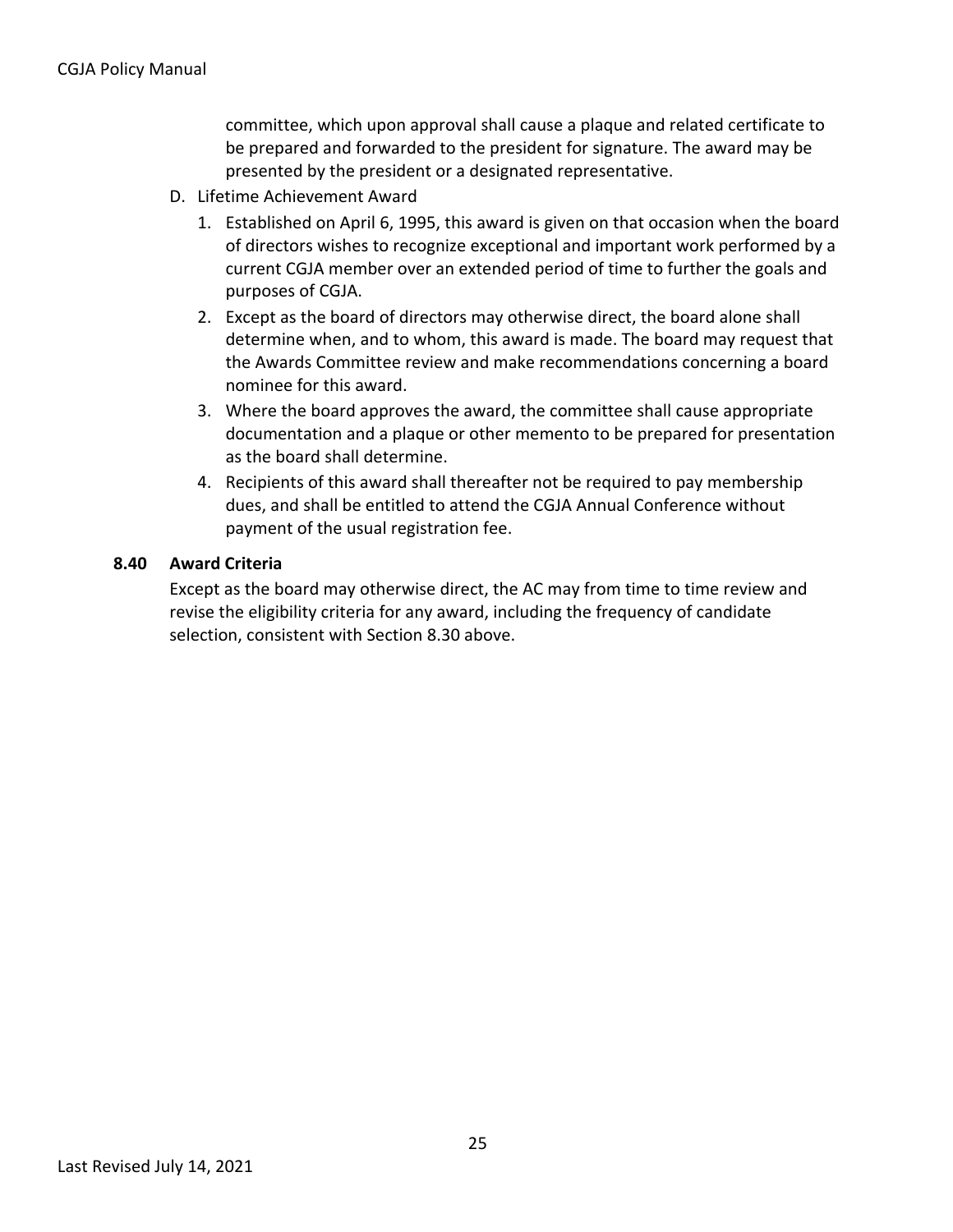## **9.00 Bylaws and Policies Review Committee (BPRC)**

#### **9.10 Committee Functions and Duties**

- A. Except as provided in Section 1.60, the Bylaws and Policies Review Committee (BPRC), a standing committee, shall review any proposed amendment to the CGJA Bylaws or CGJA Policy Manual and make recommendations regarding its content, format, and placement within the bylaws or the manual.
- B. BPRC shall review newly adopted or substantively revised committee procedures for consistency with state law, the CGJA Bylaws, and this policy manual and report its conclusions to the committee.
- C. No less frequently than every four years, BPRC shall conduct a thorough review of the CGJA Bylaws and the CGJA Policy Manual. The review will determine whether the provisions of the bylaws and policies are in compliance with the *California Nonprofit Public Benefit Corporation Law* and state and federal tax law, reflect the actual activities and practices of the association and its committees and chapters, are internally consistent and clear, and promote the objectives and mission of CGJA. The committee shall report its findings to the board of directors with any recommendations for changes to the documents.

#### **9.20 Committee Organization and Operations**

- A. Members. The BPRC chair shall be appointed by the president, subject to ratification by the board. The committee chair shall appoint the other members of the committee, including a vice chair. There shall be a minimum of three members, at least one of whom shall be an attorney or retired attorney.
- B. Meetings. The committee shall meet as needed. A majority of the members of the committee (constituting a quorum) must be present in person or electronically to take action. An affirmative vote of a majority of the members present at any meeting at which a quorum is present shall constitute an act of the committee.
- C. Minutes and reports. The committee shall provide minutes of its meetings to the CGJA Secretary for inclusion in the next board agenda packet. It shall provide the board any report required by paragraph B of Section 9.10 and shall inform the board of its activities.
- D. The committee chair shall be responsible for complying with all responsibilities described in Chapter 6.00 of this policy manual.
- E. When asked by a committee or the board to review bylaws or policy revisions, the committee shall make efforts to deliver its recommendations within three weeks of the committee chair's receipt of the proposed amendment.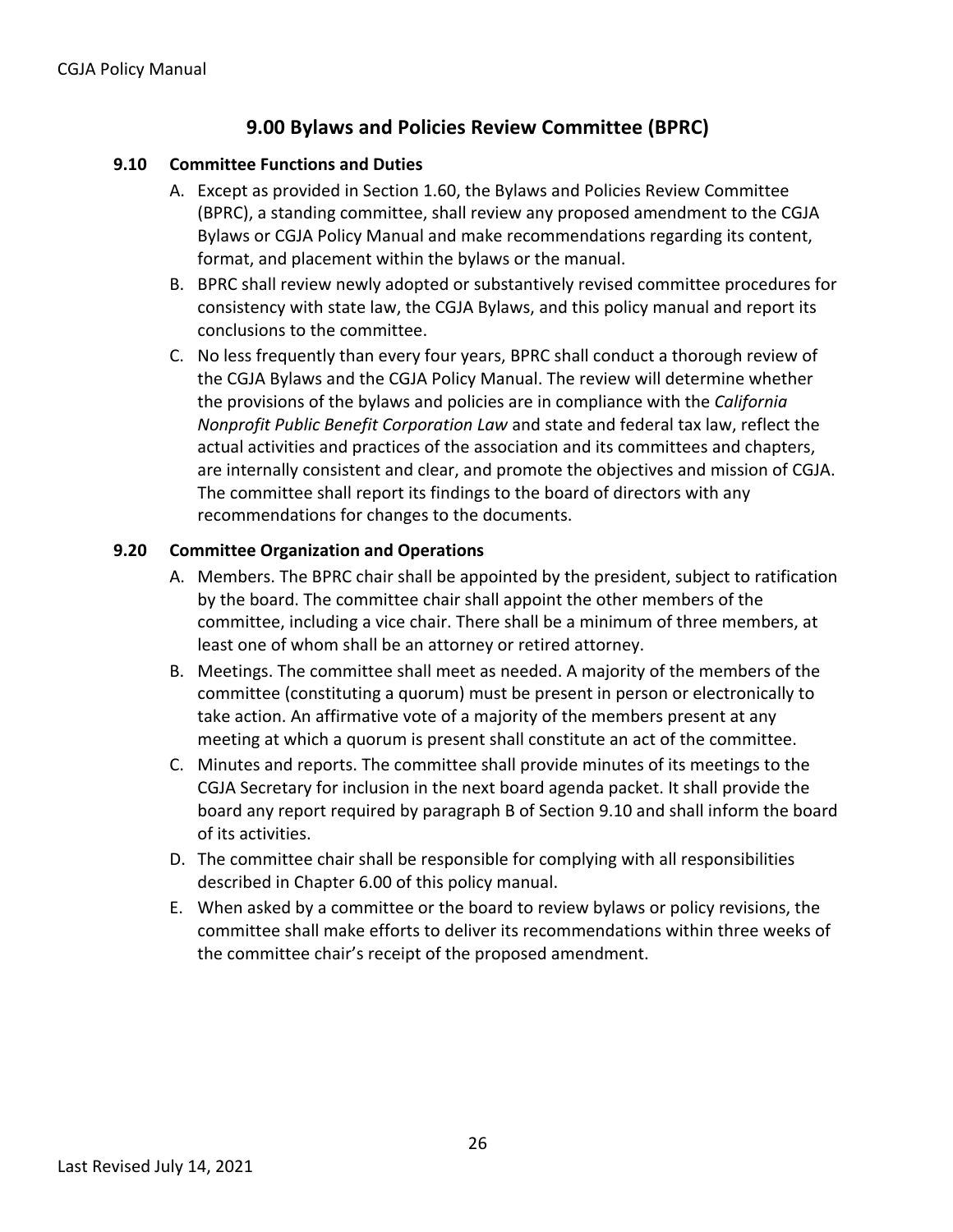## **10.00 Finance Committee (FC)**

#### **10.10 Committee Functions and Duties**

The Finance Committee (FC), a standing committee, works with the president, the treasurer, and the chairs of other committees to develop and track the annual budget. The FC provides oversight with respect to the financial management of the association by reviewing the periodic financial reports made by the treasurer to the board. It develops accounting policies to record association receipts and expenses, expenditure policies to be followed by association officers and committees, and investment policies for restricted and non-restricted funds held by the association. The FC performs such other tasks as the board may periodically assign. All financial policies proposed by the FC must be ratified by the board.

#### **10.20 Committee Organization and Operations**

- A. Members. The committee shall be comprised of at least three members, appointed by the chair. The president shall appoint, subject to ratification by the board, a committee chair, who shall appoint a vice chair. The CGJA Treasurer shall be a permanent committee member.
- B. Meetings. The chair of the FC shall schedule meetings as necessary. In order for there to be an authorized committee meeting, a majority of the members of the FC (constituting a quorum) must be present in person or electronically. An affirmative vote of a majority of the members present at any meeting at which a quorum is present shall constitute an act of the committee.
- C. Minutes and reports. The committee shall maintain minutes or other records of meetings and activities, provide a copy of its minutes to the CGJA Secretary for inclusion in the next board agenda packet, and report on its actions to the board.
- D. The FC Chair shall be responsible for complying with all responsibilities described in Chapter 6.00 of this policy manual.

#### **10.30 Responsibilities of the Finance Committee**

- A. Financial procedures. The committee shall review on an as-needed basis, and revise as necessary, association financial controls, procedures for the investment of association funds, accounting approvals, and controls over bank accounts.
- B. Budget preparation. The committee shall assist the treasurer as necessary to prepare an annual budget to be approved by the board. The approved budget may be published in the spring edition of the Grand Jurors' Journal if directed by the board.
- C. Financial reports review. The committee shall review the monthly financial reports as presented by the treasurer prior to such reports being sent to the board.
- D. Annual report and annual meeting presentation. The annual year-end financial reports (balance sheet and year-to-date income and expenditures through the end of the fiscal year) shall be published in the April edition of the Journal. The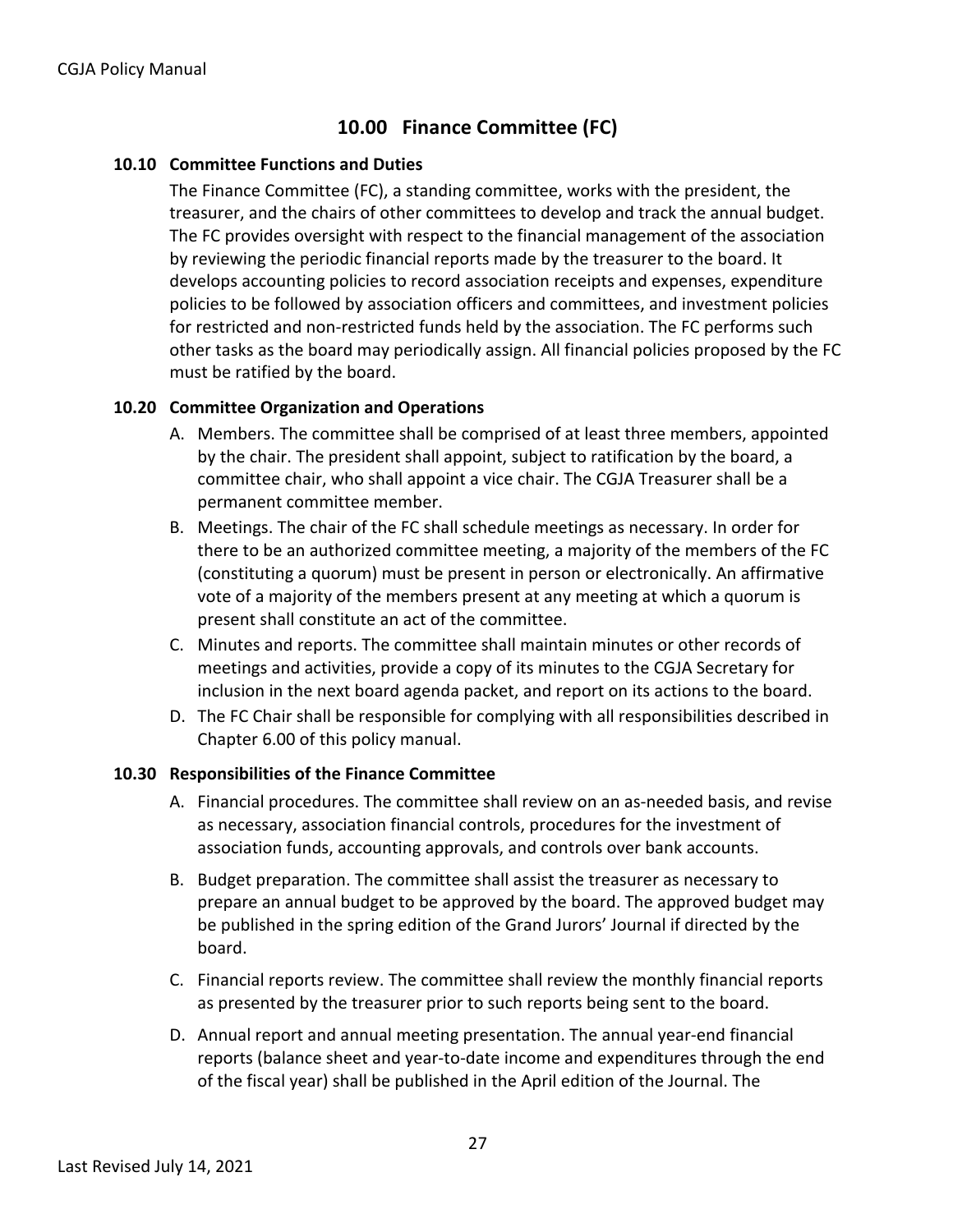#### CGJA Policy Manual

committee shall present an annual report as requested by the board at the association's annual membership meeting.

- E. Review of expenditures. The committee shall review monthly expenditures to reasonably ensure that they are consistent with the approved budget and:
	- 1. are supported by an invoice or other satisfactory documentation,
	- 2. are consistent with the purposes of the association,
	- 3. are appropriately approved as reasonable and necessary, and
	- 4. have been submitted timely.
- F. Tax returns and reports. The FC shall work with the treasurer as needed to ensure that all federal and state tax returns and other reports of the association are filed as required. The FC shall work with the Member and Chapter Relations Committee to obtain tax reporting information for chapters.
- G. Insurance. The FC shall oversee the insurance policies of the association and make changes as directed by the board.
- H. Tax deductions. Since the CGJA is a non-profit corporation, out-of-pocket costs are frequently incurred by the members. In such cases, upon delivery of bona fide receipts, or other satisfactory documentation of the expenditure the treasurer may provide the member with a written verification of official business expenses.
- I. Other duties. The committee shall also carry out such other duties as may be delegated to it by the board.

#### **10.40 Payments and Reimbursements**

- A. The FC shall review expenditures and shall seek board approval for payment of any expenses that exceed 10% of the board-approved budget for that general category or \$500, whichever is less, unless the expenses over budget are matched or exceeded by an equal amount of income over budget. Budgeted expenses within a committee-level budget category may be shifted to allow for greater expenditures in one line item and less in another line item within the same category without board approval. Expenditures over budget shall be allowed if corresponding income equals or exceeds expenses.
- B. Reimbursement of expenses is authorized only for obligations incurred in the conduct of association business. Arrangements for reimbursement must be made with the appropriate committee chair before the expense is incurred, and the reimbursement must be consistent with the provisions of the approved budget of the association.
- C. All commitments of association funds made by an officer, committee chair, or authorized designee in excess of \$500 and not covered in the board-approved budget must be reviewed and approved in advance by the board.
- D. Expense claims shall be reimbursed only with a proper invoice or other satisfactory documentation.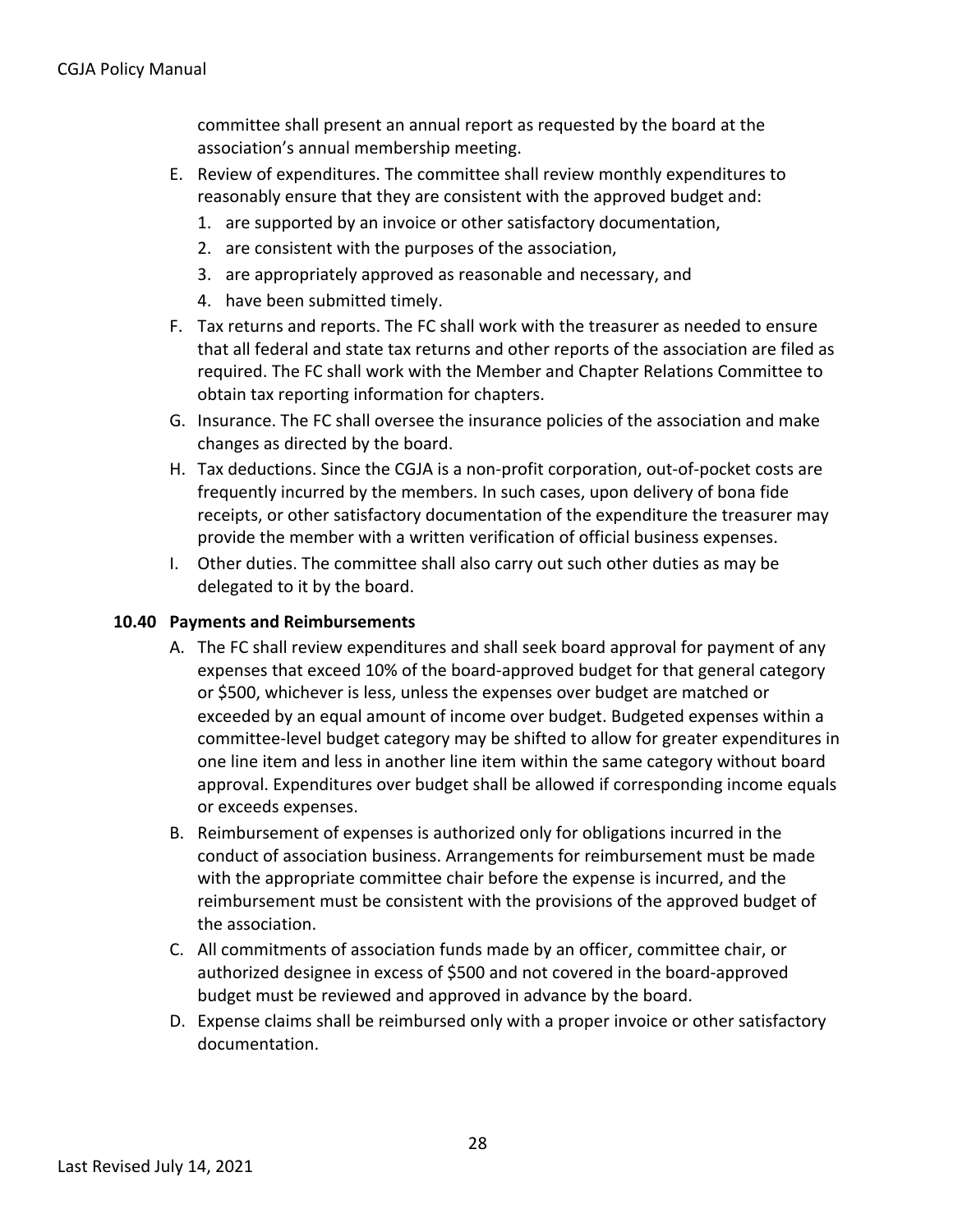- E. Expense reimbursement requests must be approved by the appropriate committee chair. If the request is from an officer or committee chair, the request must be approved by the president or treasurer.
- F. All expense reimbursement requests must be made within 60 days of the expenditure or with extensions approved by the treasurer.
- G. The association will pay any approved mileage reimbursement at the IRS rate in effect at the time of the request.
- H. CJGA directors, officers, committee chairs, trainers, and other members who are authorized to travel on association business are not paid for their time. However, they are entitled to reimbursement for travel expenses when required to attend a board retreat (when held separately from the annual conference or annual meeting), a training seminar or workshop, or other authorized CGJA activity (all referred to as a "travel event"). Such persons living too far from the travel event to commute (generally over 60 miles) may request a hotel sleeping room. The request must be directed to the committee chair or event coordinator who will make the reservations at the group rate allowed by the hotel.
- I. Reimbursements for travel may be allowed as follows:
	- 1. When traveling by automobile, directors, officers, committee chairs, or other CGJA members required to travel on association business may be reimbursed for the cost of actual round-trip mileage at the IRS rate in effect at the time. Out of pocket vehicle rental charges shall be reimbursed if the rental was approved in advance by the CGJA President or the Training Committee Chair.
	- 2. Persons seeking reimbursement shall keep their travel costs as low as possible by utilizing the least costly method of travel.
	- 3. When traveling by air, flights should be booked early to take advantage of discounted fare offers.
	- 4. When traveling by air, airport parking fees (at an economy lot), and hotel shuttle or commercial shuttle service to and from the event venue, if needed, will be reimbursed with appropriate receipts.
	- 5. If traveling by air would result in lower travel costs, only the estimated cost of air travel will be reimbursed, even if the attendee chooses to drive. The reverse also applies. Travel costs that exceed the least expensive method of travel will not be reimbursed.
	- 6. When traveling by automobile, parking and toll bridge fees will be reimbursed if appropriate receipts are provided.
	- 7. There will be no reimbursement for meals or other personal expenses. However, the Training Committee may authorize the payment of a reasonable per diem to trainers to cover hotel meals when required to travel overnight to a training venue.
	- 8. All expenses must be itemized on the form "Expense Reimbursement Request" with all receipts attached and the form signed and dated. The appropriate committee chair, or the president or other officer, must approve the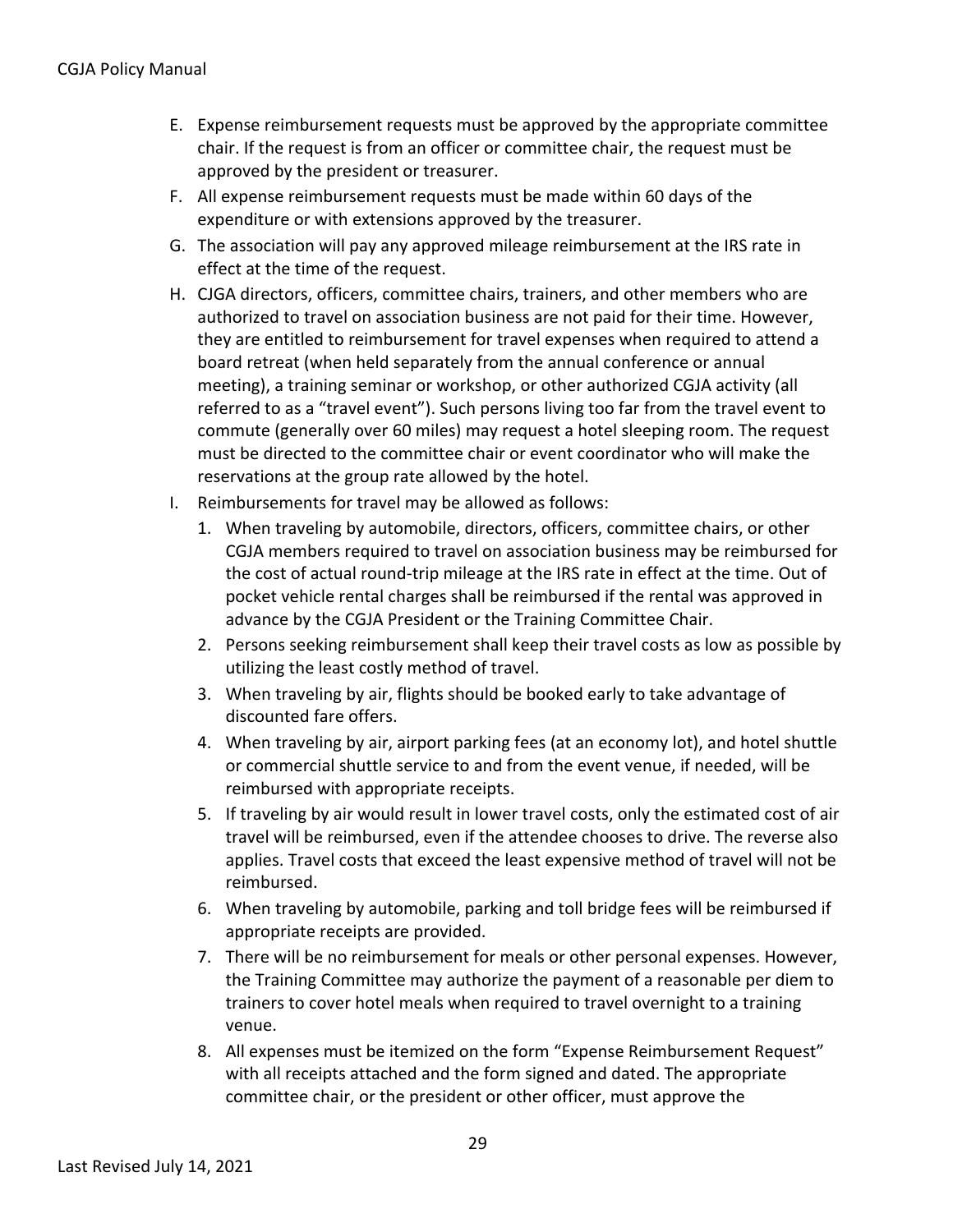#### CGJA Policy Manual

reimbursement and then send the form to the treasurer for payment no later than 60 days after the expenses were incurred.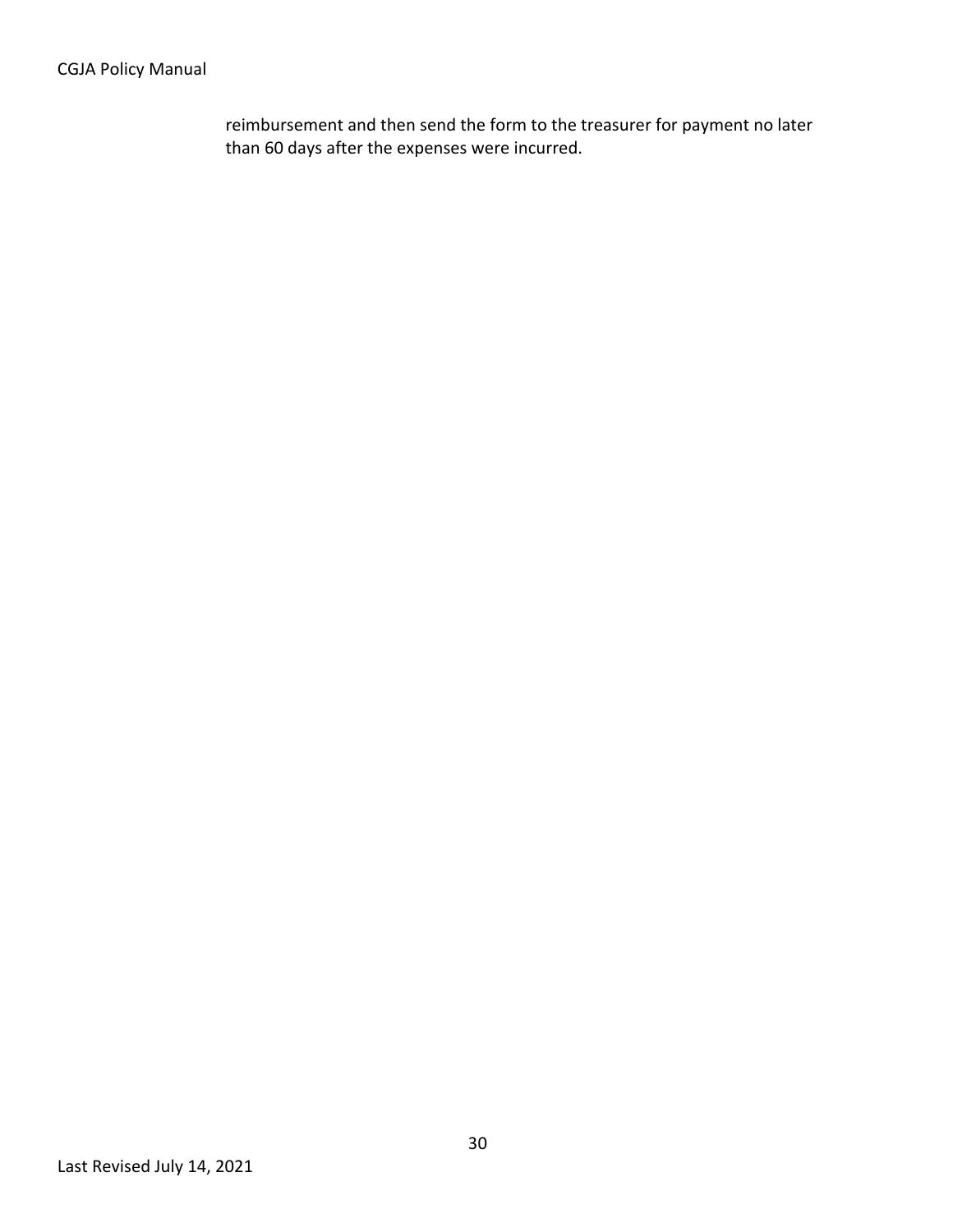## **11.00 Legal and Legislative Resources Committee (LLRC)**

#### **11.10 Committee Functions and Duties**

- A. The Legal and Legislative Resources Committee (LLRC), a standing committee, is responsible for providing information to the association and others as specified in this chapter with regard to legal matters and legislation affecting grand juries.
- B. The primary functions of LLRC are to:
	- 1. Provide information and "best practices" suggestions to CGJA chapters, affiliated associations, sitting grand juries, court personnel, and grand jury legal advisors on the meaning and applicability of statutes related to grand jury operations
	- 2. Maintain the FAQ section of the CGJA website
	- 3. Maintain the Compendium of California Grand Jury Law
	- 4. Advise the association of developments in state legislative matters
	- 5. Assist the board in formulating and disseminating the association's positions on legislation
	- 6. Review the proposed bylaws of prospective CGJA chapters

#### **11.20 Committee Organization and Operations**

- A. Members. The president shall appoint, subject to ratification by the board, a committee chair, who shall appoint a vice chair. The committee shall be comprised of at least three members who are attorneys and such other members as the chair designates. All must be current CGJA members in good standing.
- B. Meetings. The chair of the committee shall schedule meetings as necessary. In order for there to be an authorized committee meeting, a majority of the members of the committee (constituting a quorum) must be present in person or electronically. An affirmative vote of a majority of the members present at any meeting at which a quorum is present shall constitute an act of the committee.
- C. Minutes and reports. The committee shall maintain minutes or other records of meetings and activities, provide a copy of its minutes to the secretary for inclusion in the next board agenda packet, and report on its actions to the board.
- D. The committee chair shall be responsible for complying with all responsibilities described in Chapter 6.00 of this policy manual.

#### **11.30 Information Provided to CGJA Chapters, Grand Juries, and Others**

LLRC does not have an attorney/client relationship with any person or entity with which it has contact, and is not authorized to give legal advice. Neither LLRC nor CGJA may be made privy to any confidential grand jury information. However, LLRC may respond to CGJA members, chapters, affiliated associations, sitting grand juries, court personnel, grand jury legal advisors, and other interested persons seeking guidance on the meaning and applicability of state laws and pending legislation related to grand jury jurisdiction and duties. LLRC may offer "best practices" suggestions concerning grand jury operations. LLRC will also maintain and periodically update the FAQ page on the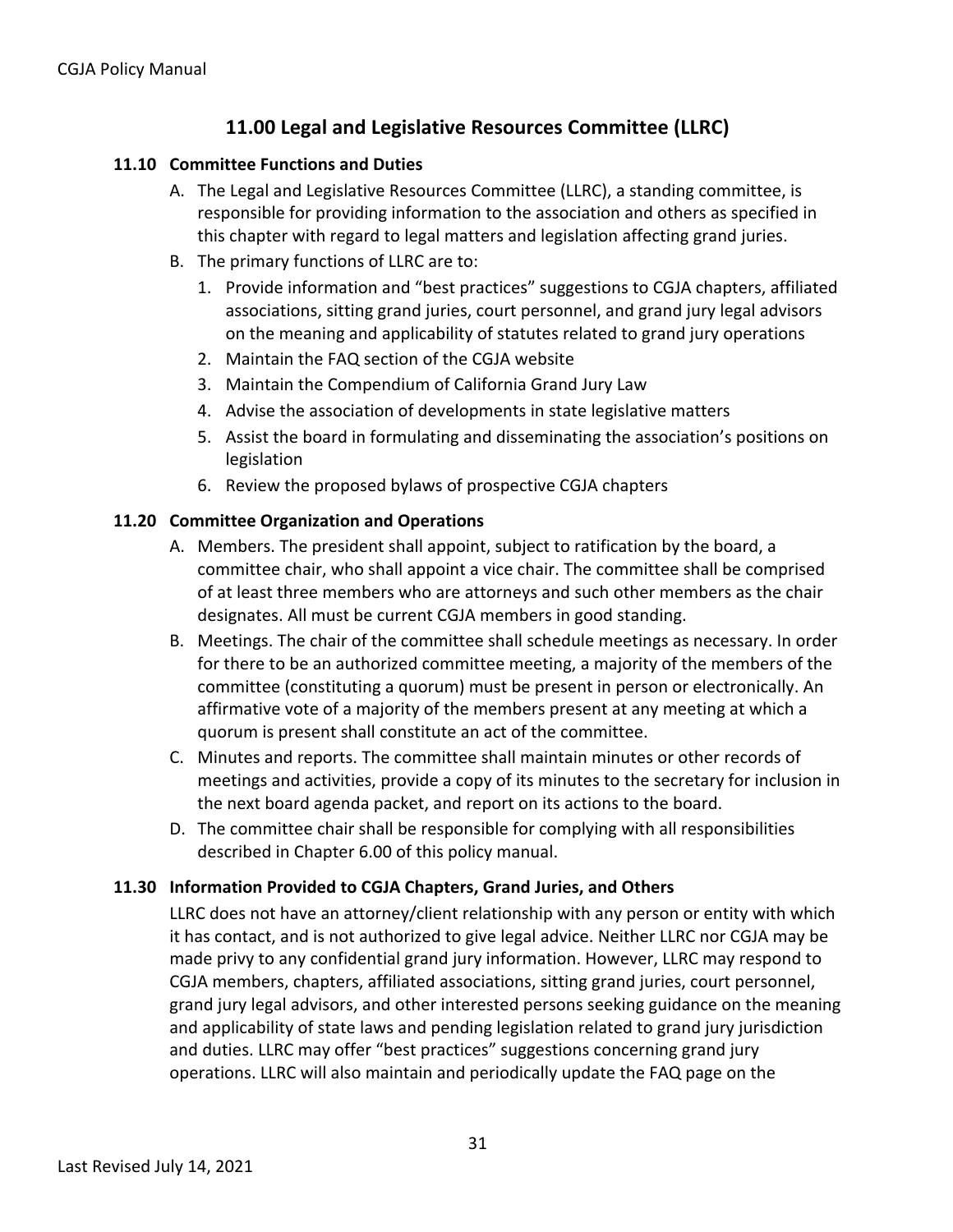association's website. LLRC may submit articles to the Grand Jurors' Journal regarding these matters. The LLRC Chair will keep the Training Committee chair informed as to all advice sought and given by LLRC.

#### **11.40 Compendium of California Grand Jury Law**

LLRC shall handle the licensing, maintaining, updating, and distribution of the Compendium of California Grand Jury Law, subject to budgetary approval of the board.

#### **11.50 Legislative Policy**

- A. It is a policy of CGJA to be informed as a non-partisan participant in the state legislative process on issues that directly affect the California grand jury system. CGJA shall not carry on propaganda or otherwise attempt to influence legislation as a substantial part of its activities.
- B. LLRC shall monitor proposed and pending legislation that may impact the grand jury system and provide the board with both its analysis of the legislation and its recommendation regarding a position for the board to consider adopting.
- C. No legislative position will be adopted by CGJA without the approval of the board of directors by a majority vote of the total number of members of the directors then in office. The board may direct LLRC to solicit the input of sitting grand juries and CGJA chapters or independent associations when developing its position, time allowing.
- D. The board may directly or through LLRC convey its position to state lawmakers and their staff, propose amendments to the bill, and provide informational legislative status reports in the Grand Jurors' Journal.
- E. The board may request that LLRC work with CGJA members, chapters, and independent associations in getting the views of the association before legislators and other persons who have the authority to introduce, sponsor, or influence legislation.
- F. LLRC will keep the president and vice president informed about legislative developments that LLRC is following.
- G. The LLRC chair and/or his or her designee is authorized to represent CGJA in all appropriate venues to promote the legislative positions adopted by the board.
- H. LLRC may present a "year in review" summary report for the membership at the annual meeting.

#### **11.60 Review of Proposed Bylaws of Prospective CGJA Chapters**

LLRC shall, upon the request of the Member and Chapter Relations Committee (MCRC), review the proposed bylaws of any prospective CGJA chapter for substantial compliance with the CGJA Bylaws and the CGJA Policy Manual. LLRC will provide written comments from its review, along with any suggested changes, to the MCRC chair.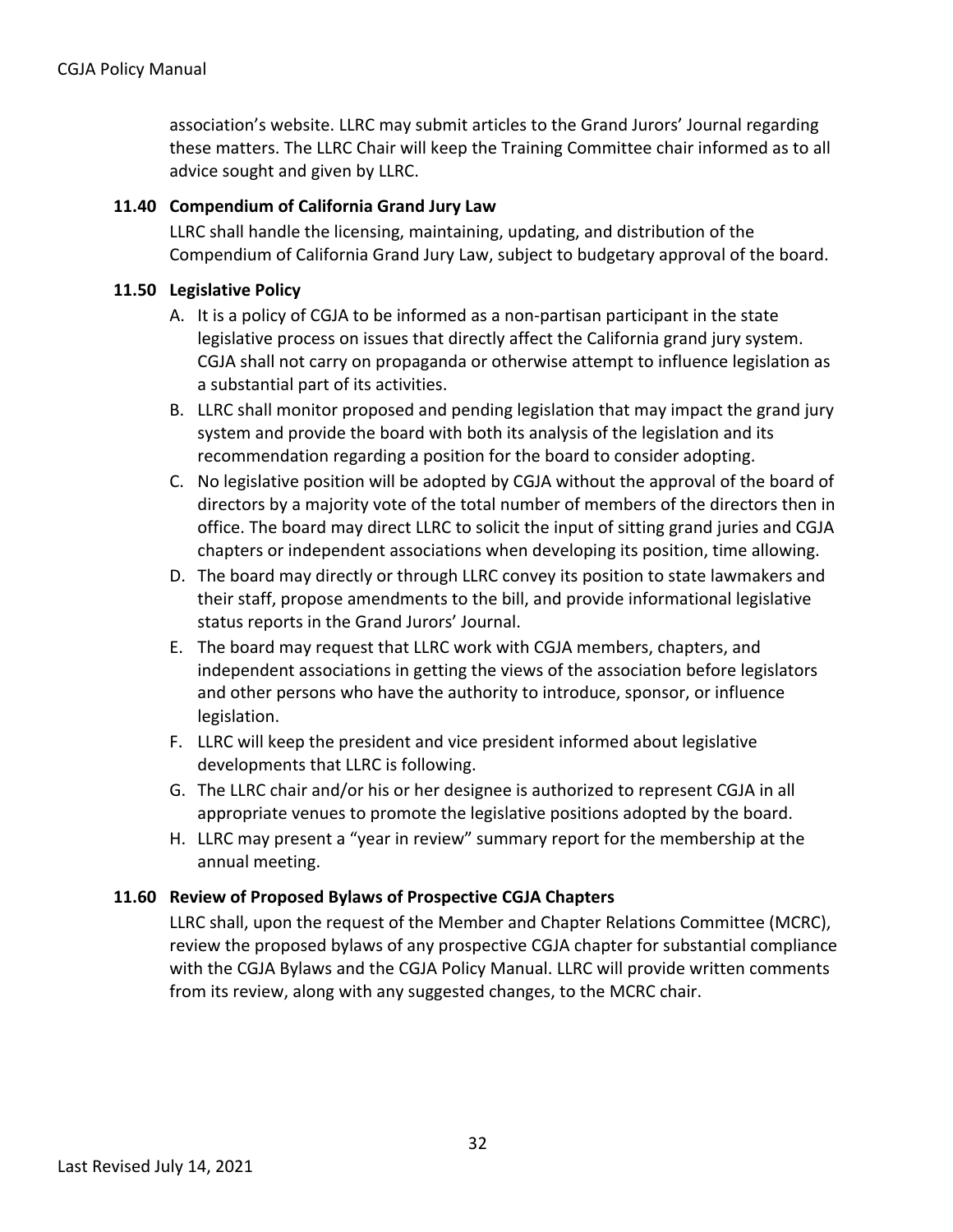## **12.00 Member and Chapter Relations Committee (MCRC)**

#### **12.10 Committee Functions and Duties**

- A. The Member and Chapter Relations Committee (MCRC), a standing committee, shall:
	- 1. Establish and execute a program of member recruitment, membership renewal, and member return designed to maximize member growth and retention; that program shall be coordinated with and supported by the CGJA Board of Directors and other committees
	- 2. Maintain the CGJA database and derivative membership lists (see Sections 12.30 and 12.40, below)
	- 3. With the assistance of the Finance Committee, develop and maintain a Chapter Formation Guide, which will be approved by the board and, when amended, reviewed by the Bylaws and Policy Review Committee
	- 4. Provide a copy of the Chapter Formation Guide and other information, guidance, and assistance to groups of sitting and/or former regular grand jurors who wish to form a new chapter or reactivate an inactive chapter of the association (see Section 12.50, below).
	- 5. Facilitate the exchange of information regarding chapter successes or best practices with the other chapters of the association
	- 6. Establish and maintain relationships with the independent associations of former regular grand jurors throughout California with respect to those matters that may be beneficial to CGJA
	- 7. Foster to the extent possible, within each county of the state and within each CGJA region, gatherings of CGJA chapters and former grand jurors, and when appropriate include currently serving grand jurors, to address issues of common concern and within the stated purposes of CGJA
	- 8. Notify any chapter whose number of CGJA members falls below the required minimum (see subparagraph B.5 of Section 12.50, below)
	- 9. Oversee the member volunteer program (see Section 12.70, below)
- B. MCRC shall work productively with other CGJA committees as follows:
	- 1. MCRC shall encourage the Public Relations Committee's recognition of member and chapter accomplishments worthy of public exposure. MCRC should bring to the attention of the Public Relations Committee such accomplishments as they become known.
	- 2. MCRC and the Public Relations Committee shall promote the recognition that the recipient and CGJA receive from the Awards Committee's presentation of an award.
	- 3. MCRC shall work with the Training Committee to encourage the promotion of CGJA introductory and voting membership during the various training programs conducted by the Training Committee.
	- 4. MCRC shall work with the Annual Conference Committee to ensure that the annual conference accommodates time and space for a gathering of chapter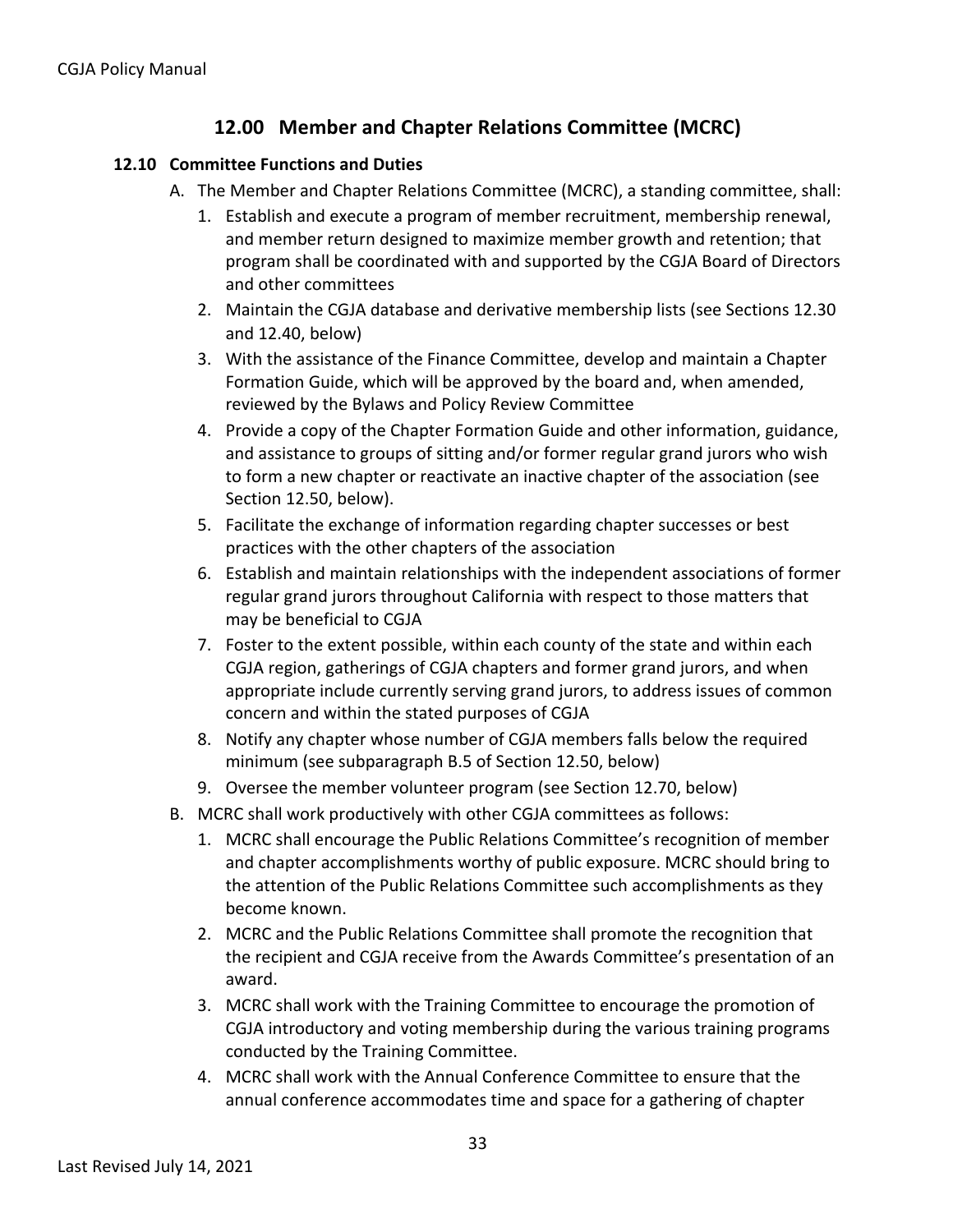representatives to address matters of common concern.

#### **12.20 Committee Organization and Operations**

- A. Members. The president shall appoint, subject to ratification by the board, a committee chair, who shall appoint a vice chair and additional members.
- B. Meetings. The chair of the committee shall schedule meetings as necessary. In order for there to be an authorized committee meeting, a majority of the members of the committee (constituting a quorum) must be present in person or electronically. An affirmative vote of a majority of the members present at any meeting at which a quorum is present shall constitute an act of the committee.
- C. Minutes and reports. The committee shall maintain minutes or other records of meetings and activities, provide a copy of its minutes to the CGJA Secretary for inclusion in the next board agenda packet, and report on its actions to the board.
- D. The committee chair shall be responsible for complying with all responsibilities described in Chapter 6.00 of this policy manual.

#### **12.30 Database**

- A. The MCRC Chair shall appoint a member of the committee to act as the CGJA database manager.
- B. The CGJA database shall include all current members plus other persons or organizations that CGJA communicates with regularly.
- C. MCRC shall develop and maintain procedures for updating and using the CGJA database that will comply with the CGJA Bylaws and the CGJA Policy Manual.
- D. The CGJA database shall be used exclusively by CGJA and shall not be distributed outside the organization.

#### **12.40 Membership Lists**

- A. In accordance with Section 2.40, MCRC shall produce, as needed, a current list of all members and their class of membership. Classes of membership are set forth in Section 2.20.
- B. MCRC shall supply the Nominations-Elections Committee with the names and addresses of CGJA voting members eligible to vote for directors of the association as of the date set by the Nominations-Elections Committee in order to allow timely distribution of ballots.
- C. MCRC shall, upon written request, release to any CGJA member in good standing a list of current CGJA members in their respective counties, as provided in paragraph H of Section 2.40, for the purpose of chapter recruitment. Such lists may include address, telephone number, email address, and membership class.
- D. Requests for membership lists from CGJA members must be referred to the CGJA Secretary. MCRC will provide the appropriate database information to the secretary, when requested, who will comply with paragraphs A through F of Section 2.40 regarding distribution of the list. Membership lists shall not be provided to any non-CGJA members.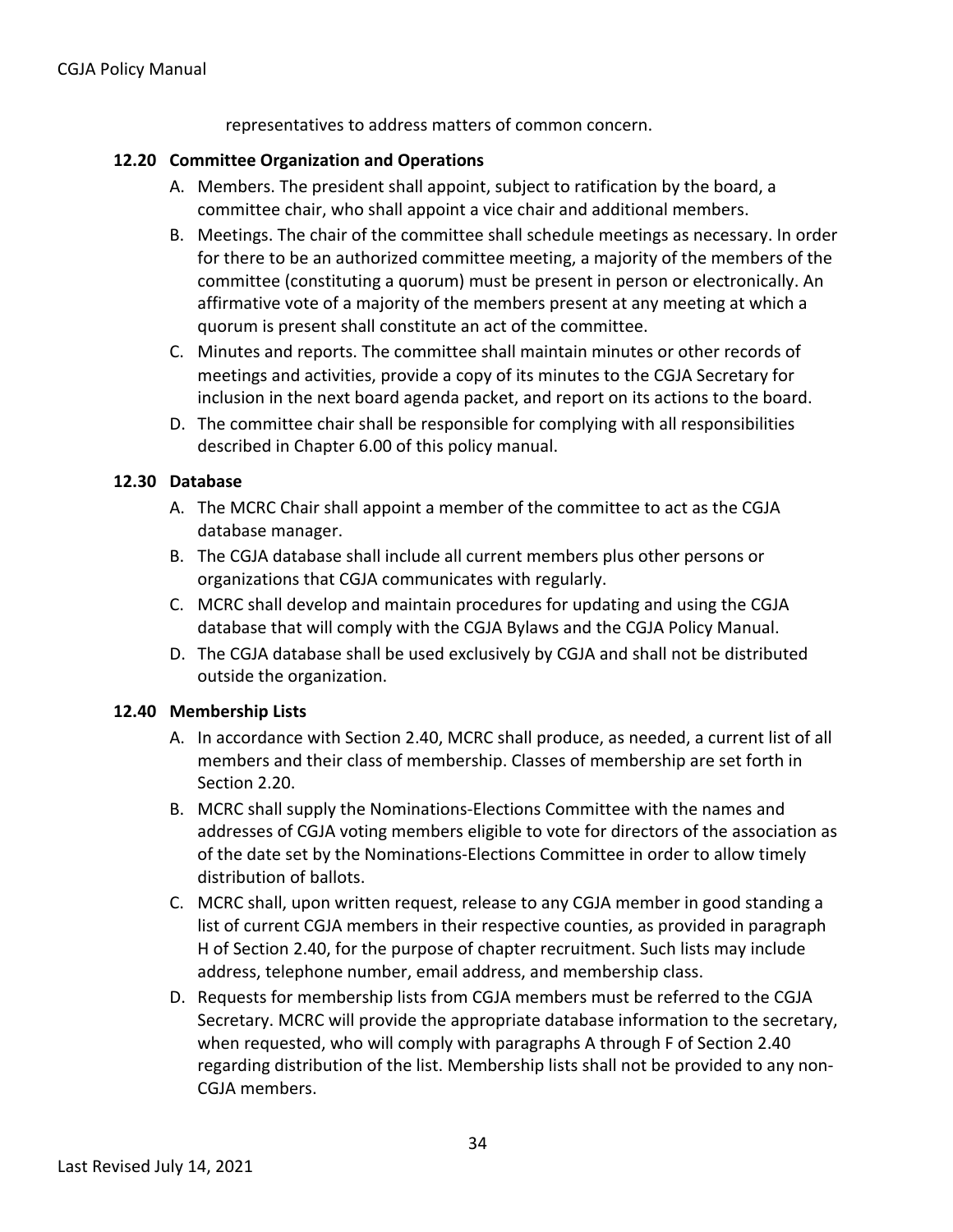#### **12.50 Chapter Formation**

- A. Past and current members of one or more counties' regular grand juries may join together to form a new chapter of CGJA and participate under the umbrella of CGJA as a 501(c)(3) charitable organization. The group must:
	- 1. Consist of at least three individuals who are voting members of both CGJA and the newly formed chapter.
	- 2. Submit a formal resolution requesting affiliation as a chapter to the MCRC chair, who will forward it to the CGJA President and board of directors.
	- 3. Adopt bylaws, which include those provisions listed below as minimum CGJA chapter bylaws, and submit them to the MCRC chair, who shall forward them to LLRC for determination of substantial compliance. LLRC shall provide its analysis to the MCRC chair in writing, together with any suggested changes. The MCRC chair will submit suggested or required changes to the prospective chapter.
	- 4. Review with MCRC the procedures on how to obtain a Federal Tax ID Number as a subordinate of CGJA and, once obtained, submit that number to CGJA.
- B. Subject to paragraph C, below, the following written provisions, either verbatim or with only minor, non-substantive modifications, must be maintained in the governing bylaws of every chapter of the California Grand Jurors' Association:
	- 1. The name of the organization shall be **Example 20 Figure 20** County Chapter, California Grand Jurors' Association, (or chapter name that states the chapter's county or counties and ends with "a Chapter of the California Grand Jurors' Association").
	- 2. The **County Chapter is a subordinate of CGJA**, organized exclusively for charitable and educational purposes under Section 501(c)(3) of the Internal Revenue Code.
	- 3. The **Example 2.** County Chapter accepts and is joined with the California Grand Jurors' Association (CGJA) in promoting CGJA's purposes as stated in its Articles of Incorporation, and shall advance the goals and objectives of the California Grand Jurors' Association within the state and particularly within **\_\_\_\_\_\_\_\_\_\_\_\_\_\_** County (or Counties).
	- 4. The **Example 20 County Chapter shall at all times maintain a minimum of** three members who are also members in good standing of CGJA in order to maintain its status as a CGJA chapter with tax-exempt status. The chapter shall immediately notify CGJA if at any time the chapter has fewer than five CGJA members.
	- 5. The \_\_\_\_\_\_\_\_\_\_\_\_\_ County Chapter, as part of CGJA, a 501(c)(3) organization, may not carry on propaganda or otherwise attempt to influence legislation as a substantial part of its activities. The chapter shall be bound by the advocacy positions of CGJA. The chapter shall not sponsor or propose legislation without the advance approval of the CGJA Board of Directors.
	- 6. The property of this chapter is irrevocably dedicated to charitable or educational purposes and no part of the net earnings of the chapter shall inure to the benefit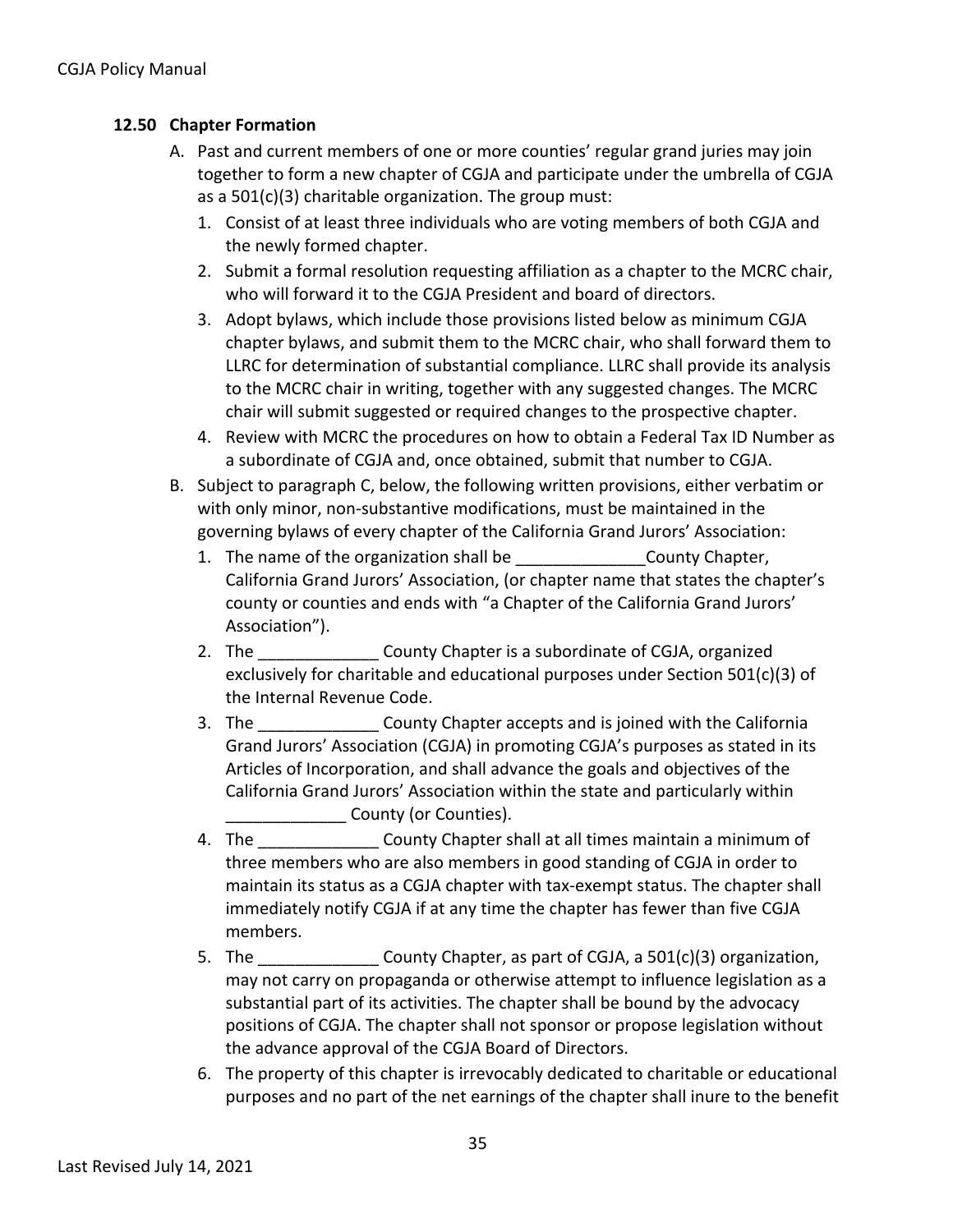of, or be distributed to its members, directors, officers, or other private persons except that the chapter shall be authorized and empowered to pay reasonable compensation for services rendered and to make payments and distributions in furtherance of the purposes set forth in the purpose clauses hereof.

- 7. The chapter shall have a board of directors elected by the membership and officers which shall include a president, secretary, and treasurer. One of the directors/officers shall be the designated contact person with CGJA and responsible to report any changes of the chapter's bylaws or rules to the CGJA President.
- 8. The chapter shall notify the chair of the CGJA Member and Chapter Relations Committee whenever new officers are elected or appointed, and whenever the designated contact person changes.
- 9. The chapter shall provide a list of its voting members with name, address, phone number, and e-mail information to the CGJA Member and Chapter Relations Committee each year during the month of July.
- 10. The chapter shall provide a list of all paid employees of the chapter to the CGJA President, and advise the president of any changes to that list.
- 11. The chapter shall file its appropriate tax returns annually with the IRS and the State of California by the  $15<sup>th</sup>$  day of the fifth month after the close of its fiscal year and notify the chair of CGJA's Member and Chapter Relations Committee of that filing.
- 12. The chapter's policies and rules shall not include any provision that threatens the tax-exempt position of the chapter or the CGJA, nor omit any provision required to maintain the tax-exempt status.
- 13. The chapter shall advise the CGJA Board of Directors if at any time it finds itself unwilling or unable to conform to these requirements. Such advice shall include the chapter's recommendations as to actions needed to return the chapter to conformance with the requirements. The chapter acknowledges that the CGJA Board of Directors will decide whether the chapter proposals are adequate and if not, what action will be required, up to and including revocation of the chapter's charter.
- 14. Upon the dissolution of the chapter, assets shall be distributed to CGJA for one or more exempt purposes within the meaning of Section 501(c)(3) of the Internal Revenue Code, or corresponding section of any future tax code.
- C. Optional provisions for chapter bylaws:
	- 1. With regard to paragraph B.3, above, the chapter may add purposes of its own as appropriate for its particular situations in its home county, so long as those purposes do not conflict with CGJA's purposes or the requirements for tax exemption under section 501(c)(3) of the Internal Revenue Code.
	- 2. With regard to paragraph B.5, whether or not an organization has attempted to influence legislation as a substantial part of its activities is determined based upon all relevant facts and circumstances. However, most 501 (c)(3)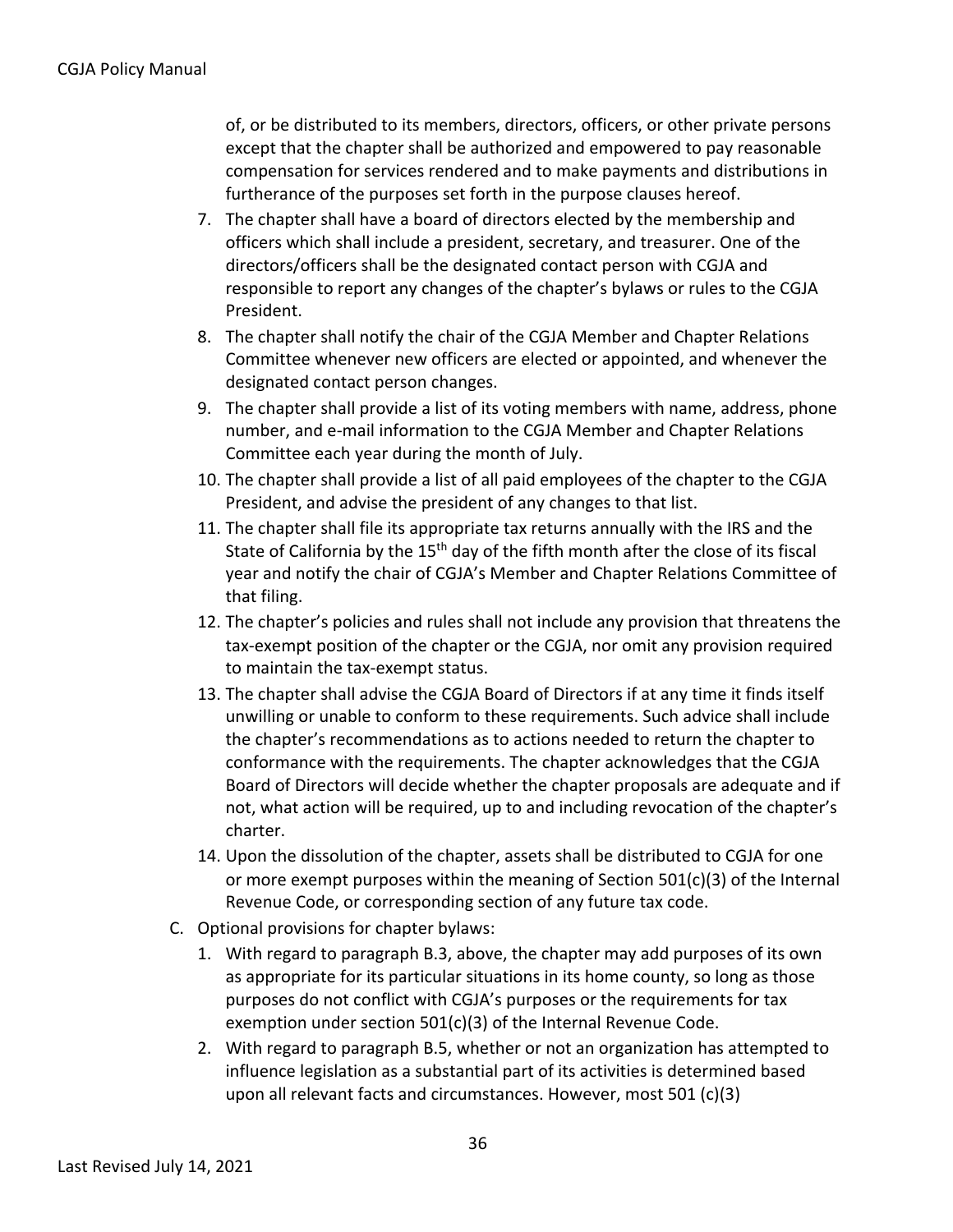organizations use Form 5768, Election/Revocation of Election by an Eligible 501(c)(3) Organization to Make Expenditures to Influence Legislation, to make an election under section 501(h) to be subject to an objectively measured expenditure test with respect to lobbying activities rather than the less precise "substantial activity" test. Electing organizations must report lobbying expenditures and are subject to tax on lobbying activities that exceed a specified percentage of their exempt function expenditures.

- 3. With regard to paragraph B.7, the chapter shall choose to have its officers elected by either the chapter directors or the members. Its bylaws may also provide for officers in addition to the president, secretary, and treasurer.
- D. Formation Procedures:
	- 1. All correspondence from the proposed chapter shall be directed to the MCRC chair, who will distribute it as appropriate within CGJA.
	- 2. The chapter formation process shall be initiated by MCRC submitting to the CGJA Board of Directors a signed copy of the prospective chapter's resolution requesting recognition as a chapter, a copy of the prospective chapter's proposed bylaws, and information about its voting members, officers, and any employees, as required by paragraph B, above.
	- 3. MCRC will forward the proposed chapter bylaws to LLRC for its analysis pursuant to Section 11.60.
	- 4. The MCRC chair will ensure that all requirements have been met by the proposed chapter and shall then submit an action item for approval from the Board of Directors to issue a Certificate of Chapter Formation, or Charter, signed by the president, to be presented to the new chapter. Whenever possible, MCRC shall arrange for a member of the board of directors to personally present the certificate.
	- 5. The president of the chapter or other designated person will be recognized by CGJA as the authorized spokesperson for the chapter.
	- 6. Each chapter may develop its own logo and letterhead, distinctively different from the CGJA or other chapter logos or letterheads, or may incorporate the CGJA logo into its letterhead, as allowed by paragraph B of Section 1.40.

#### **12.60 Revocation of Chapter Charter**

Upon well-documented, unsuccessful attempts to communicate with a chapter regarding its failure to comply with CGJA's and/or the chapter's bylaws or policies, or should the chapter refuse to comply, MCRC will inform the CGJA Board of Directors. The board will determine the next steps the president should take, which ordinarily will be:

- A. The president will send a registered letter and email to the chapter president, and a letter by regular mail or email to the known officers and members of the chapter and any CGJA voting member in that county, informing them of the infractions and requesting a response within 30 days from the date of the letter.
- B. If there is no response within 30 days, or if CGJA receives a response that does not indicate the chapter's compliance or attempt to comply, the president will formally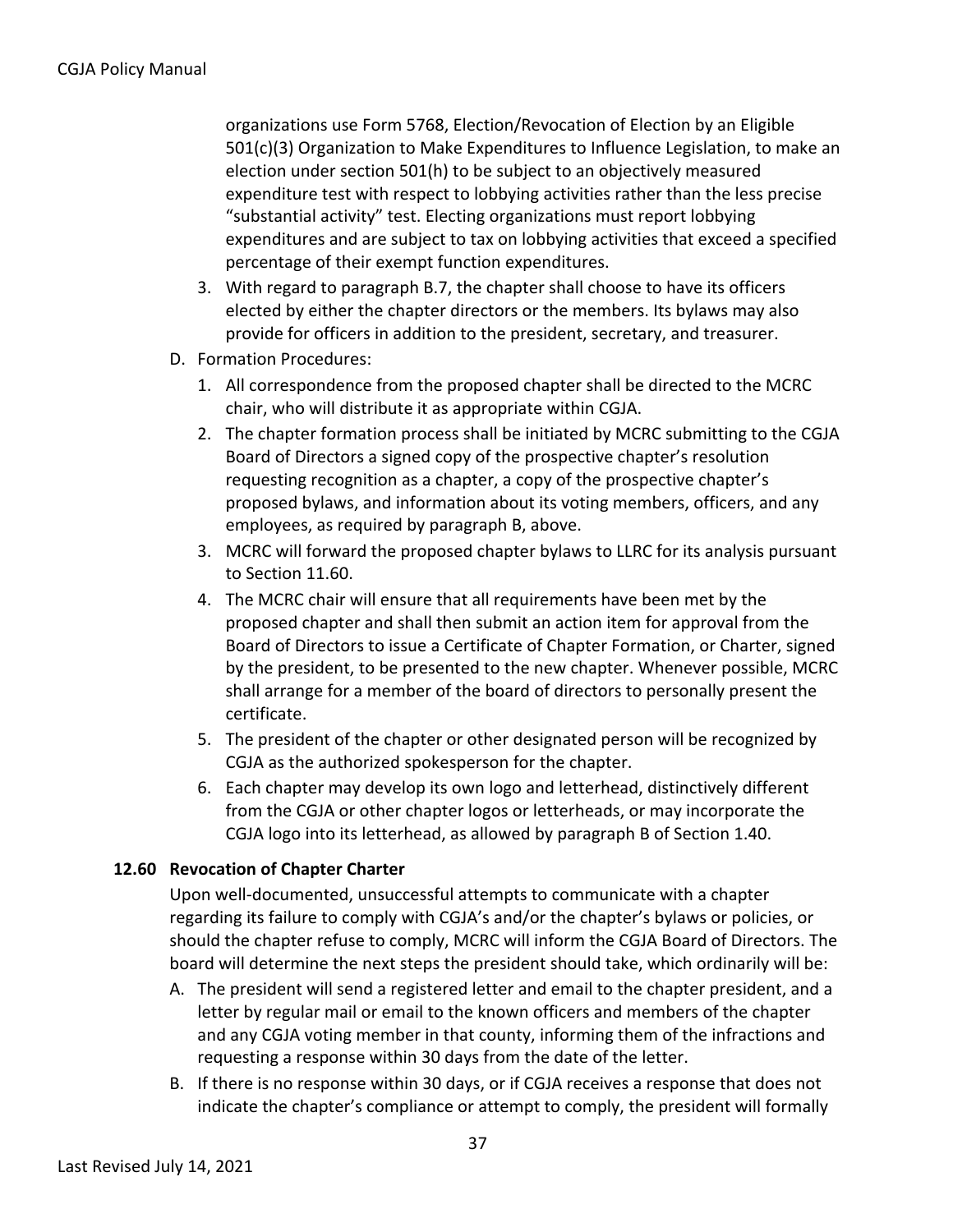announce the revocation of the chapter's charter and send a letter to the known chapter officers with copies to known chapter members, CGJA members within the county, and applicable superior court stating the chapter officers:

- 1. Have an obligation to inform their chapter members that they are no longer covered by the CGJA's 501 (c)(3) status; and
- 2. Must close their bank account according to the rules promulgated by the IRS
- C. In the event that the former chapter dissolves, any remaining assets and monies shall be distributed to CGJA or as provided in the chapter's bylaws. No corporate profits or assets shall be shared by members.
- D. The Finance Committee will inform the IRS of the revocation of the chapter's charter in CGJA's next annual subordinate report.

#### **12.70 Member Volunteer Coordination**

- A. MCRC shall be the custodian of information about the expertise and interests of the CGJA members and their willingness to volunteer. The purpose is twofold:
	- To determine the aptitudes and interests of those members who indicate a willingness to assist in the work of the CGJA, and
	- To provide a basis for the development of CGJA leadership in future years.
- B. MCRC will develop a Volunteer Interest Form to be attached to the membership application form and distributed with the association's invitation for membership or membership renewal. Forms received by the treasurer with dues payments shall immediately be forwarded to the MCRC chair. Based on the interest(s) indicated, MCRC shall immediately provide a copy of the form to the appropriate committee chair(s). MCRC will send to the president the names of individual members expressing interest in serving on the board of directors or as a committee chair. The chair of the Nominations-Elections Committee will also receive information on those members who indicate an interest in serving on the board of directors. MCRC will advise if the member has been referred to other officers or chairs for consideration.
- C. Initial contact with the member should be made by the officer or chair receiving the information from MCRC. Multiple contacts of a member by different officers and chairs are permissible and should be expected.
- D. MCRC will develop and maintain a Member Resource Listing.
	- 1. Officers and committee chairs may have access to the Member Resource Listing to solicit volunteers for their projects or committees.
	- 2. The secretary and the MCRC member handling the Member Resource Listing should be notified of the selection of a member from the Member Resource Listing for membership in a committee. The CGJA Committee Roster will be updated accordingly.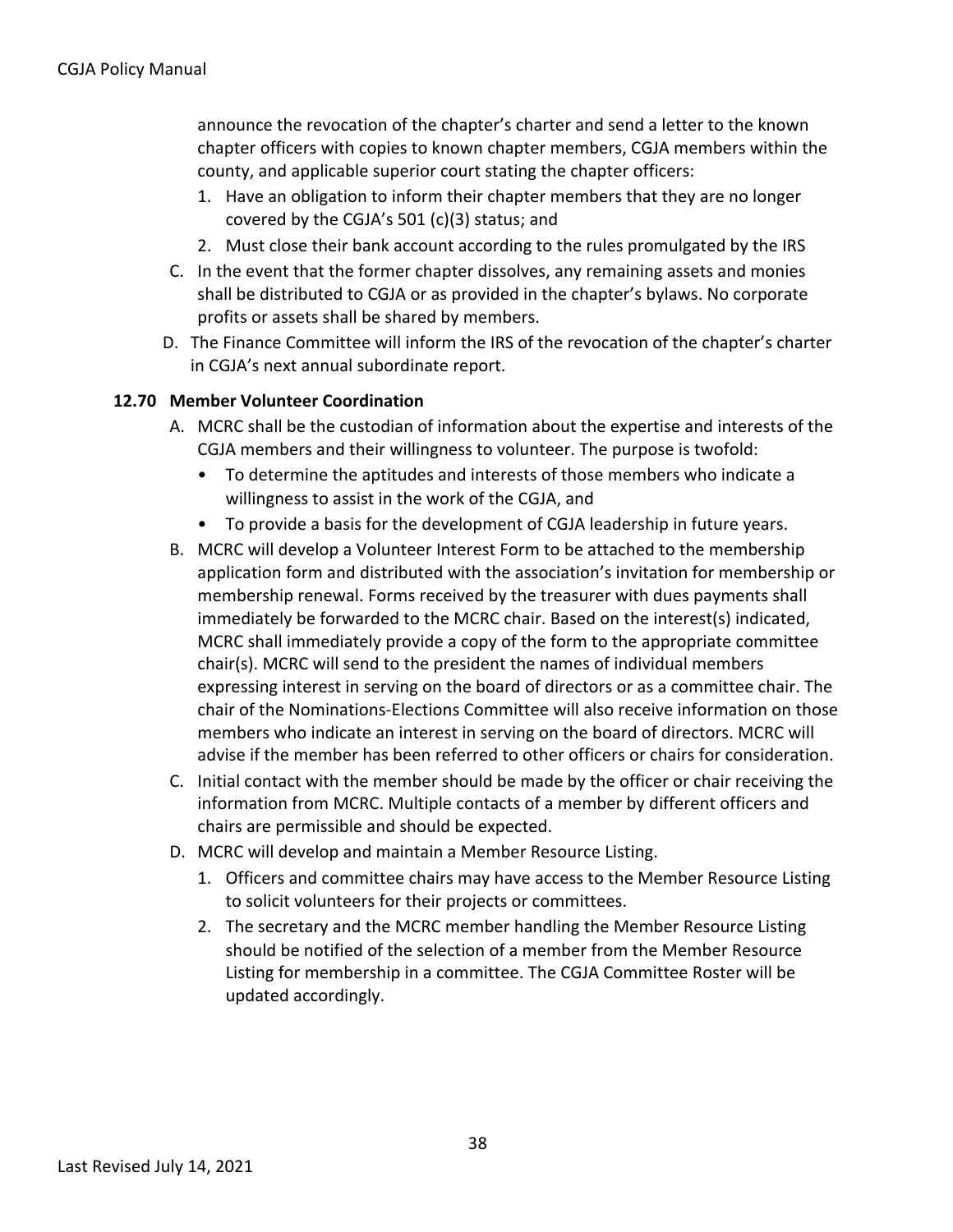## **13.00 Nominations-Elections Committee (NEC)**

#### **13.10 Committee Functions and Duties**

The purpose of the Nominations-Elections Committee (NEC), a standing committee, is to plan and manage the membership's election of directors and the directors' election of its officers.

#### **13.20 Committee Membership**

As stated in Article 5 of the bylaws, six or more members of the Nominations-Elections Committee shall be appointed by the president as soon as possible after the annual CGJA election of directors, subject to ratification by the board of directors. NEC members shall serve one-year terms. The committee shall be include at least one committee member per region from the directors and at least one committee member per region from the voting membership. The chair of this committee shall be one of the CGJA directors. Neither the chair nor any member of NEC may be a candidate for director that year.

#### **13.30 Committee Organization and Operations**

- A. The committee chair shall appoint a vice chair.
- B. The chair shall schedule meetings as necessary. In order for there to be an authorized committee meeting, a majority of the members of the committee (constituting a quorum) must be present in person or electronically. An affirmative vote of a majority of the members present at any meeting at which a quorum is present shall constitute an act of the committee.
- C. NEC shall maintain minutes or other records of meetings and activities, provide a copy of its minutes to the CGJA Secretary for inclusion in the next board agenda packet, and report on its actions to the board.
- D. The chair shall be responsible for complying with all responsibilities described in Chapter 6.00 of this policy manual.

#### **13.40 Director Nominations and Elections**

NEC's primary duty is to seek out the most competent CGJA members to serve as directors. NEC is responsible for all aspects of the annual election of directors, which shall be conducted electronically or by regular mail at the direction of the board. NEC shall be in charge of publicity, seeking out potential candidates, producing and delivering ballots with supporting materials to all eligible voters, observing the vote tally process, and safeguarding returned ballots. NEC is also responsible for sending the proposed annual ballot to the president and secretary for inclusion in the agenda packet of the board of directors meeting that precedes the mailing of the ballots so that the ballot can be approved by the board.

#### **13.50 Tellers and Counting of the Votes**

A. As provided in Article 5, Section (d) of the CGJA Bylaws, the president will appoint three tellers (the "Tellers' Committee") who will count or observe the counting of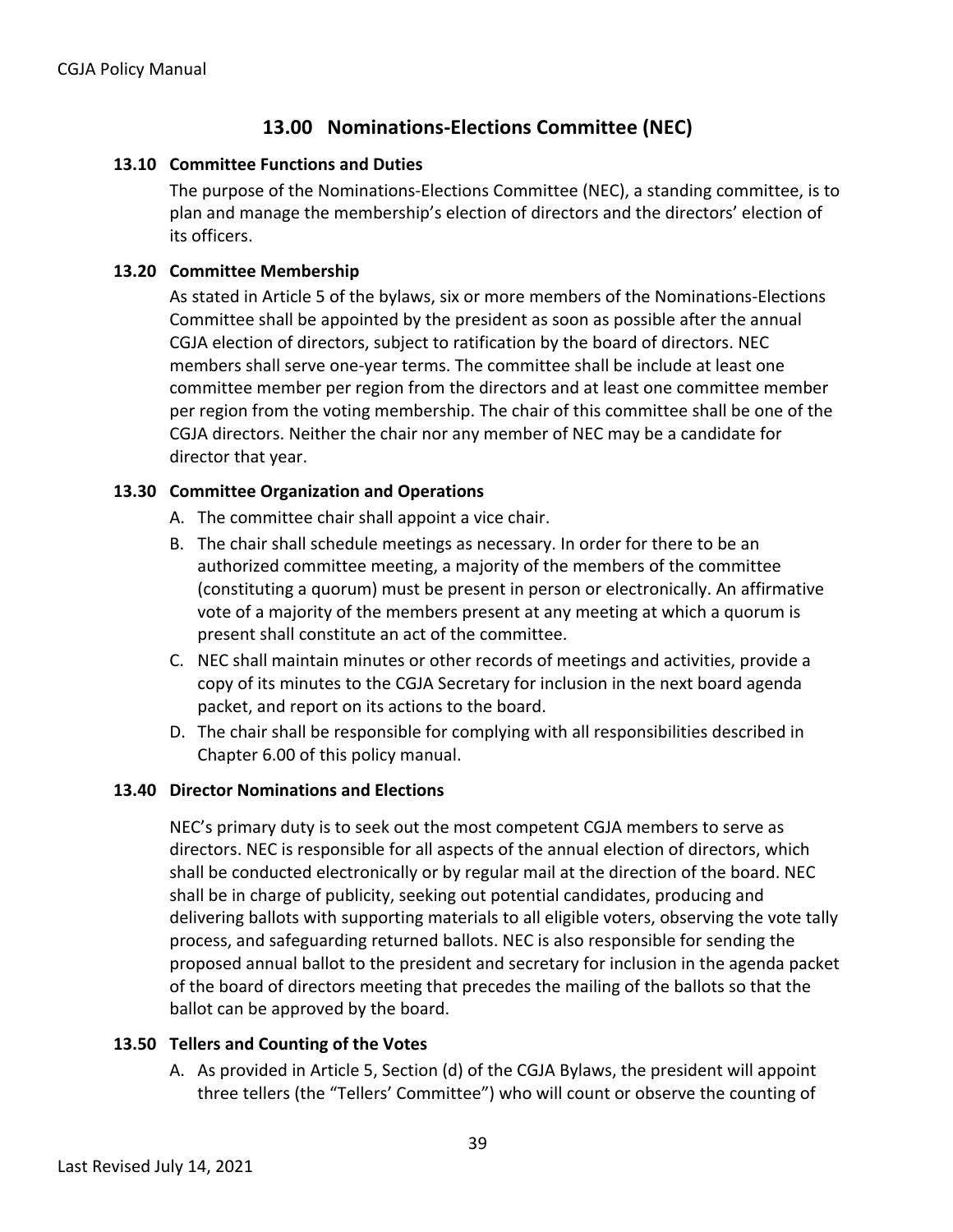the votes, and, at the annual meeting, verify and report the results of the election. During the annual meeting, all of the directors will be administered the oath of office.

- B. NEC shall recommend to the board whether to use an independent counter such as the League of Women Voters to count the ballots, with observation by the Tellers' Committee, or have the Tellers' Committee count the ballots.
- C. In the case of a tie vote for the election of a director, the tellers shall immediately inform the NEC chair and the CGJA Board of Directors. The NEC Chair will promptly arrange for an electronic run-off election for that seat, with a voting period not to exceed 15 days.

#### **13.60 Slate of Officers**

NEC is also responsible for nominating a candidate for each officer position on the board of directors and conducting the biannual election of officers at the special meeting of the newly formed CGJA Board of Directors during the CGJA Annual Membership Meeting held in even numbered years. As required by CGJA Bylaws Article 5(f), the board shall vote on individual officer positions separately, rather than in one vote on the entire slate.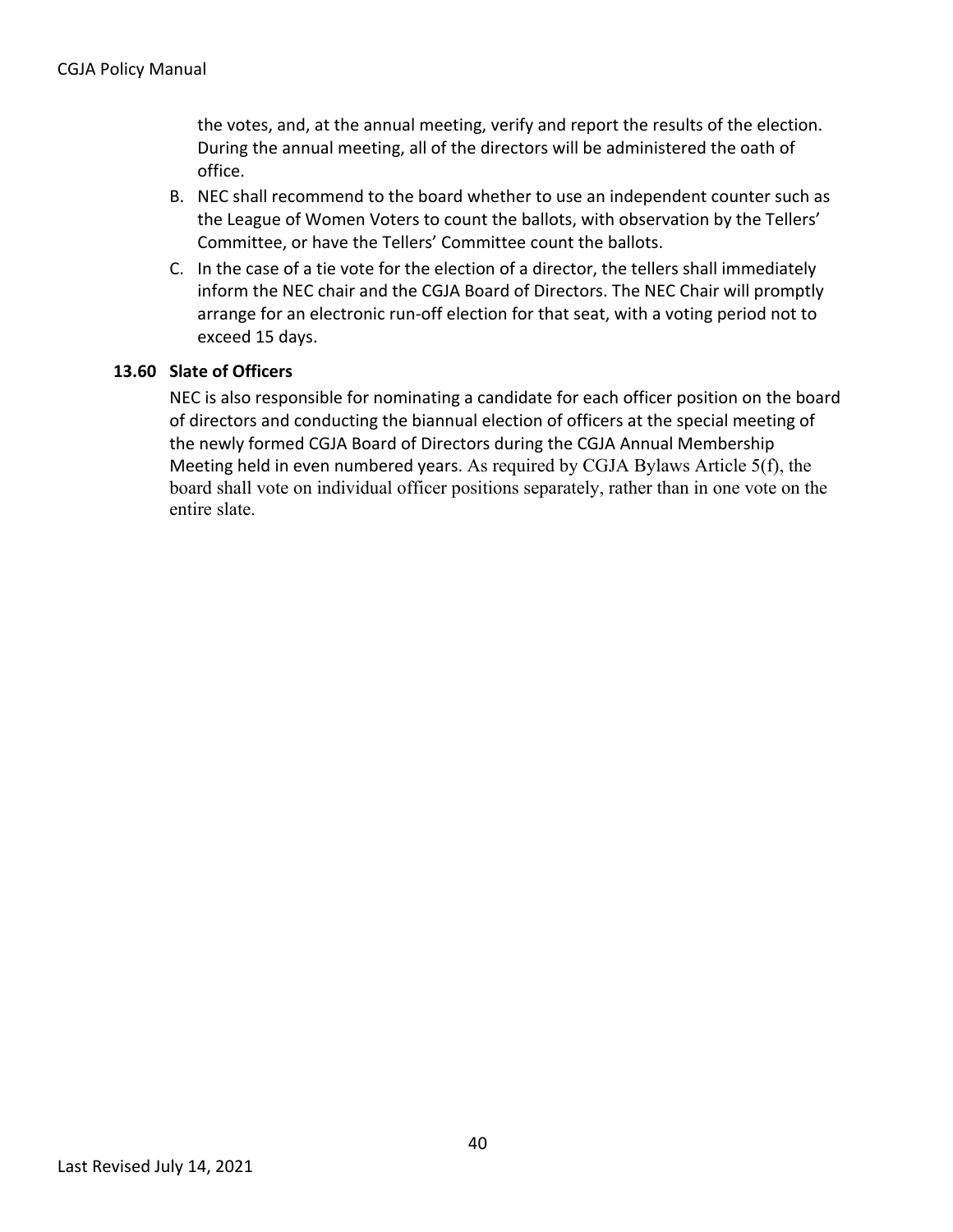## **14.00 Public Relations Committee (PRC)**

#### **14.10 Committee Functions and Duties**

- A. The Public Relations Committee (PRC), a standing committee, shall communicate and maintain relations with CGJA members, chapters and independent grand jurors' associations, media sources, and the general public.
- B. PRC shall promote an understanding of the association, California's grand juries, and CGJA events and news.
- C. All press releases should be coordinated with PRC, including those press releases about CGJA awards described in paragraph F of Section 8.10.
- D. Communications from PRC on behalf of CGJA, including the Journal and e-blasts, must be reviewed and distributed in compliance with Chapter 20.00.

#### **14.20 Committee Organization and Operations**

- A. Members. The president shall appoint, subject to ratification by the board, a committee chair, who shall appoint a vice chair and additional members.
- B. Meetings. The chair of the committee shall schedule meetings as necessary. In order for there to be an authorized committee meeting, a majority of the members of the committee (constituting a quorum) must be present in person or electronically. An affirmative vote of a majority of the members present at any meeting at which a quorum is present shall constitute an act of the committee.
- C. Minutes and reports. The committee shall maintain minutes or other records of meetings and activities, provide a copy of its minutes to the CGJA Secretary for inclusion in the next board agenda packet, and report on its actions to the board.
- D. The committee chair shall be responsible for complying with all responsibilities described in Chapter 6.00 of this policy manual.

#### **14.30 The Grand Jurors' Journal and Grand Jury News**

PRC shall handle all aspects of publishing a statewide informational newsletter, the Grand Jurors' Journal ("the Journal"), to provide current information concerning issues, events, and activities related to the California grand jury system or CGJA. The Journal shall be produced and distributed bimonthly by the Journal editor at or near the beginning of even-numbered months and in a manner consistent with the adopted procedures of PRC. An e-blast called Grand Jury News shall be sent electronically in oddnumbered months or as needed. The editor of the Journal and Grand Jury News shall be appointed by and be a member of PRC.

#### **14.40 Documentation of Effective Grand Jury Reports**

PRC shall document to the extent possible, effective grand jury reporting from all counties. An effective grand jury report is one that resulted in a recommendation agreed to by the affected agency and led to a verifiable, beneficial improvement in local government operations, either immediately or over time. Documenting these reports will result in an overall improvement and recognition of the benefits of the California grand jury system.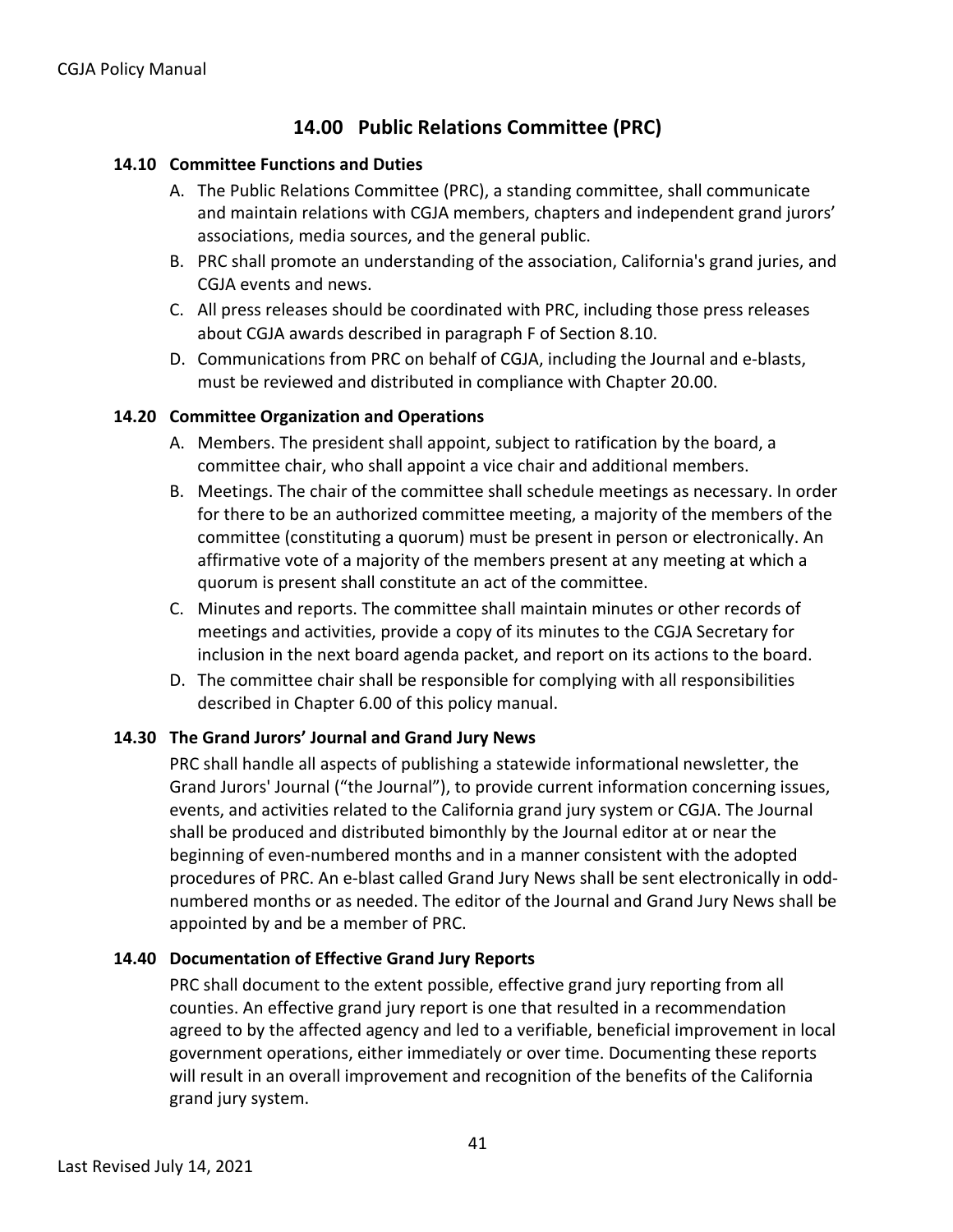#### **14.50 Promotion of the Grand Jury System**

PRC may initiate other activities to improve outreach to the general population of the state to enhance understanding and promotion of the grand jury system and to publicize the following:

- A. CGJA encourages public education about the findings and recommendations of the grand jury through the publication of grand jury reports in local newspapers for county-wide distribution.
- B. CGJA encourages grand juries in every county to post their final reports on the internet and publicize them in the local media.
- C. CGJA encourages the development of educational videos for public access broadcasting for public education about the grand jury system.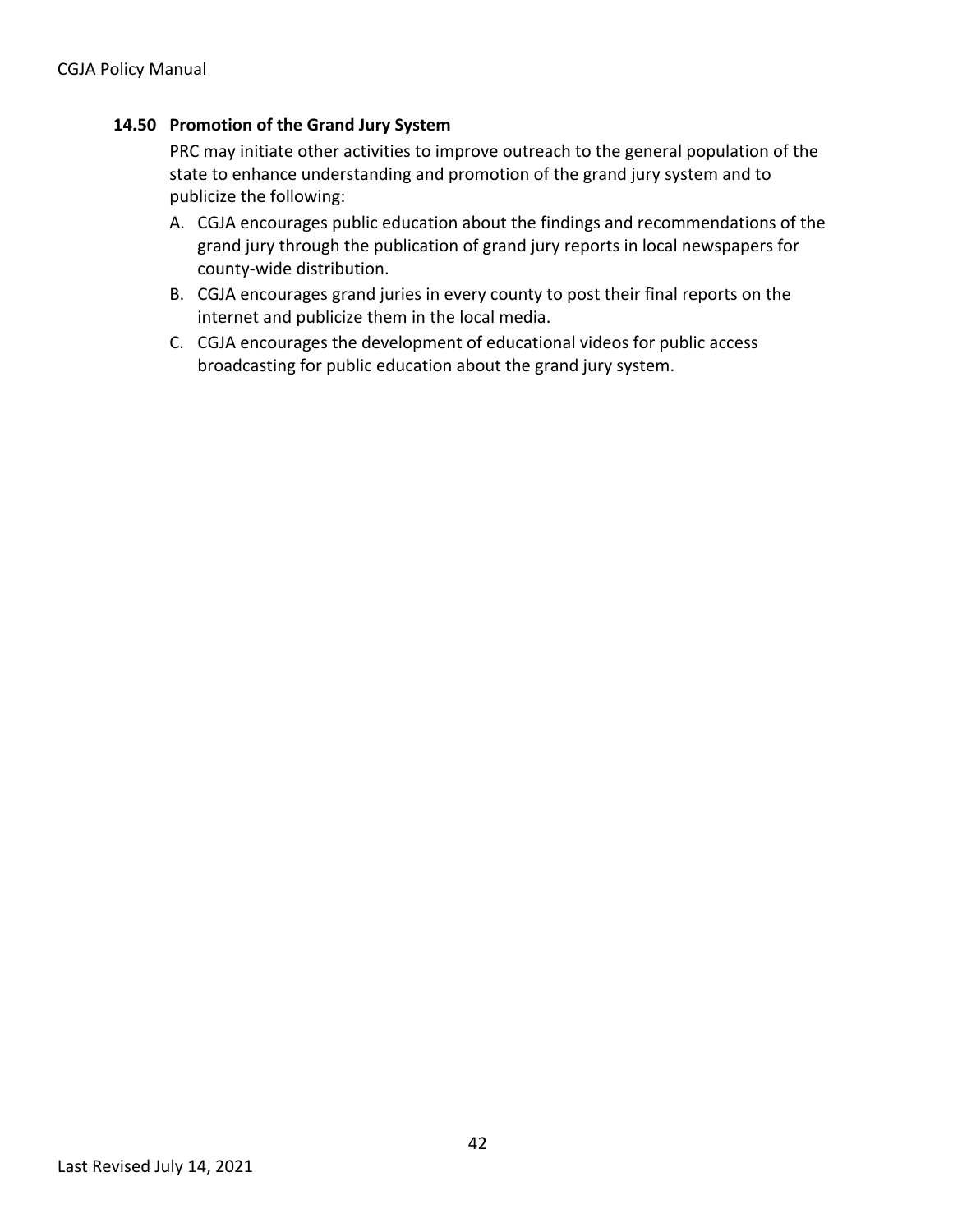## **15.00 Technology Committee (Tech)**

#### **15.10 Committee Functions and Duties**

The Technology Committee (Tech), a standing committee, works with the president, the treasurer, and the chairs of other committees. Tech is responsible for recommending and coordinating strategic technology development and tools, the implementation of technical systems, and the support of the accurate and secure record keeping of the association. Tech is responsible for the maintenance of and enhancements to the various electronic and technical systems in use by the association. It also monitors new developments in the technology space and proposes implementation where appropriate.

#### **15.20 Committee Organization and Operations**

- A. Members. The committee chair shall be appointed by the president, subject to ratification by the board. The chair shall appoint the other members of the committee, including a vice chair. Members may be removed by the chair at any time. The committee shall be comprised of at least three members.
- B. Meetings. The chair shall schedule meetings as necessary. In order for there to be an authorized committee meeting, a majority of the members (constituting a quorum) must be present in person or electronically. An affirmative vote of a majority of the members present at any meeting at which a quorum is present shall constitute an act of the committee.
- C. Minutes and reports. The committee shall maintain minutes or other records of meetings and activities and provide a copy of its minutes to the CGJA Secretary for inclusion in the next board agenda packet, and report on its actions to the board.
- D. The chair shall be responsible for complying with all responsibilities described in Chapter 6.00 of this policy manual.

#### **15.30 Responsibilities of the Technology Committee**

- A. Install and maintain all computer-based systems used by the CGJA. Included are:
	- $\circ$  Corporate Dropbox the storage, retrieval, and securing of the association's records
	- $\circ$  Support tools search tools and the development of capabilities continually added to the association's website.
	- o Membership and contact database support and maintain the database holding contact information for members, past members, friends of CGJA, grand juries, and court contacts.
- B. Monitor technology. Tech shall continually monitor new developments in the communications and collaboration segments to ensure that the association is always up to date, operating efficiently, and has the highest level of security.

#### **15.40 Website**

The Technology Committee shall maintain CGJA's website for the purpose of promoting CGJA and the California grand jury system and providing links and information useful to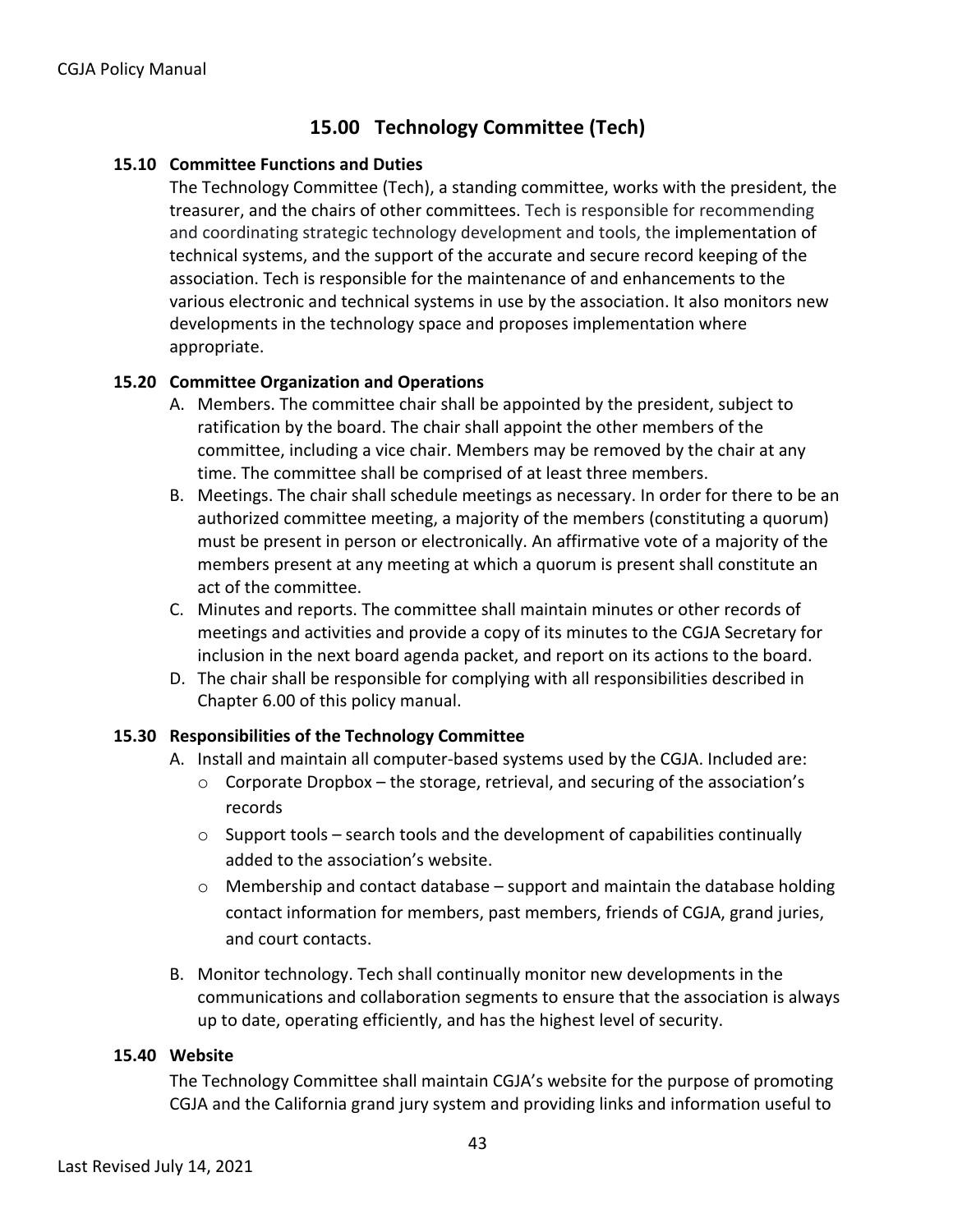grand jurors, CGJA members and chapters, and the public. The webmaster shall be appointed by and be a member the committee and will be the primary contact with CGJA's Internet service provider. The webmaster will work with all CGJA committee chairs to ensure that website content is accurate and timely.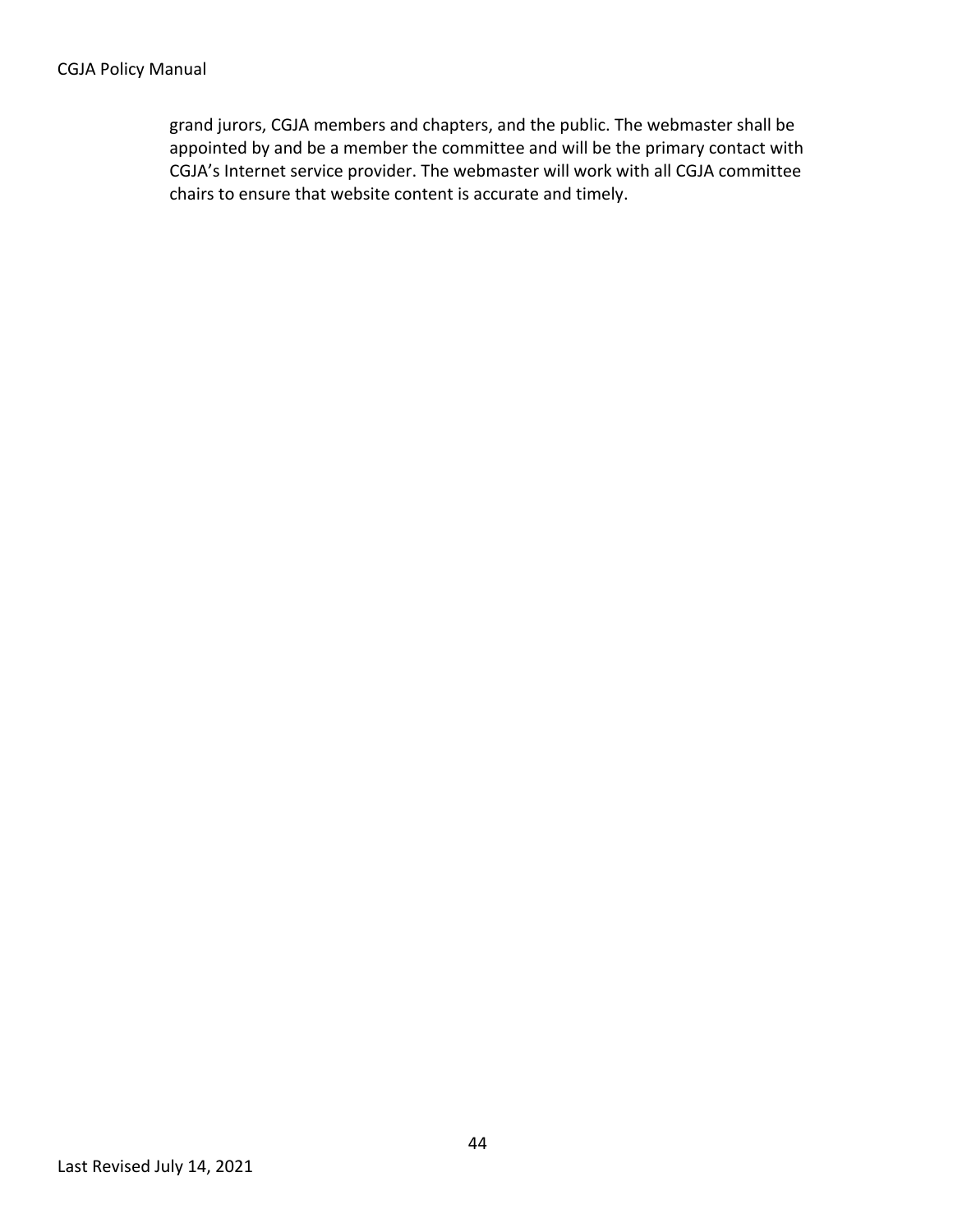## **16.00 Training Committee (TC)**

#### **16.10 Committee Functions and Duties**

The Training Committee (TC), a standing committee, shall be responsible for all aspects of the development and delivery of the CGJA training program curriculum and content to train new grand jurors and alternates, legal advisors, judges, and court personnel. The Training Committee shall be organized into various subcommittees as needed to perform all duties related to its responsibilities.

#### **16.20 Committee Organization and Operations**

- A. Members. The president shall appoint, subject to ratification by the board, a committee chair, who shall appoint a vice chair and additional members of the TC, as well as subcommittee chairs as needed. Subcommittee members shall be appointed by the subcommittee chair, subject to approval of the TC chair.
- B. Meetings. The chair of the committee shall schedule meetings as necessary. In order for there to be an authorized committee meeting, a majority of the members of the committee (constituting a quorum) must be present in person or electronically. An affirmative vote of a majority of the members present at any meeting at which a quorum is present shall constitute an act of the committee.
- C. Minutes and reports. The committee shall maintain minutes or other records of meetings and activities, provide a copy of its minutes to the CGJA Secretary for inclusion in the next board agenda packet, and report on its actions to the board.
- D. The committee chair shall be responsible for complying with all responsibilities described in Chapter 6.00 of this policy manual.

#### **16.30 Finances**

- A. The Training Committee shall develop a fee schedule and budget for the training program to ensure that the training program is self-supporting, and to accommodate a limited outreach effort at no charge.
- B. The TC will work with the treasurer to create invoices, record payments, and issue receipts for all training seminars and workshops.
- C. The TC shall be responsible for complying with the CGJA payment, reimbursement, and refund policies as described in Section 10.40 and Chapter 19.00.
- D. The TC shall determine those expenses incurred by trainers, guest presenters, and volunteers for which they are entitled to reimbursement. The TC chair shall approve reimbursement requests prior to forwarding them to the treasurer for payment.

#### **16.40 Public Relations**

The Training Committee shall provide information publicizing the training program to, but not limited to, the CGJA webmaster and the Grand Jurors' Journal editor, and will provide an annual report to the CGJA Board of Directors describing key aspects of the training program.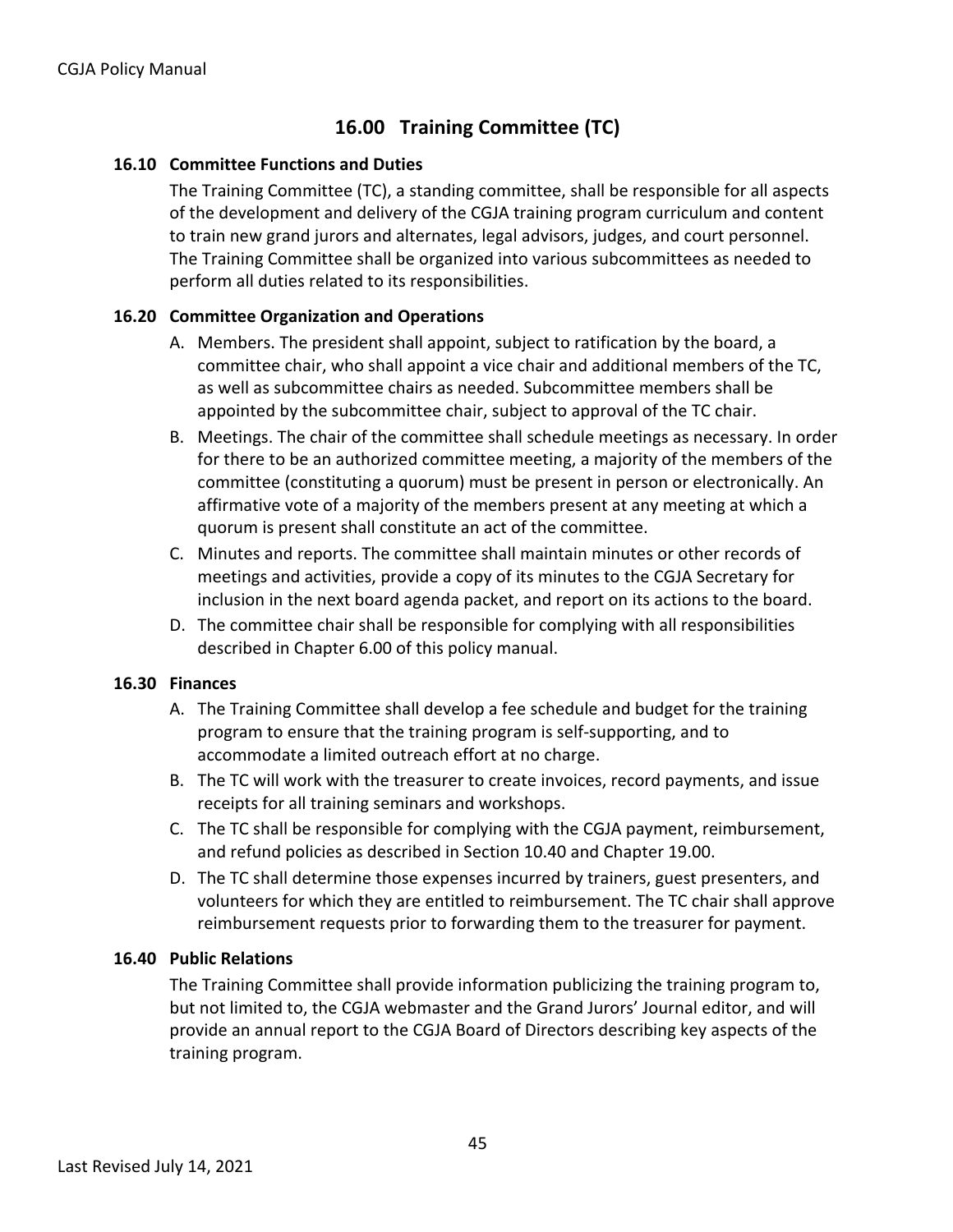#### **16.50 Curriculum**

The Training Committee shall be responsible for all aspects of the development and delivery of the CGJA training program curriculum, in particular developing training manuals, handouts, and PowerPoint presentations, videos, and other electronic training tools. All written training materials produced by the Training Committee shall be protected by copyright as provided in Chapter 18.00.

#### **16.60 Program and Workshop Logistics**

The Training Committee shall make all arrangements for the training of grand jurors and alternates to include, but not be limited to:

- A. On-site training to one or more individual grand juries.
- B. One-day workshops on a specific training course or courses including but not limited to Foreperson Workshops, Report Writing Workshops, and Legal Advisors' Workshops.
- C. Ancillary electronic training modules.

#### **16.70 Trainers**

The Training Committee shall be responsible for selecting and training all CGJA trainers, as well as evaluating their performance. All CGJA trainers must be CGJA members in good standing.

#### **16.80 Training Committee Procedures**

The Training Committee will adopt procedures for performing all of the duties and functions of the committee.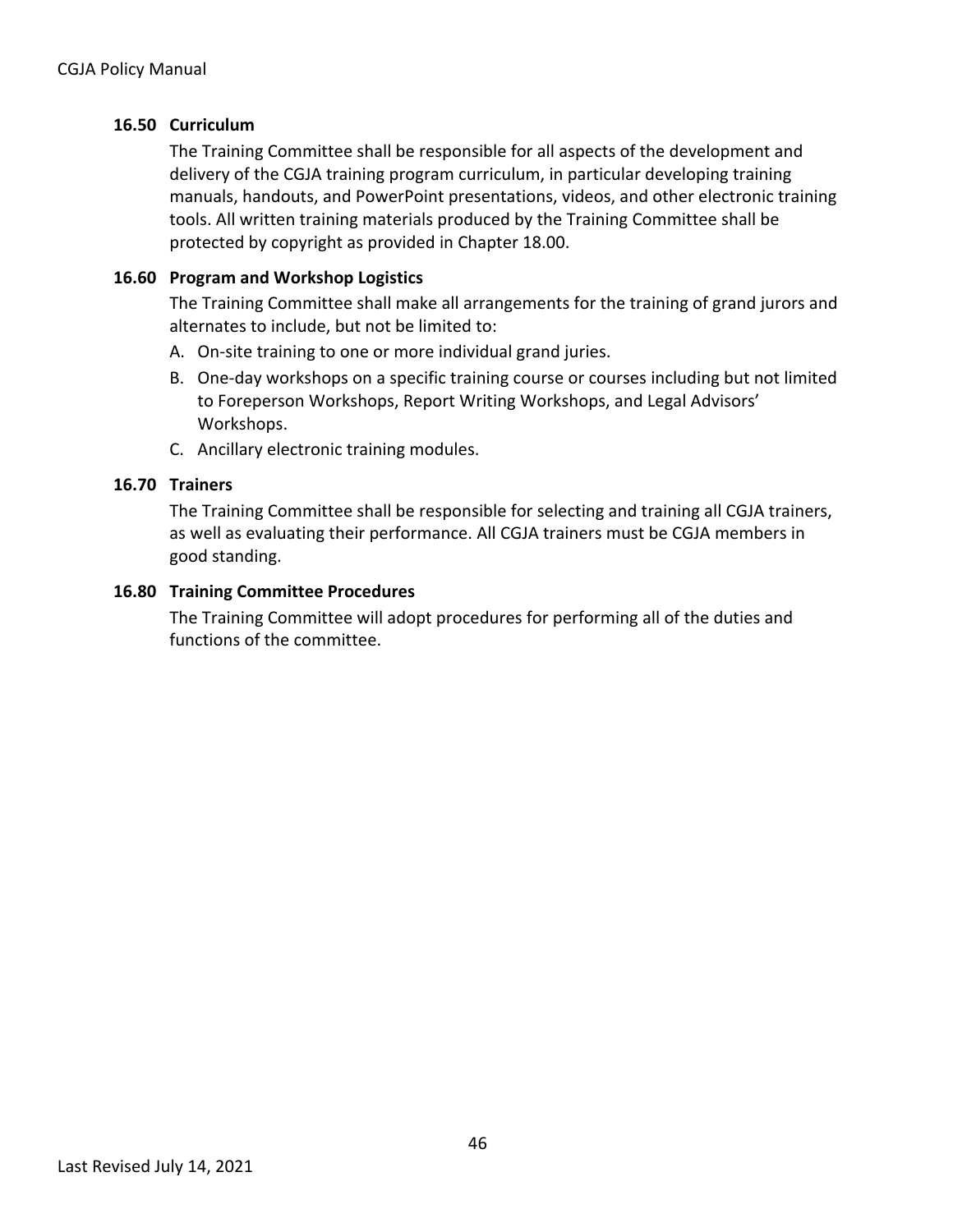## **17.00 Ad Hoc Committees**

#### **17.10 Ad Hoc Financial Review Committee (FRC)**

- A. Committee Functions and Duties
	- 1. The Financial Review Committee (FRC) shall conduct a review of CGJA's financial records as directed by the board. The Finance Committee and the treasurer shall cooperate in providing FRC the financial records for revenues and expenses of the association. The FRC chair shall present the report of this review to the board of directors within 120 days of the close of the association's fiscal year and at the discretion of the board.
	- 2. At the direction of the board, instead of conducting the review itself, the FRC shall seek bids for an outside financial review or audit to be conducted and will submit the bids to the board for selection of an outside auditing or accounting firm to review the association records.
- B. Committee Organization and Operations
	- 1. Members. The FRC chair and members shall be appointed by the president subject to ratification by the board. There shall be a minimum of three members.
	- 2. Meetings. The committee shall meet as needed. A majority of the members of the committee (constituting a quorum) must be present in person or electronically to take action, including action to approve the report of the review described in paragraph A1 above. An affirmative vote of a majority of the members present at any meeting at which a quorum is present shall constitute an act of the committee.
	- 3. Minutes and reports. The committee shall provide minutes of its meetings to the CGJA Secretary for inclusion in the next board agenda packet and shall inform the board of its activities.
	- 4. The committee chair shall be responsible for complying with all responsibilities described in Chapter 6.00 of this policy manual.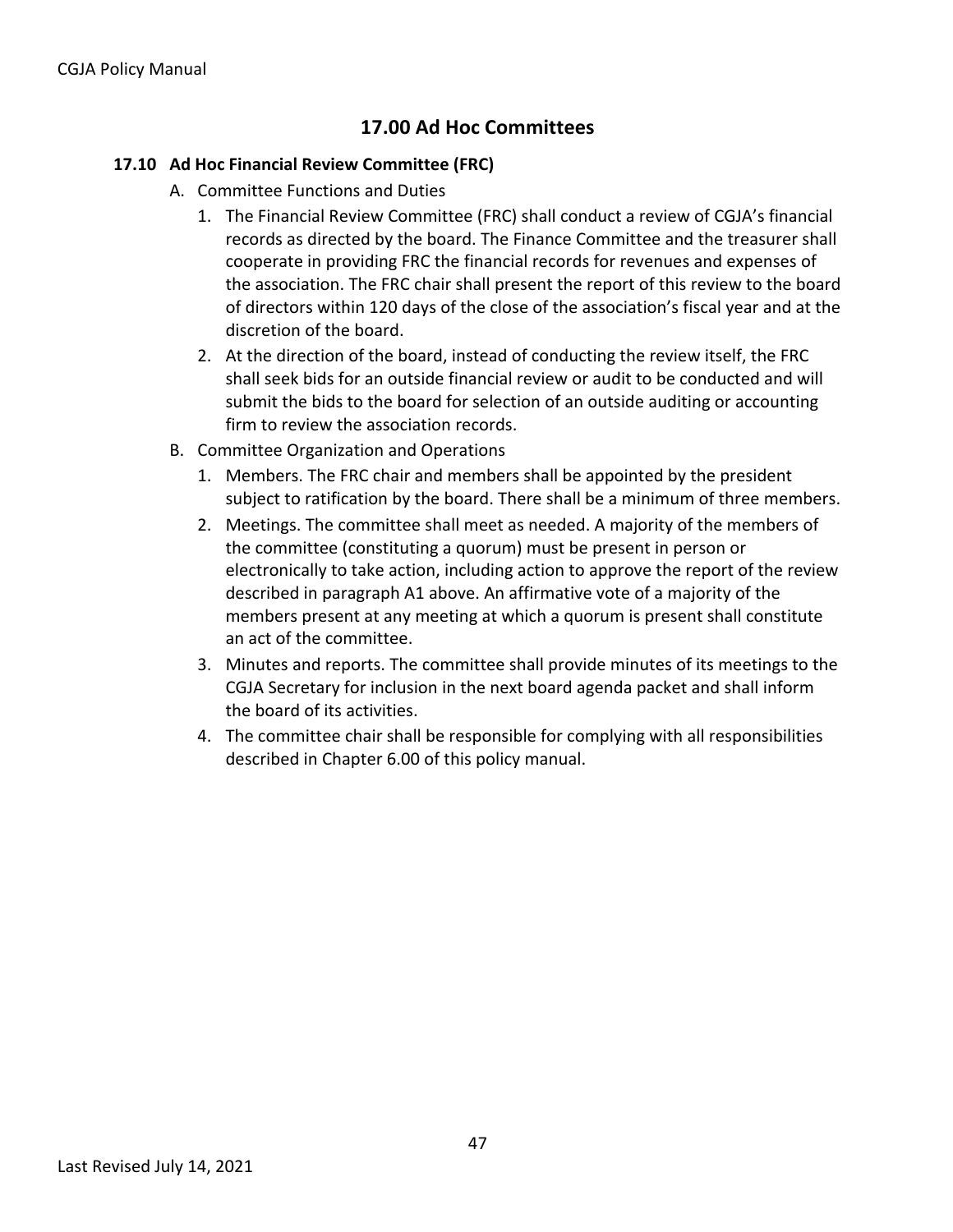## **18.00 Privacy Policy**

#### **(as posted on the CGJA website)**

A. The California Grand Jurors' Association (CGJA) Privacy Policy covers how we collect, use, disclose, transfer and store your information that you provide to us when you order merchandise, publications or services on our website or submit an application to join CGJA.

#### **B. What user information do we collect?**

- 1. Personal Information CGJA requires the provision of Personally Identifiable Information (PII) when a person applies for membership to our association or orders merchandise, publications or services. We regard PII as information that someone can use to identify or contact you in person, such as:
	- i) Real name, mailing, billing and shipping addresses, telephone number, email address,
	- ii) As applicable, county of grand jury service and years served and completed on a California grand jury.
- 2. Financial Data credit card and other financial account information, expiration date, and verification code.
- 3. Web Usage Data no PII is revealed, examined, or captured to recognize visitor data, analyze site traffic, or to mine PII.

#### **C. How do we use the information we collect and do we share the information we receive?**

- 1. Personal information is used for distributing the CGJA Journal, merchandise sales, processing donations, processing CGJA membership applications, and registering persons for CGJA trainings and conferences.
- 2. CGJA discloses PII only to persons within CGJA and to its service providers that (i) have a need to know that information in order to process it on behalf of CGJA or to provide CGJA products and services, and (ii) have agreed not to disclose it to others.
- 3. CGJA may maintain links to other websites. This Privacy Policy applies only to CGJA.org and not to other websites accessible from CGJA or that you use to access CGJA, each of which may have privacy policies materially different from this Privacy Policy. If you visit other websites through a link on CGJA's site, CGJA is not responsible for the privacy practices or content of those sites.
- 4. GJA does not provide PII to third parties for marketing purposes. We reserve the right to disclose your PII as required by law and when we believe that disclosure is necessary to protect the rights, property or safety of CGJA or others, respond to claims and/or to comply with a judicial proceeding, court order, or legal process served on us.
- 5. You may choose not to provide CGJA with PII or you may turn off cookies in your browser by changing its settings. If you make these decisions, you may continue to use the online services and browse its pages. However, CGJA cannot process orders or registrations without your PII.
- 6. In the event that CGJA undergoes a business transition such as a merger, acquisition or dissolution, we may not be able to control how your personal information is treated,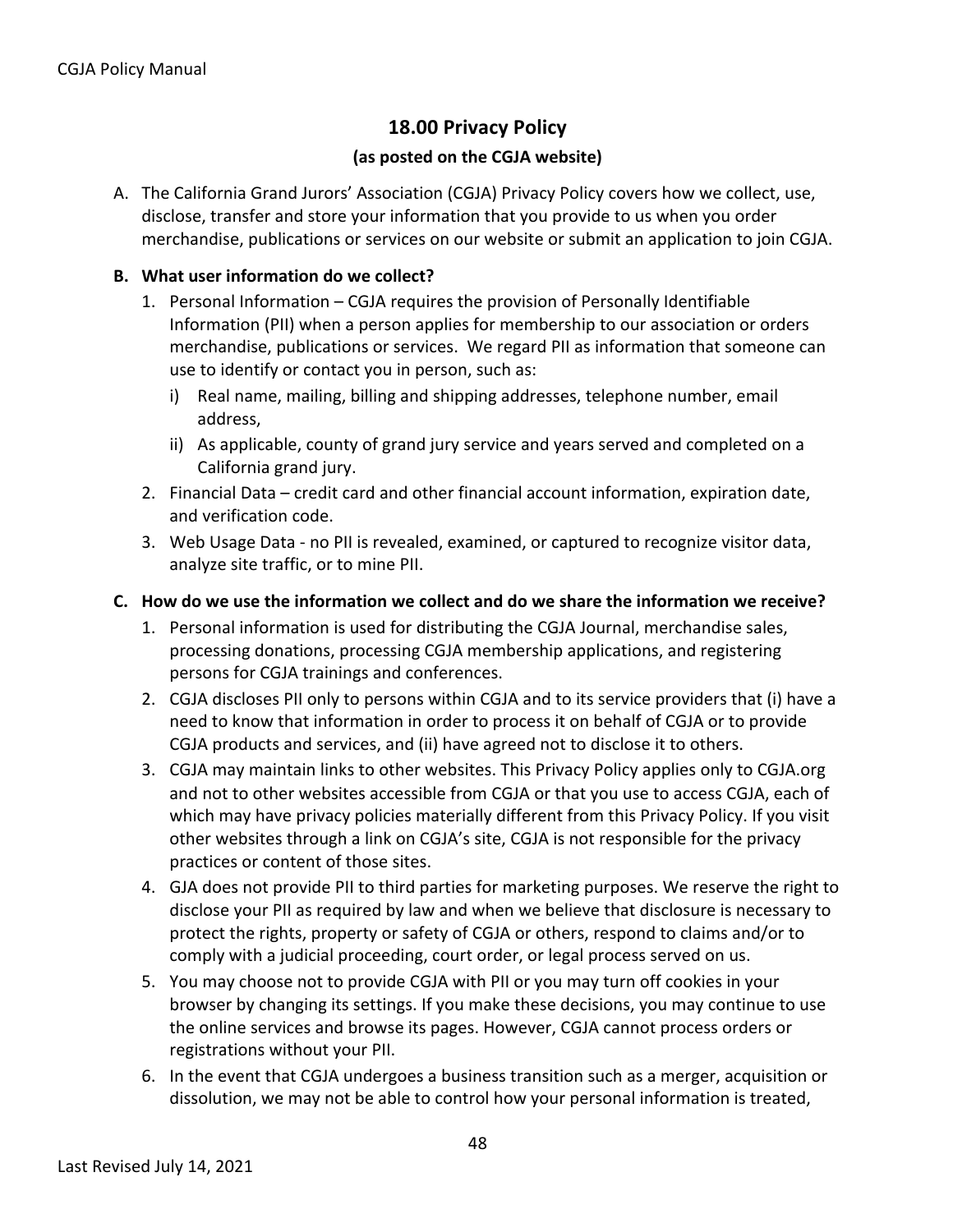transferred, or used. If such an event occurs, your PII may be treated like any other CGJA asset and sold, transferred, or shared with third parties, or used in ways not contemplated or permitted under this Privacy Policy, without notice to you or your consent.

#### **D. How to update personally identifiable information**

1. You may update your PII by filling out the form at http://cgja.org/contact.

#### **E. How secure is the personal information we collect?**

- 1. We strive to make certain that our servers and connections incorporate the latest encryption and security devices. We have implemented physical, electronic, and managerial procedures to safeguard and secure the information we collect. Secure servers transmit credit card, financial and personal information. Documents are delivered to you via the United States Postal Service or email. Unfortunately, no data transmission is guaranteed to be 100% secure and we therefore cannot guarantee the security of information you transmit to or from the CGJA website, or through the use of our services, and you provide this information at your own risk. ACCORDINGLY, WE DISCLAIM LIABILITY FOR THE THEFT, LOSS, OR INTERCEPTION OF, OR UNAUTHORIZED ACCESS OR DAMAGE TO, YOUR DATA OR COMMUNICATIONS BY USING THE CGJA WEBSITE AND OUR SERVICES. YOU ACKNOWLEDGE THAT YOU UNDERSTAND AND ASSUME THESE RISKS.
- 2. IF YOU BELIEVE YOUR PRIVACY HAS BEEN BREACHED THROUGH USE OF OUR WEBSITE OR OTHER SERVICES PLEASE CONTACT US IMMEDIATELY AT http://cgja.org/contact.

#### **F. Privacy Policy Changes**

1. Although most changes are likely to be minor, CGJA may change its Privacy Policy from time to time, and at CGJA's sole discretion. CGJA encourages visitors to frequently check this page for any changes to its Privacy Policy. Your continued use of this website after any change in this Privacy Policy will constitute your acceptance of such change.

Revised - January 28, 2014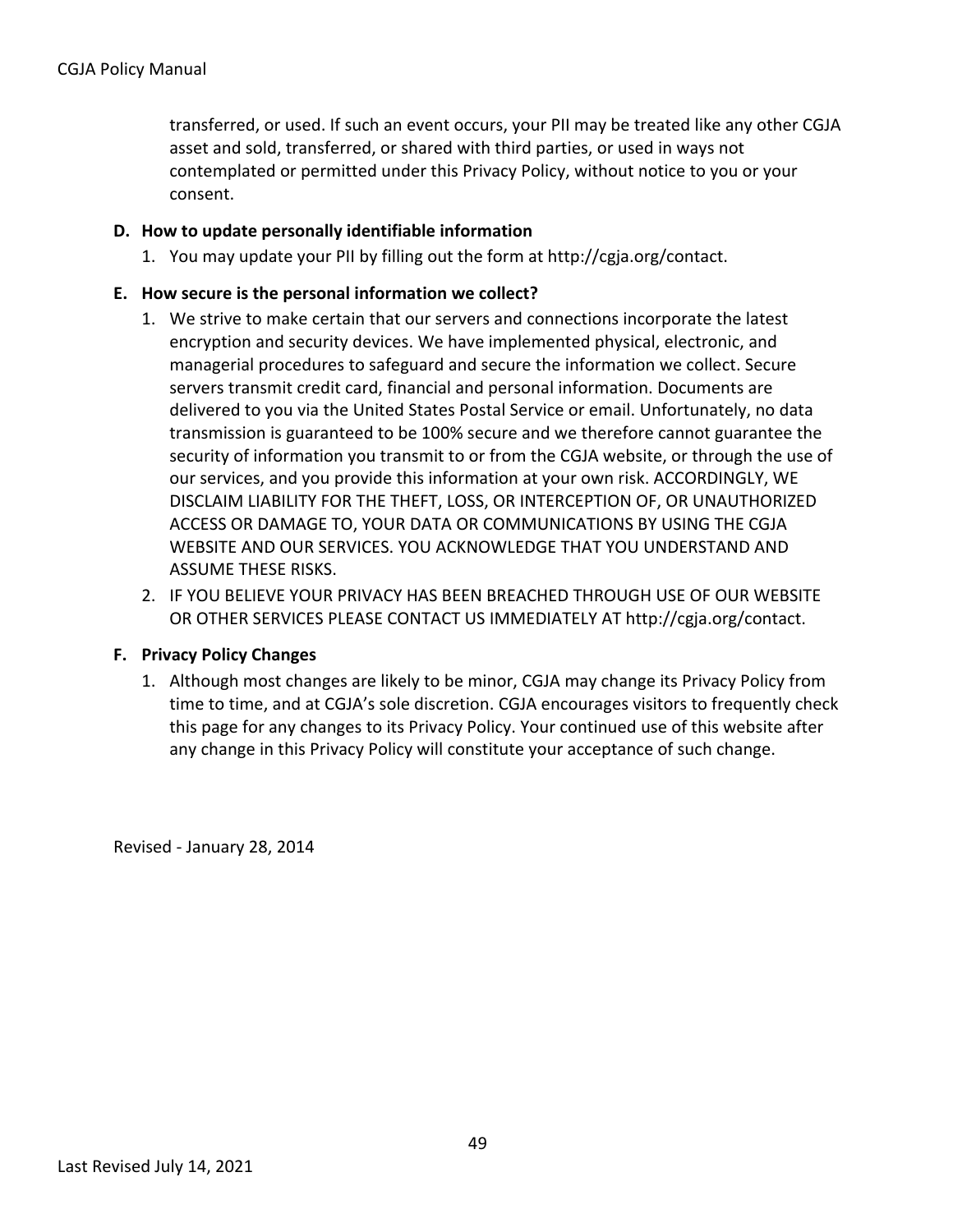## **19.00 Publications Policy**

- A. **Goals**. CGJA's publication activity is based on its Articles of Incorporation, which state that among the association's purposes is "To provide the general public with information and educational materials ... that help increase public awareness of the valuable role the grand jury plays in our democratic system of government." (Article II.B)
- B. **Authority**. Documents that represent CGJA positions such as advocacy positions or publications posted online, through the mail, or in The Journal must have formal board approval. Others may be produced and approved by the responsible committee.
- C. **Recognition**. Documents that are the products of groups or individuals outside CGJA can be identified as information on matters of interest to CGJA without necessarily having CGJA's endorsement. When such documents are identified, the lack of endorsement should be made clear and the board shall be advised of the reference to the document as a matter of information.
- D. **Costs**. Publication and distribution expenses shall not exceed the revenue expected from such publications except as provided in this policy without prior board authorization. Projected revenues and expenses must provide for free publication distribution as described in F.7 and F.8 below.
- E. **Copyright**. All publications produced by CGJA shall be protected by copyright©.
- F. **Processes**:
	- 1. Committees that develop publications (other than the Training Committee) shall submit those publications to the board for approval prior to their distribution in whatever format.
	- 2. The board may develop templates for standardizing publication formats. Documents posted on the website for downloading must be in Adobe Acrobat (in .pdf or some other unalterable format) to prevent tampering.
	- 3. Each committee must establish enough stock at the first printing of the document to achieve a cost that reflects cost recovery through revenue. Each committee must maintain a running inventory of the publication and should restock when low cost opportunities arise.
	- 4. It is acceptable to have the same document available for purchase as well as being available for free downloading from the CGJA website.
	- 5. Publications will be offered for sale at training seminars and the annual conference. The responsible committee will make the necessary arrangements in coordination with the Training and Annual Conference committees.
	- 6. The retail price for each publication shall be determined based on the cost of its current reproduction in order to cover postage, handling, and obsolescence.
	- 7. Each committee may provide free copies of publications in response to inquiries by the media, legislative staff, the governor's office, the Judicial Council, or others in immediate, legitimate need of the information. The committee should request copies of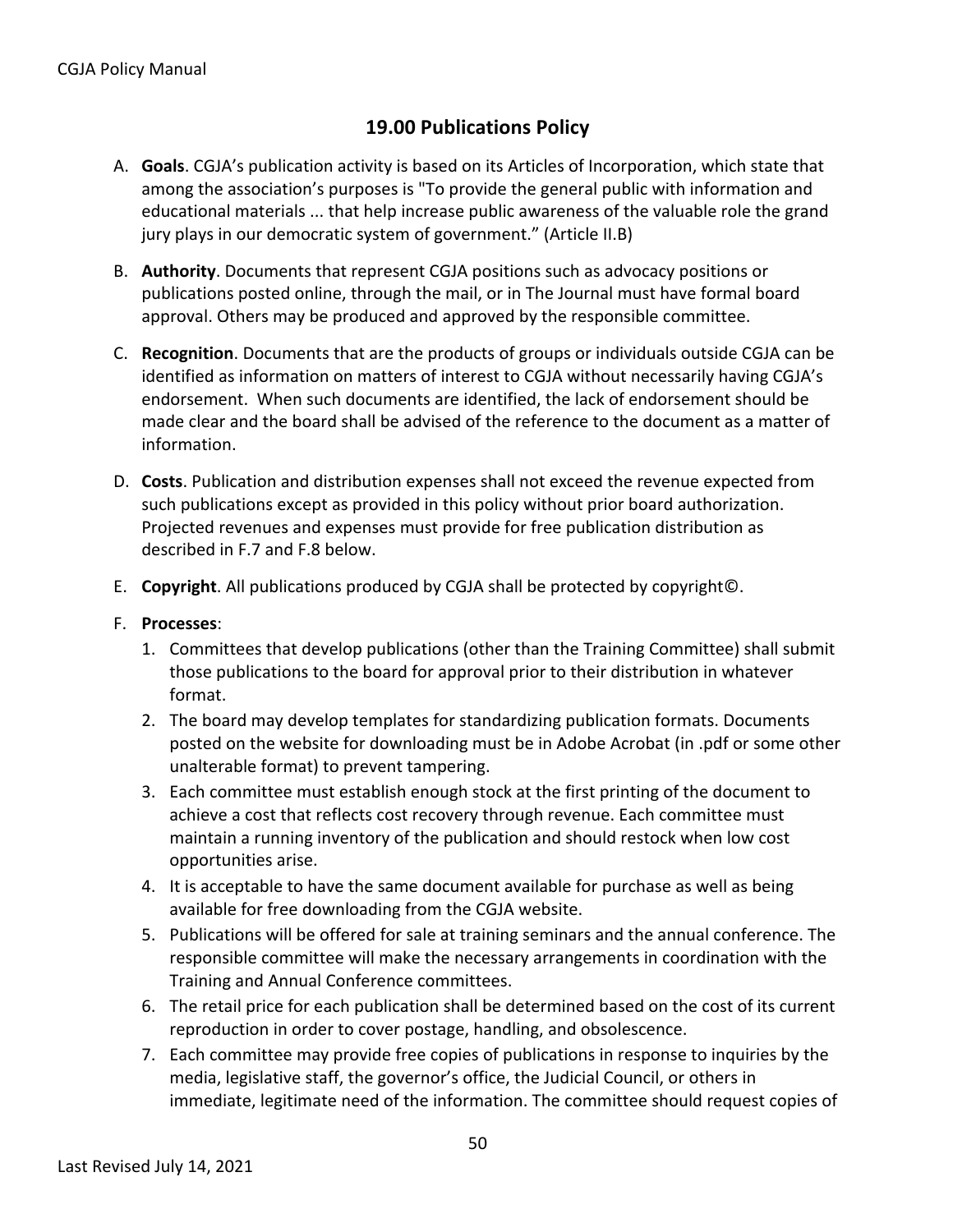the news articles, reports, legislation, etc. for which the information is being gathered. The committee may also provide free copies of all publications to the University of California Institute of Governmental Studies archive for preservation in perpetuity.

- 8. A copy of any publication shall be provided at no cost to any director who requires the document in pursuit of his or her duties.
- 9. Any committee that wishes to provide free copies of a publication to support an activity shall be charged the cost of the document.
- 10. All monies received from the sales of publications will be forwarded to the treasurer. The treasurer will pay all bills for the costs of publication and distribution.
- 11. The following copyright statement shall appear on all new CGJA publications and shall be added to existing publications as reprints occur, with the exception of training documents:

"Copyright or © (year) by the California Grand Jurors' Association. Permission is granted to copy and distribute this document for non-commercial use as long as attribution to the association is given."

12. Exceptions to these procedures must be approved by the board of directors.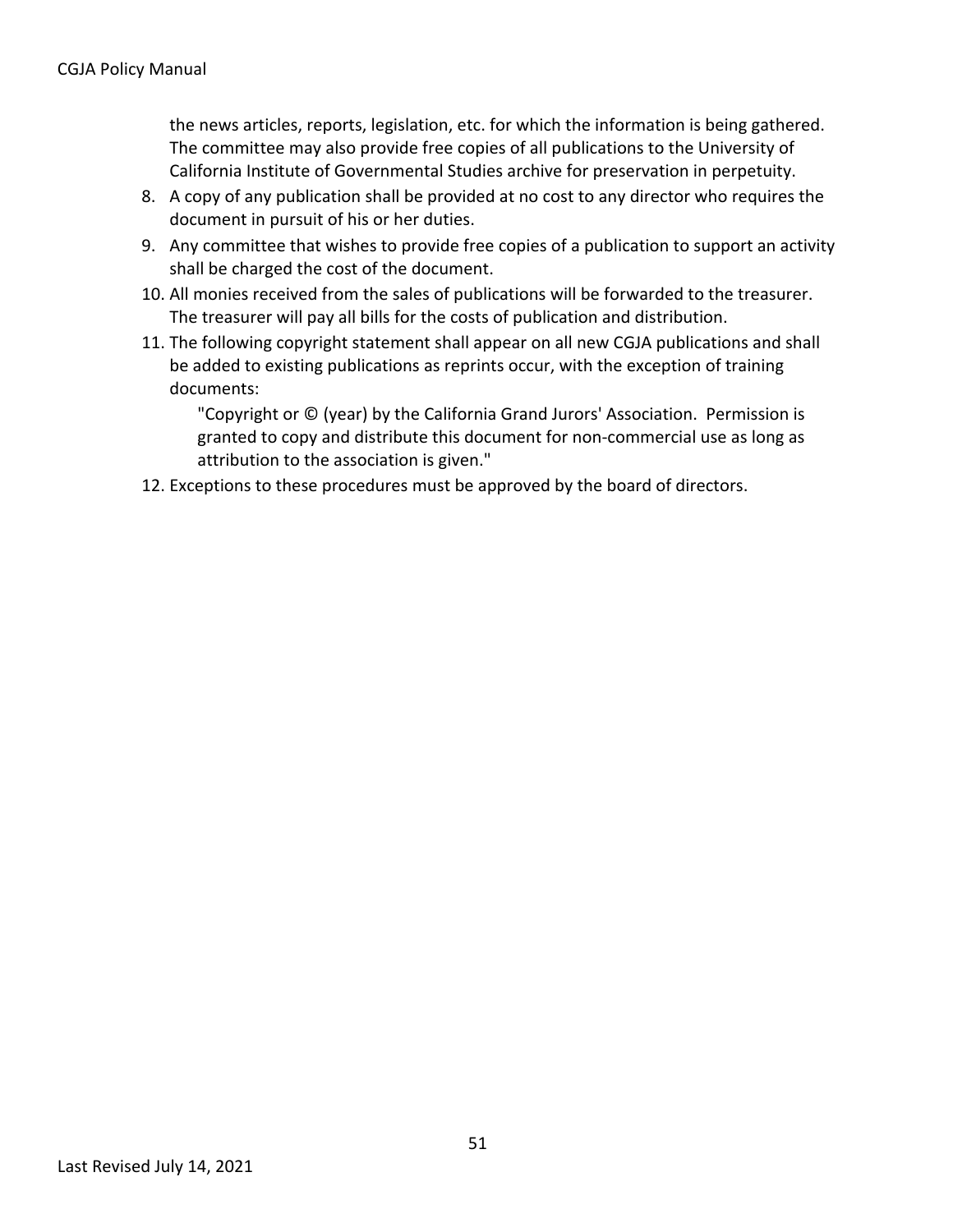## **20.00 Refund Policy**

- A. The California Grand Jurors' Association (CGJA) will consider and process refund requests on a case-by-case basis for the types of transactions listed below.
- B. Merchandise:
	- 1. A full refund, excluding any shipping costs, will be issued, or at the customer's request, replacement of the product will be offered for non-delivery of merchandise or defective merchandise, or if the product received is substantially not as described. The person requesting a refund must submit a claim for any of these reasons to CGJA within 14 days after CGJA's shipment date.
	- 2. The Public Relations Committee Chair will approve or disallow merchandise refund and replacement requests and the treasurer will disburse a check to the customer within 14 days of approval of the request for a refund.
- C. Donations:

A restricted donation may be refunded, upon the treasurer's approval, in the event the donor wishes to retract the gift based on a good faith determination that the donor's restrictions are not being met by CGJA. The refund must be requested in writing within 360 days of the date of the donation, and must allow CGJA a minimum of 30 days to correct any misuse of the donation. Unrestricted donations shall not be refunded.

- D. Training seminars and workshops:
	- 1. Participant cancellations refunds are allowed for cancellations received up to five business days before the event. Cancellations received after this period will not be eligible for a refund.
	- 2. Transfers registrations are transferable from one participant to another within an organization upon approval of the Training Committee Chair. The TC chair may also approve the transfer of a registration payment from one event to another. The registrant should contact cgjatraining@cgja.org to cancel, transfer, or inquire about refunds.
	- 3. No Shows CGJA will not issue a refund to a registrant who does not attend a training event and has not timely cancelled in advance.
	- 4. Event Cancellations In the event the Training Committee cancels or reschedules a training event, the registrant has the option of transferring the registration to another event of the same subject, or receiving a refund. The Training Committee will contact the registrant to discuss options.
	- 5. Post-Event Refund Requests CGJA will not issue refunds after the event has occurred.
- E. Annual Conferences:
	- 1. Participant Cancellations CGJA will issue a full refund for cancellations before the hotel/meal (food) contractual deadline (which is usually about a week before the conference). CGJA will issue a partial refund of the registration fee (excluding the meal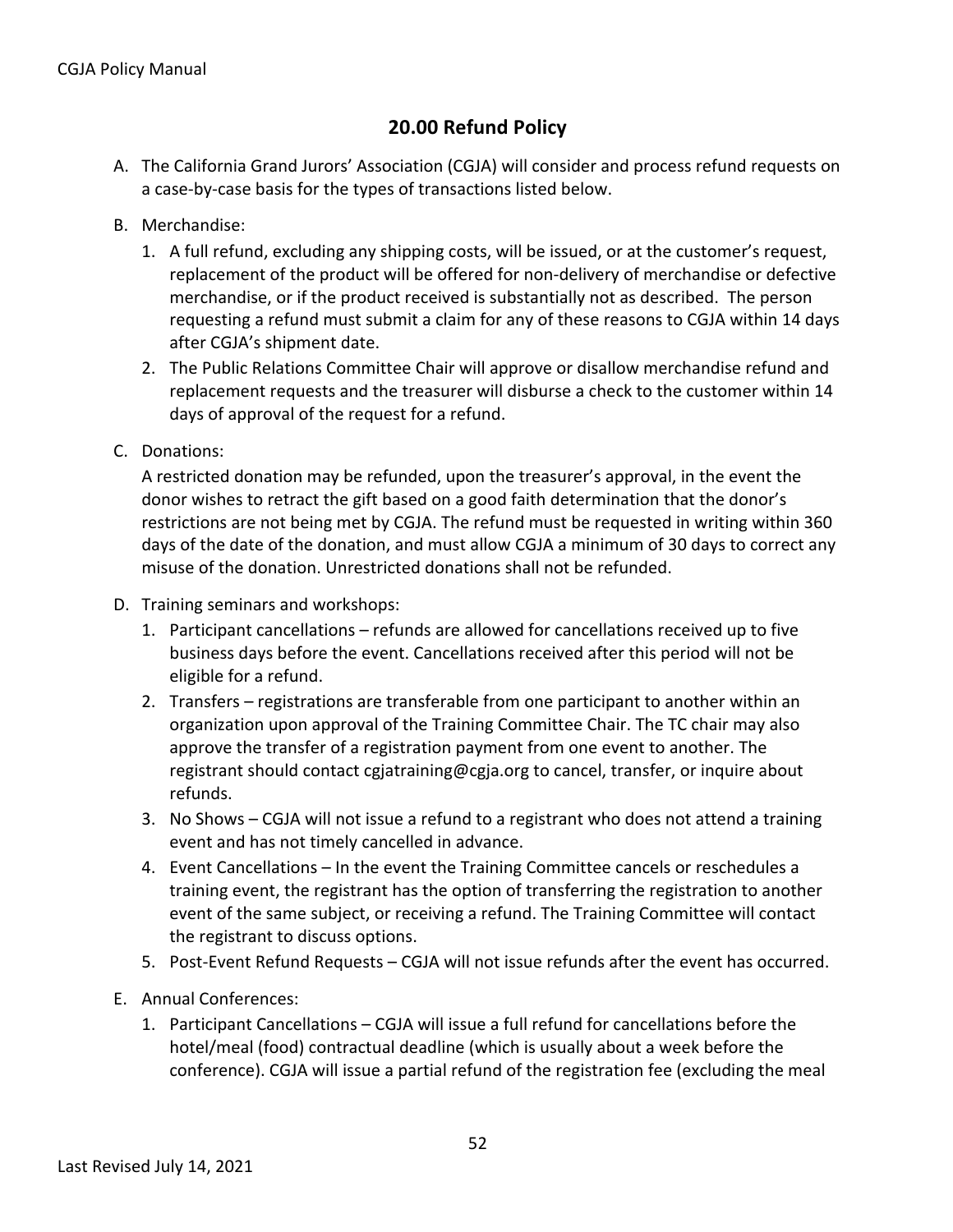order portion), if it is received after the hotel/meal deadline, and five business days before the event.

- 2. No shows no refund will be issued to a registrant who does not attend an event and has not cancelled in advance.
- 3. Post-event refund requests no refunds will be issued after the event has occurred.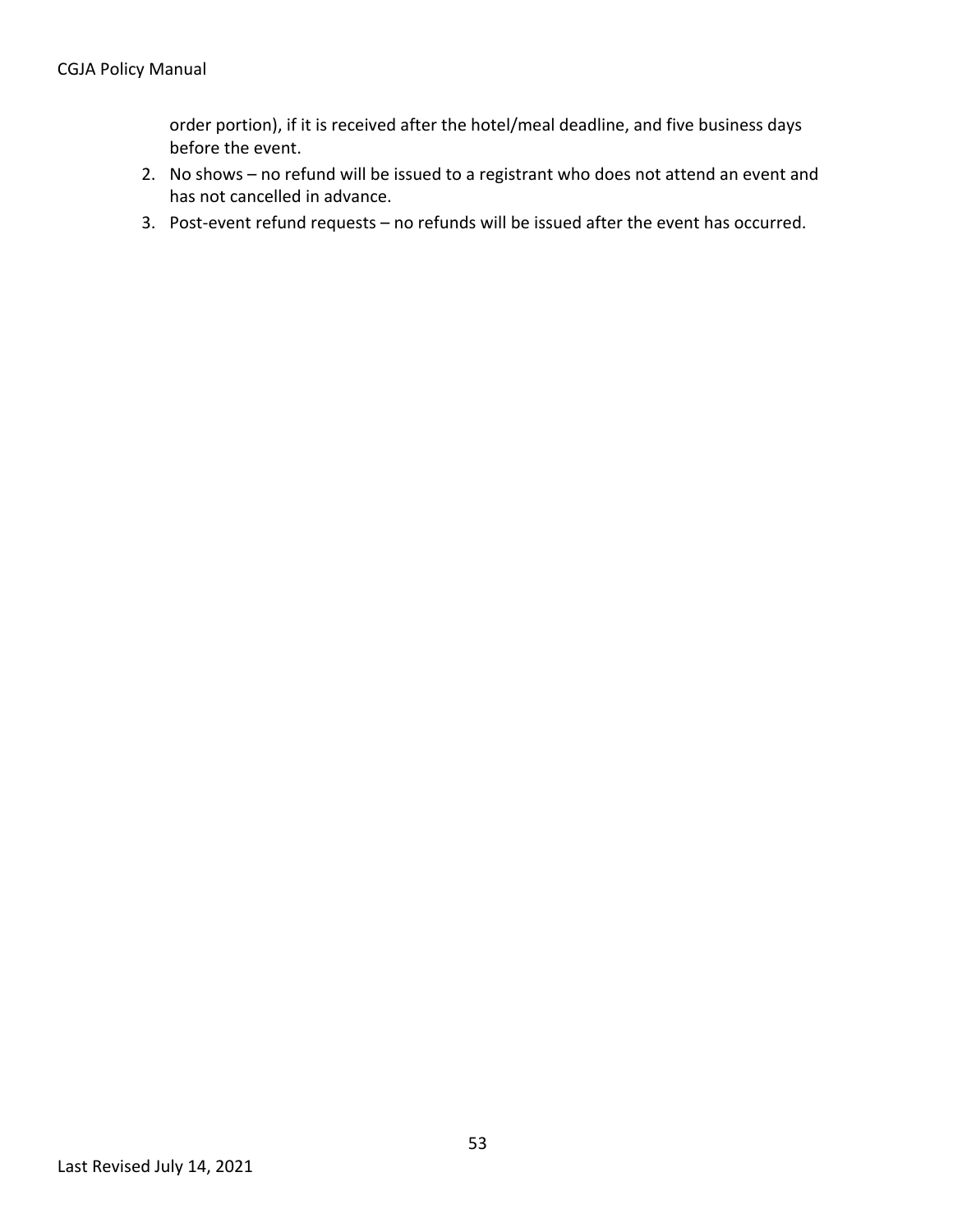## **21.00 Communications Policy and Matrix**

## **CGJA Outside Communications**

| <b>Communication Item</b>                    | Originator                            | <b>CGJA Unit</b><br><b>Review</b>    | <b>CGJA</b><br>Info to                 | <b>CGJA Unit</b><br>Approval | <b>Sent Via</b>                         | Sent to*                                                        | Sent by                   | <b>Current</b><br><b>Policy</b> |
|----------------------------------------------|---------------------------------------|--------------------------------------|----------------------------------------|------------------------------|-----------------------------------------|-----------------------------------------------------------------|---------------------------|---------------------------------|
|                                              |                                       |                                      | <b>Board</b>                           |                              |                                         |                                                                 |                           |                                 |
| Grand Jurors' Journal -<br>print copy        | <b>PRC</b>                            | <b>Internal PRC</b>                  | N/A                                    | <b>PRC</b>                   | <b>USPS bulk</b><br>mail                | BD, ME, AA, FR,<br>GJ, CT<br>(unless say no)                    | PRC (editor)              | 14.30                           |
| Grand Jurors' Journal -<br>electronic        | <b>PRC</b>                            | <b>Internal PRC</b>                  | Automatic,<br>on release               | <b>PRC</b>                   | Email<br>marketing<br>software<br>(EMS) | IM, IMF, BD<br>automatic; ME,<br>AA, FR, GJ, CT<br>as requested | PRC (editor)              | 14.30                           |
| <b>Grand Jury News or</b><br>eBlasts         | President                             | Board review                         | N/A                                    | President                    | <b>EMS</b>                              | ME, AA, IM, FR,<br>GJ, CT; or as<br>needed                      | PRC (editor)              | 14.30                           |
| <b>Press Release</b>                         | Any<br>Committee                      | Requires<br>coordination<br>with PRC | 24 hrs in<br>advance if<br>substantive | <b>PRC</b>                   | Mainly<br>email; EMS<br>capability      | Media as<br>required                                            | PRC (chair)               | 14.10C                          |
| Website posting                              | PRC, based on<br>input from<br>others | <b>Internal PRC</b>                  | None                                   | PRC/originating<br>committee | Website                                 | N/A                                                             | <b>PRC</b><br>(webmaster) | 14.40                           |
| Correspondence on<br>legislative matters     | <b>LLRC</b>                           | <b>Board</b>                         | N/A                                    | Board or<br>designee         | Email<br>(normally)                     | Targeted<br>designee                                            | President                 | 11.50                           |
| Correspondence on<br>other sensitive matters | Any                                   | <b>Board</b>                         | N/A                                    | Board or<br>designee         | Email<br>(normally)                     | Targeted<br>designee                                            | President                 | 11.50                           |
| Routine Message to<br>Chapters               | Any                                   | Orig<br>comm/MCRC/<br><b>PRC</b>     | See<br>footnote**                      | <b>MCRC</b>                  | <b>EMS</b>                              | Chapter/Assn.<br>presidents                                     | MCRC (chair)              | 12.10A                          |
| Non-Routine Message<br>to Chapters           | Any                                   | Orig<br>comm/MCRC/<br><b>PRC</b>     | 24 hrs in<br>advance                   | <b>MCRC</b>                  | <b>EMS</b>                              | Chapter/Assn.<br>presidents                                     | MCRC (chair)              | 12.10A                          |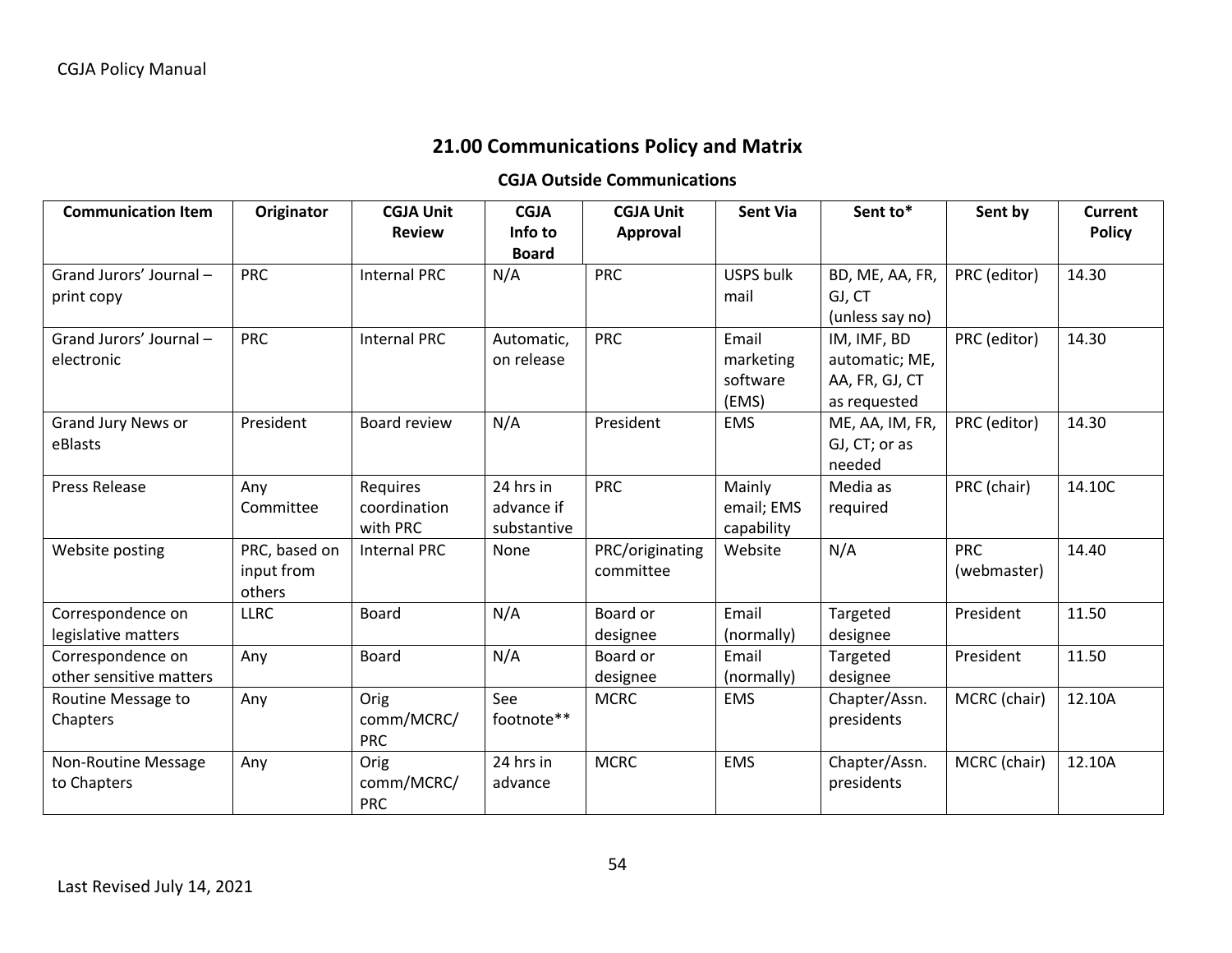| <b>Communication Item</b>                                       | Originator           | <b>CGJA Unit</b><br><b>Review</b>   | <b>CGJA</b><br>Info to<br><b>Board</b> | <b>CGJA Unit</b><br>Approval                                                | <b>Sent Via</b>                | Sent to*                  | Sent by                                 | <b>Current</b><br><b>Policy</b> |
|-----------------------------------------------------------------|----------------------|-------------------------------------|----------------------------------------|-----------------------------------------------------------------------------|--------------------------------|---------------------------|-----------------------------------------|---------------------------------|
| <b>Response to Chapters</b>                                     | MCRC or<br>president | <b>Internal MCRC</b>                | On release                             | <b>MCRC</b>                                                                 | Email                          | Inquirer                  | MCRC (chair)                            | 12.10A                          |
| "Best Practice"<br>Responses                                    | <b>LLRC</b>          | <b>Internal LLRC</b>                | On release,<br>then to<br>trainers     | <b>LLRC</b>                                                                 | Email                          | Inquirer                  | LLRC (chair)                            | 11.30                           |
| Routine committee or<br>officers correspondence                 | Chair/officer        | Internal                            | As<br>appropriate                      | Chair/officer                                                               | Email or<br><b>USPS</b>        | As required               | Chair/officer                           |                                 |
| Welcome to New<br><b>Members</b>                                | <b>MCRC</b>          | Internal<br>MCRC/PRC                | See<br>footnote **                     | <b>MCRC</b>                                                                 | <b>EMS</b>                     | ME, AA                    | <b>MCRC</b><br>(signed by<br>president) | 12.10                           |
| Renewal<br>Acknowledgement                                      | <b>MCRC</b>          | Internal<br>MCRC/PRC                | See<br>footnote **                     | <b>MCRC</b>                                                                 | <b>EMS</b>                     | ME, AA                    | MCRC (chair)                            | 12.10                           |
| Membership<br>Recruitment                                       | <b>MCRC</b>          | <b>Board</b><br>(see<br>footnote**) | N/A                                    | <b>MCRC</b>                                                                 | <b>EMS</b>                     | IM, IMF, FM               | MCRC (chair)                            | 12.10                           |
| <b>Other Communication</b><br>to Introductory<br><b>Members</b> | MCRC or TC           | MCRC on TC;<br>TC on MCRC           | See<br>footnote **                     | MCRC or TC;<br>Board approval<br>required if<br>more than<br>every 3 months | <b>EMS</b>                     | IM                        | MCRC or TC<br>(chairs)                  |                                 |
| <b>Annual Ballot</b>                                            | <b>NEC</b>           | <b>Board</b>                        | N/A                                    | <b>Board</b>                                                                | <b>USPS</b>                    | <b>ME</b>                 | <b>NEC</b>                              | 13.40                           |
| <b>Annual Conference</b><br>Publicity                           | <b>ACC</b>           | ACC/MCRC/PRC                        | On release                             | <b>ACC</b>                                                                  | <b>EMS</b>                     | ME, AA, FR, GJ,<br>CT, IM | <b>PRC</b>                              | 7.10A                           |
| Publications                                                    | Any                  | Originating<br>committee/PRC        | N/A                                    | <b>Board</b>                                                                | USPS, in<br>person, on<br>line | As requested              | <b>PRC</b><br>(normally)                | 18.000                          |

**\* Sent to Key** (7th column): **AA** (Associate Members), **BD** (Board Members), **CH** (Chapters), **CO** (Counties), **CT** (Courts), **FM** (Former Members), **FR** (Friends), **GJ** (Grand Juries), **IM** (Introductory Members), **IMF** (Introductory Members Former – up to 2 years), **ME** (Active Members)

\*\* Board members will review any communication that is a form letter prior to initial release or after major revisions (24 hours in advance).